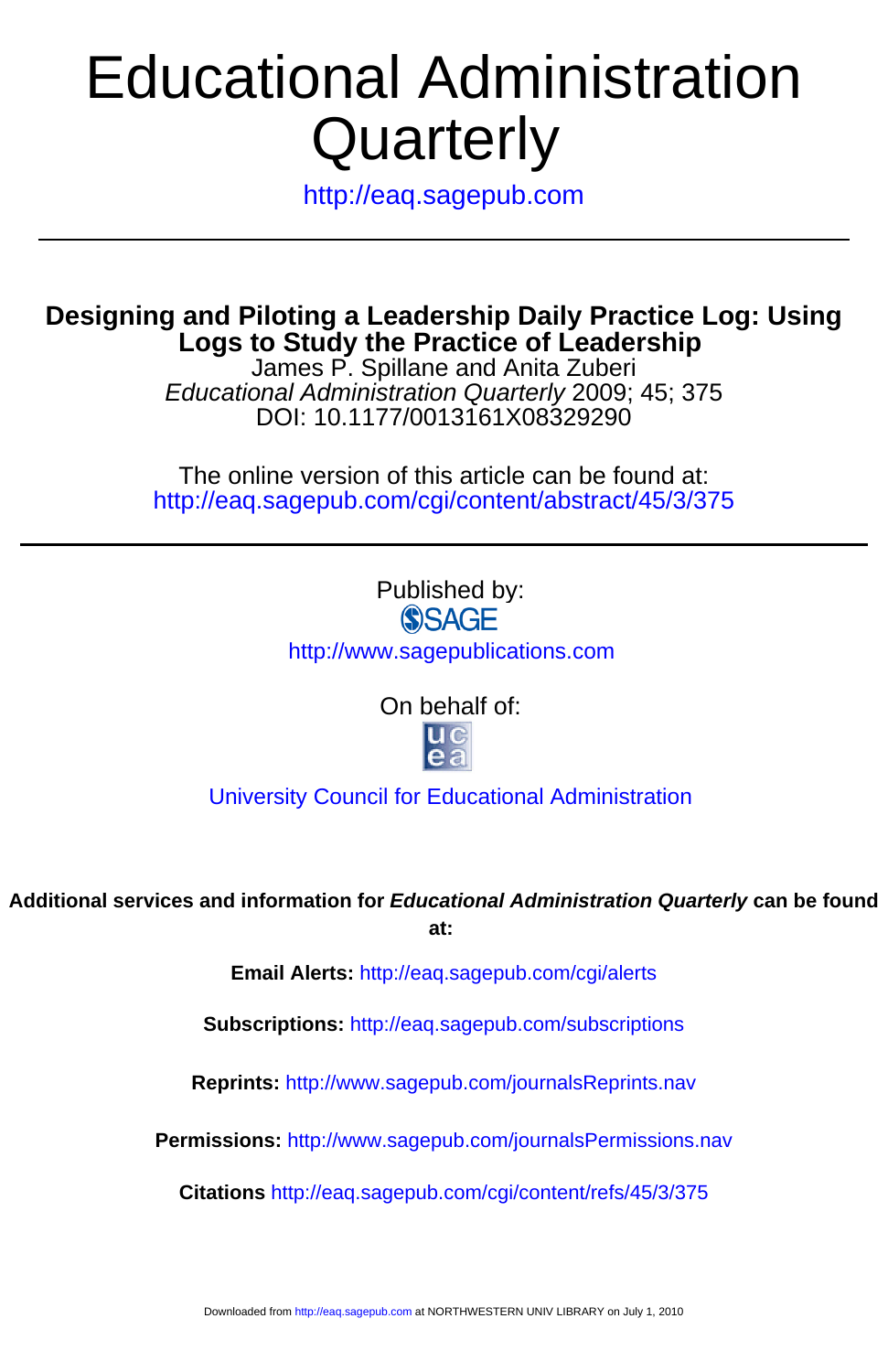#### **Educational Administration Quarterly** Volume 45 Number 3 August 2009 375-423 © 2009 The University Council for Educational Administration 10.1177/0013161X08329290 http://eaq.sagepub.com hosted at http://online.sagepub.com

# **Designing and Piloting a Leadership Daily Practice Log Using Logs to Study the**

**Practice of Leadership**

James P. Spillane Anita Zuberi

> **Purpose:** This article aims to validate the Leadership Daily Practice (LDP) log, an instrument for conducting research on leadership in schools. **Research Design:** Using a combination of data sources—namely, a daily practice log, observations, and open-ended cognitive interviews—the authors evaluate the validity of the LDP log. **Participants:** Formal and informal leaders were asked to complete the LDP log for 2 weeks; observers shadowed a subsample of leaders in each school, 1 day per week. **Analysis:** Using the three sources of data, the authors analyzed interview responses (specifically, the participants' interpretations of the log); they matched log entries with observer recordings; and they compared (a) the characteristics of the social interactions that were entered into the log with (b) the overall sample of interactions that occurred while observers shadowed participants. **Findings:** The study shows that LDP log entries capture school leadership interactions as recorded by independent observers; it also demonstrates that study participants, with some exceptions, were not biased toward reporting certain types of interactions over others. Still, some log terminologies were problematic for participants, as was the limited sampling period of 2 weeks. **Conclusions:** The authors propose ways to (a) change the LDP log to reflect the concerns raised by participants in the cognitive interviews and (b) alter the sampling scheme to capture leadership around the school year. The LDP log is less costly and time-consuming than in-depth ethnographic studies, and it is an

**Authors' Note:** Address correspondence to James P. Spillane, Northwestern University, 2120 Campus Drive, Evanston, IL 60208-2610; e-mail: j-spillane@northwestern.edu. This article is based on work supported by the National Science Foundation (Grant No. 0412510). Any opinions, findings, conclusions, or recommendations expressed in this material are those of the authors and do not necessarily reflect the views of the National Science Foundation. We are grateful to Penelope Peterson for her invaluable feedback and to Cindy Sigal for her copyediting.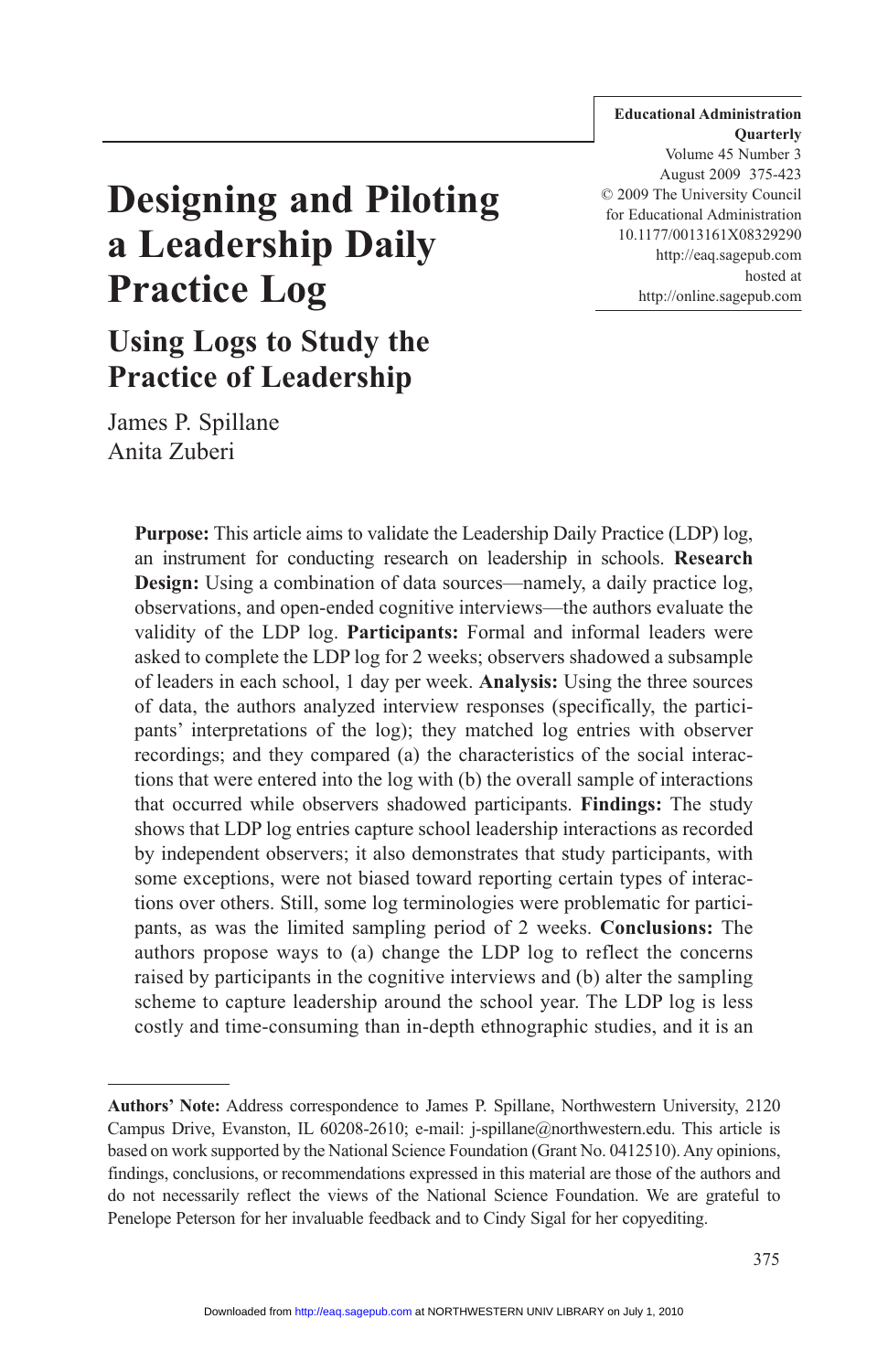important tool for researchers who aim to collect data in schools, one that reaches beyond surveys.

*Keywords: school leadership; school management; methodology; instructional leadership; distributed leadership*

An extensive research base suggests that school leadership can influence in-school conditions that enable instructional improvement (Bossert, Dwyer, Rowan, & Lee, 1982; Hallinger & Murphy, 1985; Leithwood & Montgomery, 1982; Louis, Marks, & Kruse, 1996; McLaughlin & Talbert, 2006; Rosenholtz, 1989) and indirectly affect student achievement (Hallinger & Heck, 1996; Leithwood, Seashore-Louis, Anderson, & Wahlstrom, 2004). Equally striking, philanthropic and government agencies are increasingly investing considerable resources on developing school leadership, typically (though not always) equated with the school principal. Taken together, these developments suggest that the quantitative measurement of school leadership merits the attention of scholars in education and program evaluation.

Rising to this research challenge requires attention to at least two issues. First, scholars of leadership and management have recognized for several decades that an exclusive focus on positional leaders fails to capture these phenomena in organizations (Barnard, 1938; Cyert & March, 1963; Katz & Kahn, 1966). Although in no way undermining the role of the school principal, this recognition argues for thinking about leadership as something that potentially extends beyond those with formally designated leadership and management positions (Heller & Firestone, 1995; Ogawa & Bossert, 1995; Pitner, 1988; Spillane, 2006). Recent empirical work underscores the need for moving beyond an exclusive focus on the school principal in studies of school leadership and management and for identifying others who play key roles in this work (Camburn, Rowan, & Taylor, 2003; Spillane, Camburn, & Pareja 2007). Second, some scholars have called for attention to the *practice* of leadership and management in organizations—specifically, its being distinct from an exclusive focus on structures, roles, and styles (Eccles & Nohria, 1992; Gronn, 2003; Heifetz, 1994; Spillane, Halverson, Diamond, 2001; Spillane, 2006). The study of work practice in organizations is rather thin, in part because getting at practice is rather difficult, whether qualitatively or quantitatively. According to sociologist David Wellman, how people work is one of the best kept secrets in America (as cited in Suchman, 1995). A practice or "action perspective sees the reality of management as a matter of actions" (Eccles & Nohria, 1992, p. 13) and so encourages an approach to studying leadership and management that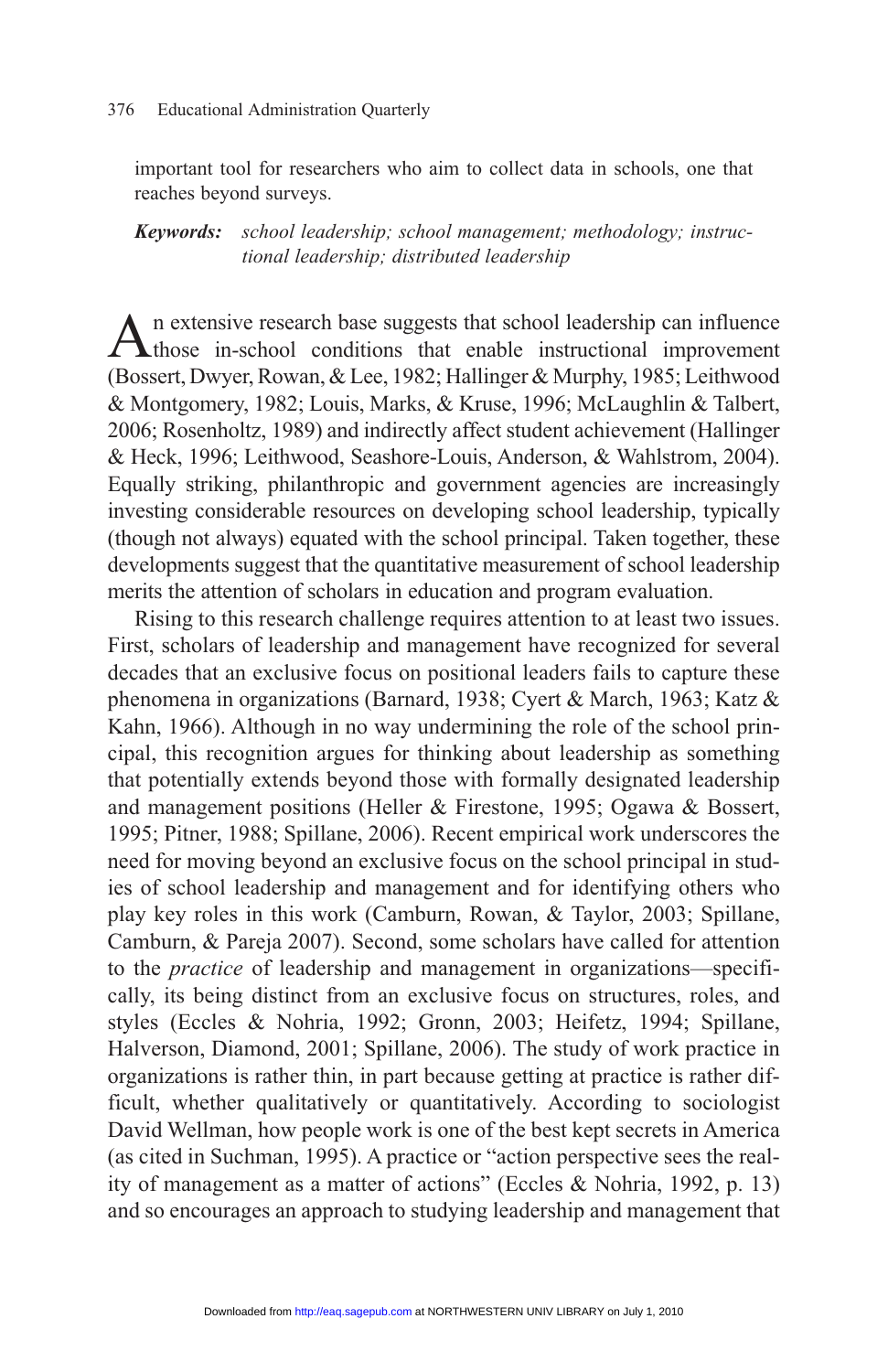focuses on action rather than leadership structures, states, and designs. Focusing on leadership and management as activity allows for people in various positions in an organization to have responsibility for leadership work (Heifetz, 1994). In-depth analysis of leadership practice is rare but essential if we are to make progress in understanding school leadership (Heck & Hallinger, 1999).

This article is premised on the assumption that examining the day-to-day practice of leadership is an important line of inquiry in the field of organizational leadership and management. One key challenge in pursuing this line of inquiry involves the development of research instruments for studying the practice of leadership in large samples of schools. This article reports on one such effort—the design and piloting of a Leadership Daily Practice (LDP) log—which attempts to capture the practice of leadership in schools, with an emphasis on leadership for mathematics instruction in particular and leadership for instruction in general. Based on a distributed perspective (Spillane et al., 2007), our efforts move beyond an exclusive focus on the school principal, in an effort to develop a log that generates empirical data about the interactions of leaders, formal and informal, and their colleagues.

Our article is organized as follows: We begin by situating our work conceptually and methodologically and by examining the challenges of studying the practice of leadership. Next, we consider the use of logs and diaries to collect data on practice, and we describe the design of the LDP log. We then describe our method. Next, we organize our findings based on the validity of the inferences that we can make given the data generated by the LDP log—specifically, around four research questions:

- *Question 1:* To what extent do study participants consider the interactions that they enter into their LDP logs to be *leadership*, defined as a social influence interaction?
- *Question 2:* To what extent are study participants' understandings of the constructs (as used in the log to describe social interactions) aligned with researchers' definitions of these constructs (as defined in the log manual)?
- *Question 3:* To what extent do study participants and the researchers who shadowed them agree when using the LDP log to describe the same social interaction?
- *Question 4:* How representative are study participants' log entries regarding the types of social influence interactions recorded by researchers for the same logging days?

Research Questions 1 and 2 can be thought of in terms of construct validity for two reasons: First, we examine whether interactions selected by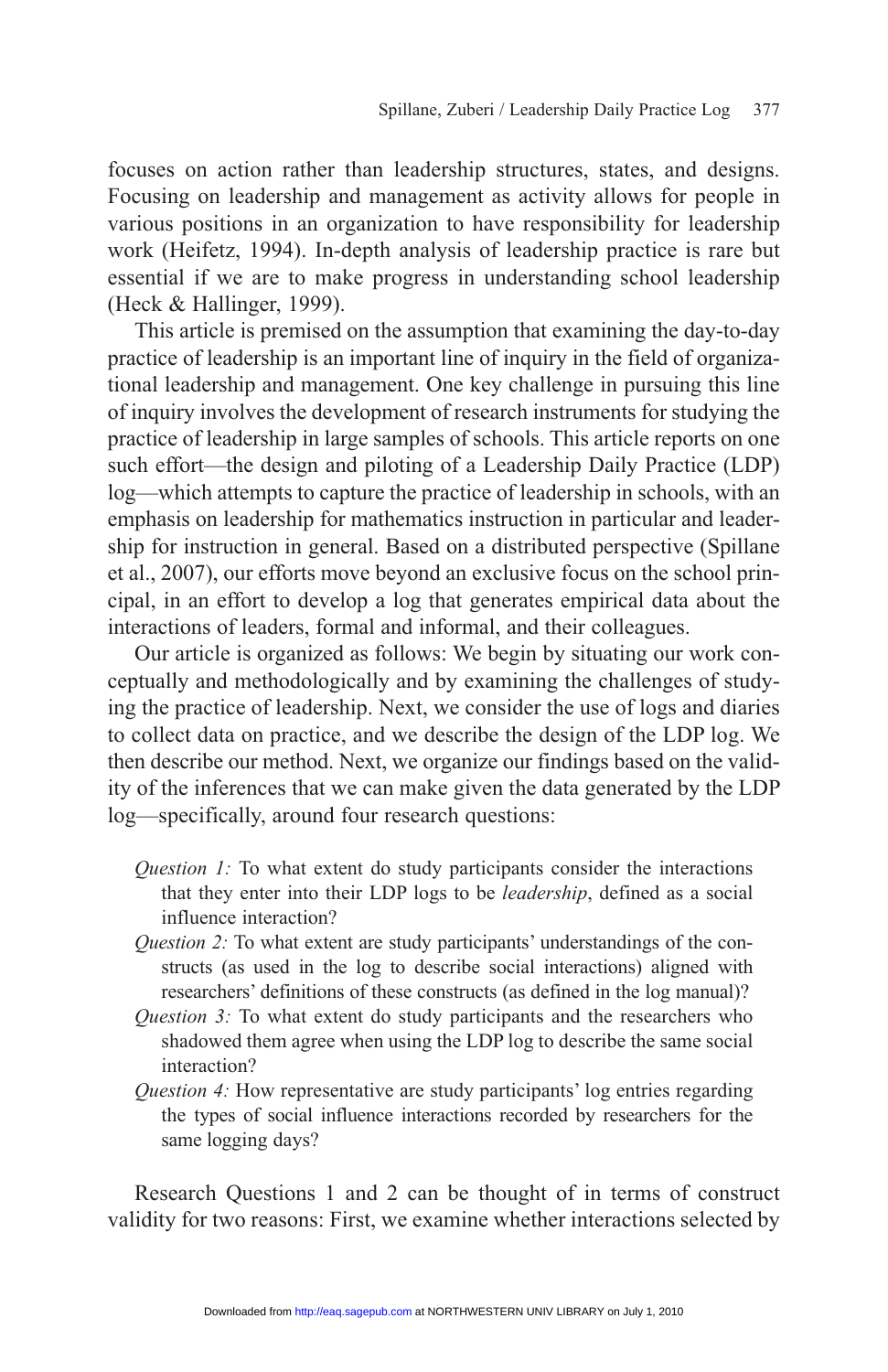study participants for inclusion in the log are consistent with the researchers' definition and operationalization of leadership as a social influence interaction (as denoted in the LDP log and its accompanying manual). Second, we examine the extent to which study participants' understandings of key terms (as used in the log to describe these interactions) align with researchers' definitions (as outlined in the log manual). Research Question 3 examines the magnitude of agreement between the log entries of the study participants and the entries of the observers who shadowed them regarding the same social influence interaction. We can think about this interrater reliability between loggers and researchers for the same interaction as a sort of concurrent validity; that is, it focuses on the agreement between two accounts of the same leadership interaction. Research Question 4 centers on a threat to validity, introduced because study participants selected one interaction per hour for entry into their LDP logs (rather than every interaction for that hour); hence, we worry that study participants might be more prone to selecting some types of social influence interactions over others. To examine the threat of selection bias, we investigate whether the interactions that study participants logged were representative of all the interactions they engaged in, as documented by researchers who recorded every social interaction on the days that they shadowed select participants. We conclude with a discussion of the results and with suggestions for redesigning the LDP log. We should note that our primary concern in this article is the design and piloting of the LDP log. Thus, we report here the substantive findings only in the service of discussing the validity of the LDP log, leaving for another article a comprehensive report on these results.

#### **Situating the Work: Conceptual and Methodological Anchors**

#### **Conceptual Anchors**

We use a distributed perspective to frame our investigation of school leadership (Gronn, 2000; Spillane, Halverson, Diamond, 2001; Spillane, 2006). The distributed perspective involves two aspects: the leader-plus aspect and the practice aspect. The leader-plus aspect recognizes that the work of leadership in schools can involve multiple people. Specifically, people in formally designated leadership positions and those without such designations can take responsibility for leadership work (Camburn, Rowan, & Taylor, 2003; Heller & Firestone, 1995; Spillane, 2006).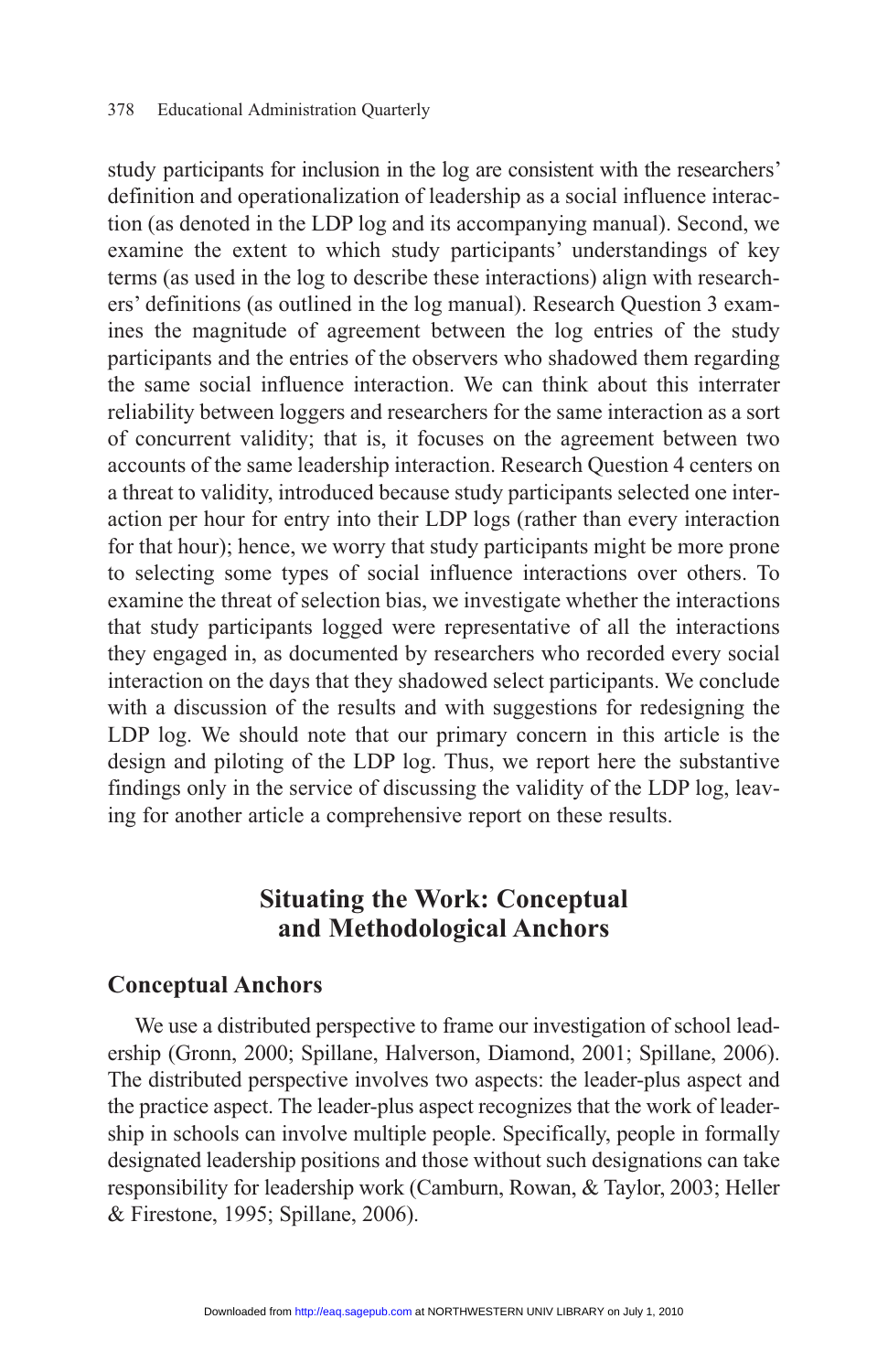A distributed perspective also foregrounds the practice of leadership; it frames such practice as taking shape in the interactions of leaders and followers, as mediated by aspects of their situation (Gronn, 2002; Spillane, Halverson, & Diamond, 2004). Hence, we do not equate leadership practice with the actions of individual leaders; rather, we frame it as unfolding in the interactions among school staff. Efforts to understand the practice of leading must pay attention to interactions, not simply individual actions. Foregrounding practice is important because practice is where the rubber meets the road—"the strength of leadership as an influencing relation rests upon its effectiveness as activity" (Tucker, 1981, p. 25).

Similar to others, we define leadership as a social influence relationship or perhaps more correctly (given our focus on practice), an influence interaction (Bass, 1990; Hollander & Julian, 1969; Tannenbaum, Weschler, & Massarik, 1961; Tucker, 1981). We define leadership practice as those activities that are either understood by or designed by organizational members to influence the motivation, knowledge, and practice of other organizational members in an effort to change the organization's core work, by which we mean teaching and learning—that is, instruction.

#### **Methodological Anchors**

With a few exceptions (e.g., Scott, Ahadi, & Krug, 1990), scholars have relied mostly on ethnographic and structured observational methods (e.g., shadowing) or annual questionnaires to study school leadership practice (Mintzberg, 1973; Peterson, 1977). Although both approaches have strengths, they have their limitations. Similar to ethnography, structured observations have the benefit of being close to practice. Unlike ethnography, this approach hones in on specific features of practice and the environment, thereby resulting in more focused data (Mintzberg, 1973; Peterson, 1977). Ethnography and structured observations (although close to practice) are costly, and such large-scale studies are typically too expensive to carry out in more than a few schools, especially under the presumption that leadership extends beyond the work of the person in the principal's office.

Surveys are a less expensive option than structured or semistructured observations; they are cheap to administer, and they generate data on large samples. However, some scholars question the accuracy of survey data with respect to practice, as being distinct from attitudes and values. Specifically, recall of past behavioral events on surveys can be difficult and can thus lead to inaccuracies (Tourangeau, Rips, & Rasinski, 2000). Inaccuracy is heightened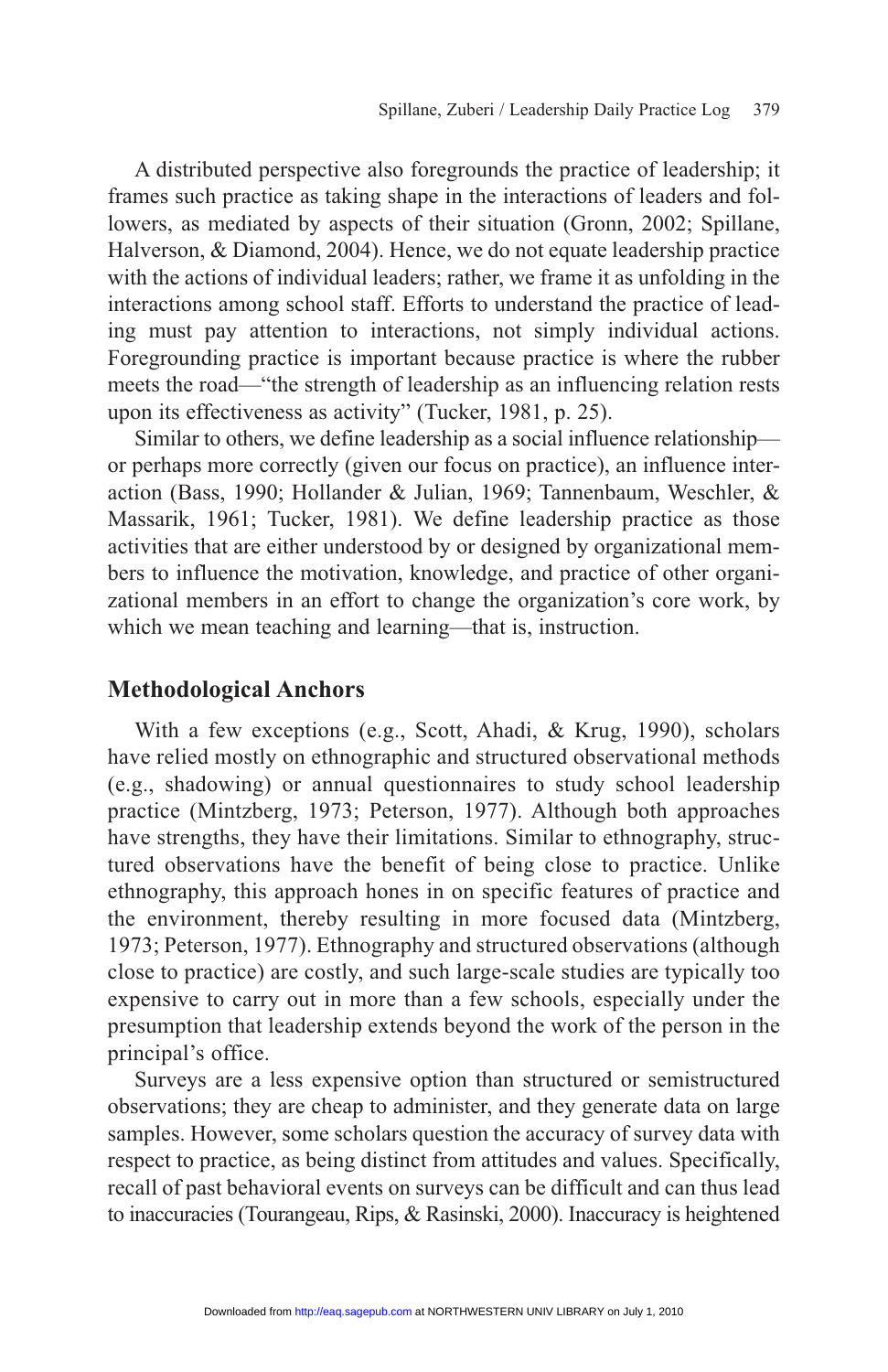as time lapses between the behavior and the recording of it (Hilton, 1989; Lemmens, Knibbe, & Tan, 1988; Lemmens, Tan, & Knibbe, 1992).

Diaries of various sorts offer yet another methodological approach for studying leadership practice, including event diaries, daily logs, and Experience Sampling Method (ESM) logs. Event diaries require practitioners to record when an event under study happens (e.g., having a cigarette). Daily logs require practitioners to record, at the end of the day, the events that occurred throughout the day. ESM logs beep study participants at random intervals during the day, cueing them to complete a brief questionnaire about what they are currently doing. Among the advantages of the ESM methodology is that (a) practitioners can report on events when they are fresh in their minds, (b) they do not have to record every event, and (c) the random design allows for a generalizable sample of events (Scott et al., 1990). The ESM methodology, however, is intrusive, and participants can be beeped while engaged in sensitive matters.

The evidence suggests that logs provide a more accurate measure of practice than that of annual surveys, although most of this work has not centered on leadership practice (Camburn & Han, 2005; Mullens & Gaylor, 1999; Smithson & Porter, 1994). The work reported here builds on the log methodology by describing the design and pilot study of the LDP log in particular.

# **Designing the LDP Log**

Our development of the LDP log was prompted by earlier work on the design of an End of Day log and an ESM log, both of which focused on the school principal's practice (Camburn, Spillane, & Sebastian, 2006). The ESM log informed our design of the LDP log; so, we begin with a description of that process and then turn to the LDP log design.

#### **ESM Log Design**

A prototype of the ESM log was based on a review of the literature on the ESM approach and school leadership. Developed with closedended items, the ESM log probed several dimensions of practice, including the focus of the work, where it happened, who was present, and how much time was involved. Open-ended log items place considerable response burden on participants who have to write out responses; they also pose major challenges for making comparisons across participants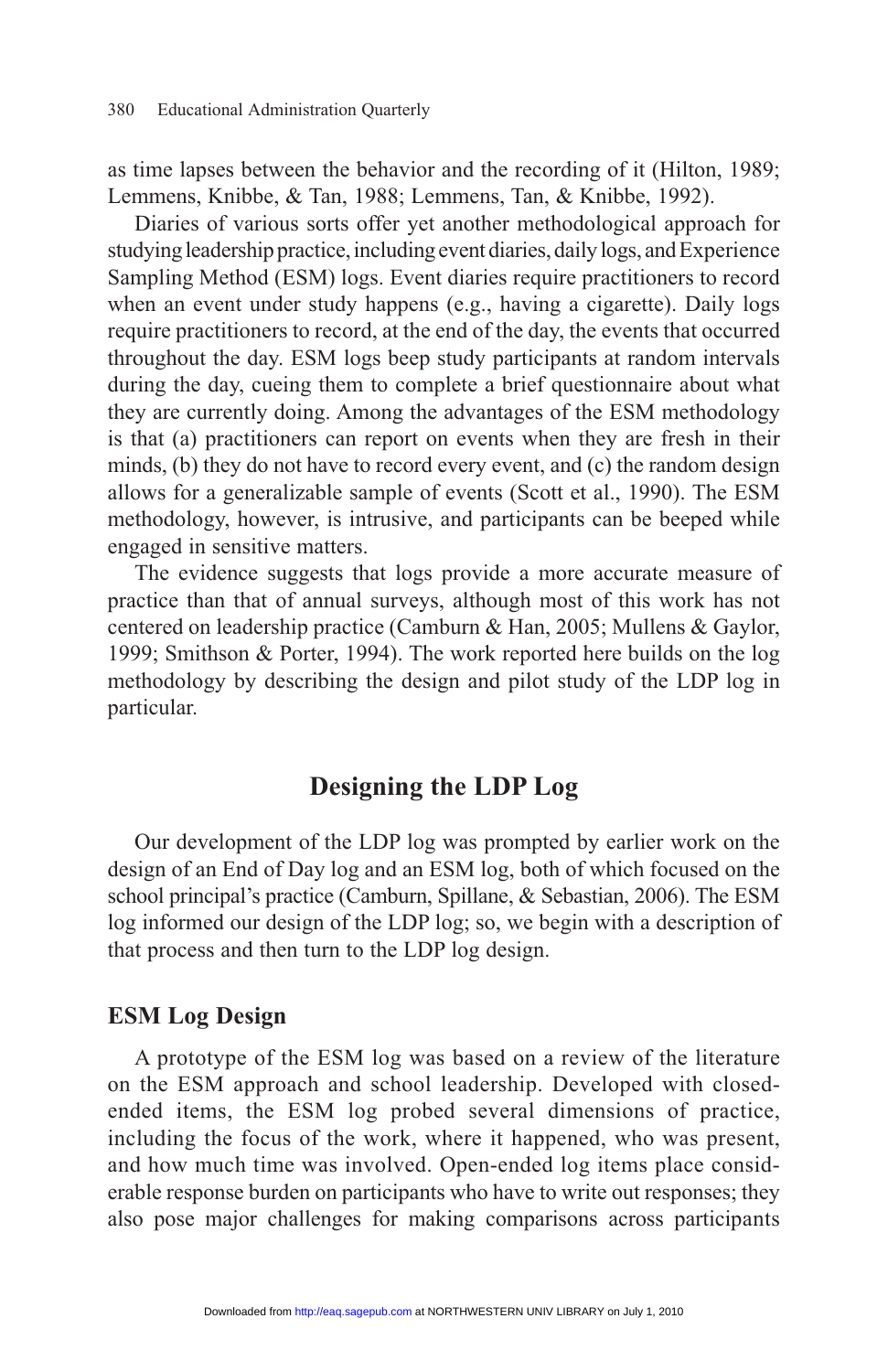(Stone, Kessler, & Haythornthwaite, 1991). Hence, in designing the ESM log, we created closed-ended items (given on our review of the literature) and then refined them in three ways. First, we used the items to code ethnographic field notes on school administrators' work, exploring the extent to which our items captured what was being described in the notes. Second, we had 11 school leadership scholars critique the items.

After performing these two steps, we revised our items and subsequently conducted a preliminary pilot of the EMS log with five Chicago school principals over 2 days. Each principal was shadowed under a structured protocol over the 2-day period as they completed the ESM log when beeped at random intervals. We again revised the log on the basis of an analysis of these data; as a result, we added a series of affect questions to tap participants' moods. In spring 2005, we conducted a validity study of the ESM log with 42 school principals in a midsize urban school district. Overall, this work suggested that the log generated valid and reliable measures on those dimensions of school principal practice that it measured.<sup>1</sup>

#### **LDP Log Design**

The ESM log had some limitations, which prompted our efforts to design a LDP log. To begin with, we wanted to move beyond a focus on the school principal, to examine the practice of other school leaders. Data generated by the ESM log on 42 school principals showed that others—some with formally designated leadership positions and others without (and often with full-time teaching responsibilities)—were important to understanding leadership, even when measured from the perspective of the school principal's workday. Using the ESM log with those who were teaching most or all of the time posed a challenge, owing to the random-beeping requirement. Furthermore, we wanted to zero in on leadership interactions, but the ESM log did not enable us to distinguish leadership interactions from management or maintenance interactions. Hence, we designed the LDP log to be used with a wider spectrum of leaders (including those with full-time teaching responsibilities) and to focus on leadership (defined as social influence interactions).

At the outset, we developed a prototype of the LDP log, based on the ESM log and with input from scholars of teaching and school leadership. Using this prototype, we then conducted a focus group with teams of school leaders from three schools, which raised several issues that subsequently informed the redesign of the LDP log. First, participants in the focus group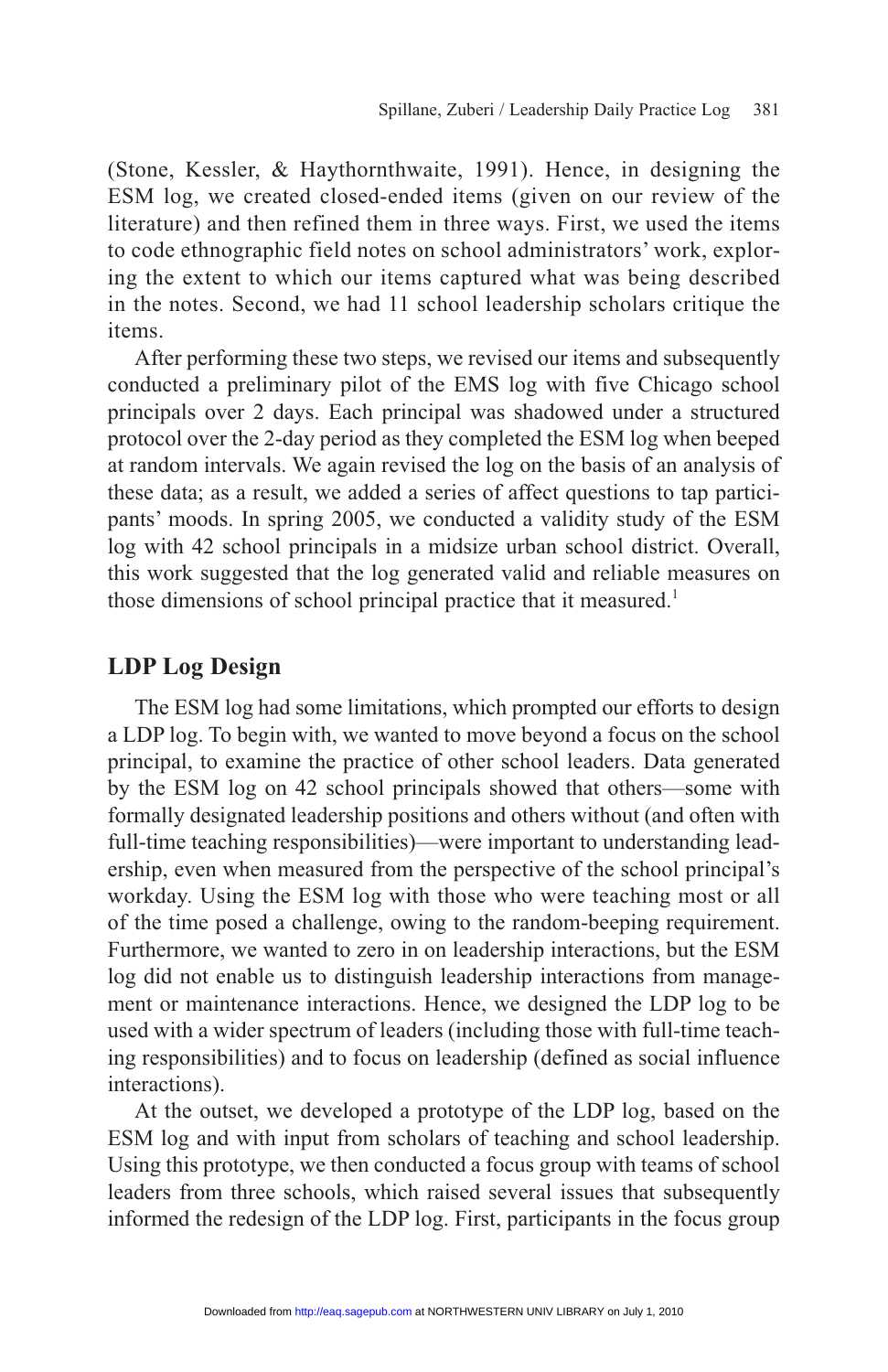thought that a randomly beeping paging device (to remind them to log an interaction) would be too intrusive. Moreover, we were not convinced that random beeping would enable us to capture leadership interactions (especially for school staff with full-time classroom teaching responsibilities), namely, because these events might be rare; as such, there would be little chance that the signal and the event would coincide (Bolger, Davis, & Rafaeli, 2003; Wheeler & Reis, 1991). Furthermore, leadership interactions were likely to be unevenly distributed across the day (especially for those who taught full-time)—that is, occurring between classes or at the end or beginning of the school day.

Focus group participants also suggested that it would be too onerous to record all interactions related to leadership (i.e., for mathematics in particular and for classroom instruction in general). Hence, to reduce the reporting burden on study participants, we decided that they would select only one interaction (of potentially numerous interactions) from each hour between 7 a.m. and 5 p.m. and report on these selected interactions on a Web-based log at the end of the workday. When multiple interactions occurred in an hour, respondents were instructed to choose the interaction that was most closely related to mathematics instruction and, if nothing was related to mathematics, an interaction most closely tied to curriculum and instruction. Although we acknowledge that the work of school staff is not limited to the official school day, we decided that adding at least 1 hour before and after the school day would capture some of the interactions that take place during such time, without burdening respondents at home. Standardizing hours in this way facilitates comparisons across respondents and schools because all study participants are asked to report on the same periods. We acknowledge the limitations of this approach in terms of a qualitative or interpretive perspective.

The decision to have study participants complete the LDP log at the end of the day posed a second design challenge in that we needed to minimize recall bias, which might have been introduced from having study participants make their log entries several hours after the occurrence of the interaction (Csikszentmihalyi & Larson, 1987; Gorin & Stone, 2001). Earlier work comparing data based on the ESM log (in which participants made entries when beeped) to data generated by an End of Day log (where participants made entries at the end of the day) suggested high agreement between the two data sources on how school principals spent their time (Camburn et al., 2006). The LDP log, however, probed several other dimensions of practice, including who was involved and what the substance of the interaction was. To minimize recall bias, we create a paper log that participants could use to track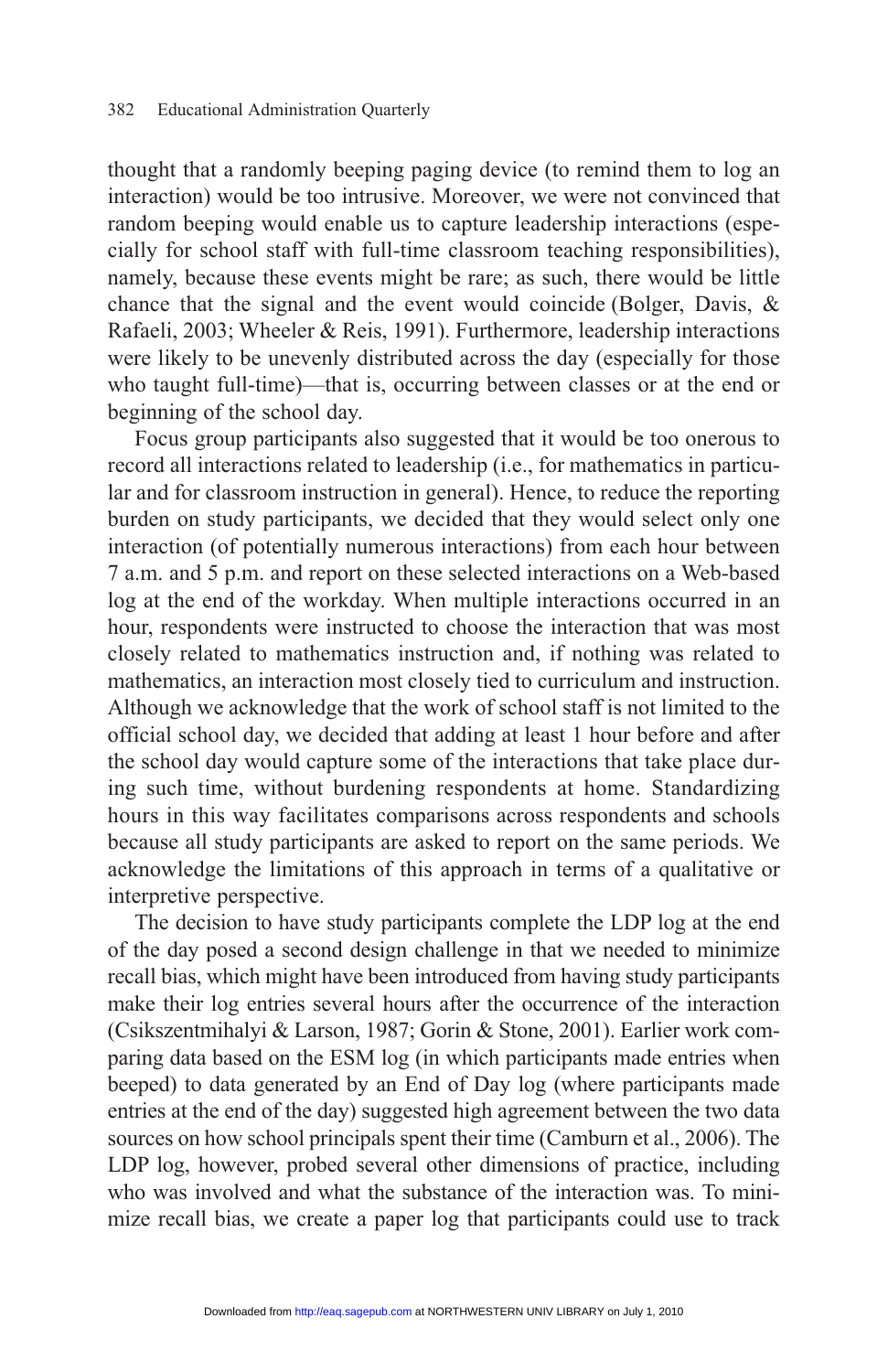their interactions across the workday. Focus group participants were split on the design of these logs, with some preferring checklists and with others arguing for blank tables for jotting reminders. We designed the paper log so that participants could choose one of these options.

In another design decision, we opted for mostly closed-ended questions, with a few open-ended ones. We used many of the ESM items as our starting point for generating the stems for the closed-ended items (see Appendix A). Three additional issues informed the design of the log. First, we asked respondents to report if the day was typical. Second, we asked respondents if they used the paper log to record interactions throughout the day. Third, we asked respondents to identify whether the interaction being logged was intended to influence their knowledge, practice, and motivation. To help minimize differences in interpretation, we worked with study participants on the meaning of each concept and provided them with a manual to help them to decide whether something was about knowledge, practice, or motivation.2 To help maintain consistency across respondents, the manual defined an *interaction* as "each new encounter with a person, group, or resource that occurs in an effort to influence knowledge, practice, and motivation related to mathematics or curriculum and instruction." To simplify our pilot study, we asked study participants not to report on interactions with students and parents.

Loggers were asked at the outset if the interaction involved an attempt on their part to influence someone (i.e., provide) or an attempt to be influenced (i.e., solicit; see Appendix A).<sup>3</sup> Depending on whether respondents selected *provide* or *solicit*, they followed one of two paths through the log. Questions were similar but tailored to whether the respondent was in the role of leader or follower in the interaction. We also designed the LDP log to capture whether an interaction was planned or spontaneous. Prior research suggests that many of the interactions in which school leaders engage are spontaneous (Gronn, 2003). To help respondents decide whether an interaction was planned or spontaneous, respondents were told to evaluate whether the following criteria were predetermined: participants, time, place, and topic.4 The log also asked respondents to estimate, at the end of the day, the amount of time they spent doing various tasks for that day. Tasks were split into four broad categories: administrative duties (school, department, and grade), curriculum and instructional leadership duties, classroom teaching duties, and nonteaching duties. As noted earlier, our LDP log categories were derived from earlier work on the End of Day and ESM logs, as well as from our review of the literature and from the input of scholars.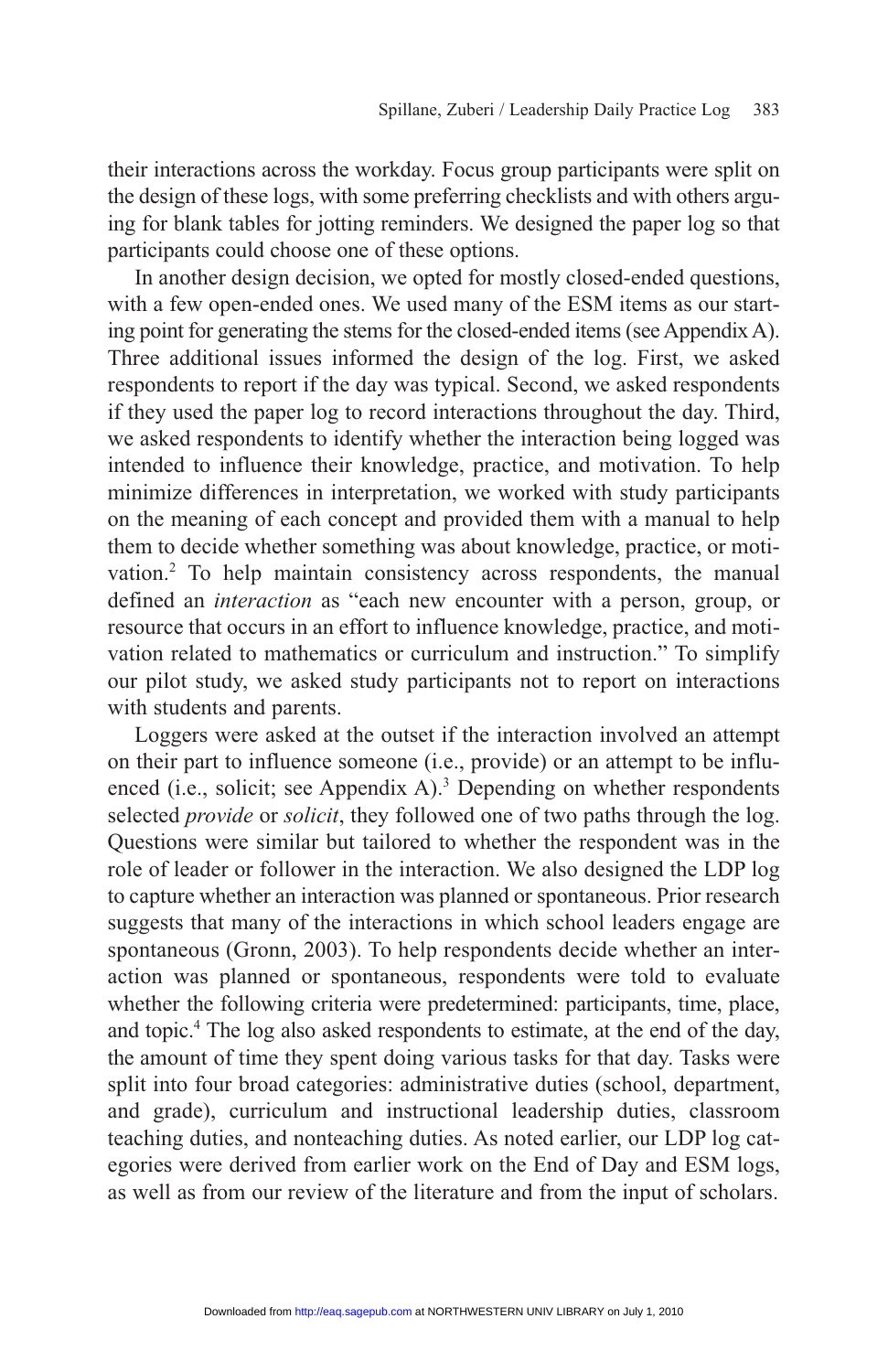# **Research Methodology**

We used a triangulation approach (Camburn & Barnes, 2004; Campell & Fiske, 1959; Denzen, 1989; Mathison, 1988) to study the validity of the LDP log. Specifically, we used multiple methods and data sources (Denzen, 1978), including logs completed by study participants as well as observations and cognitive interviews conducted by researchers.

For a 10-day period during fall 2005, study participants from four urban schools were asked to log one interaction per hour that was intended to influenced their knowledge, practice, or motivation or in which they intended to influence the knowledge, practice, or motivation of a colleague. Participants were also asked to note what prompted the interaction, who was involved, how it took place, what transpired, and what subject it pertained to (see Appendix A). Two schools were middle schools (Grades 6–8) and two were combined (Grades K–8).

#### **Sample**

Sampling leaders is complex when based on a distributed perspective on school leadership. To begin with, we selected all the formally designated leaders who might work on instruction, including principals, assistant principals, and curriculum specialists for mathematics and literacy. We also wanted to sample informal leaders, those identified by their colleagues as leaders but who did not have formally designated leadership positions. To select informal leaders, we used a social network survey, designed to identify school leaders. Specifically, informal leaders were defined as those teachers who had high "indegree" centrality measures, based on a network survey administered to all school staff. *Indegree centrality* is a measure of the number of people who seek advice, guidance, or support from a particular actor in the school. Hence, school staff with no formal leadership designation but with high indegree centrality scores also logged and were thus shadowed in our study. Furthermore, we asked all the mathematics teachers to log (regardless of indegree centrality).

One-on-one or group training was provided to familiarize participants with the questions on the log and the definitions of key terms. Each participant was then provided with the LDP log's user manual. All together, 34 school leaders and teachers were asked to complete the LDP log to capture the nature of their interactions pertaining to leadership for curriculum and instruction over a 2-week period (specifically, 4 principals, 4 assistant principals, 1 dean of students, 3 math specialists, 4 literacy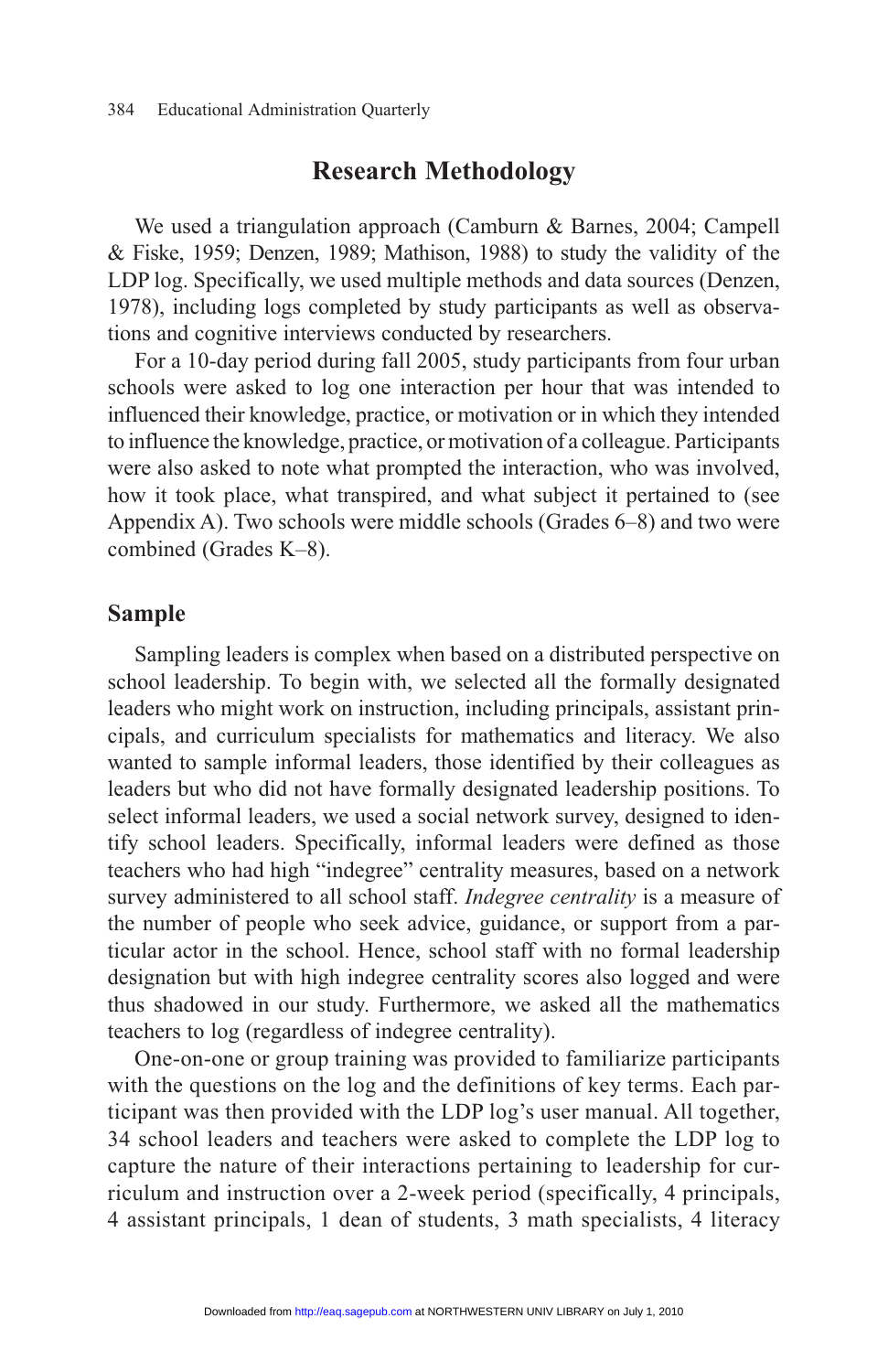

**Figure 1 Average Interactions per Day**

|                         |                  | Potential        |                  |               |
|-------------------------|------------------|------------------|------------------|---------------|
|                         |                  | Days             |                  | Actual        |
|                         | Participants     | Logged           |                  | Days Logged   |
|                         | $\boldsymbol{n}$ | $\boldsymbol{n}$ | $\boldsymbol{n}$ | $\frac{0}{0}$ |
| Total                   | 34               | 340              | 230              | 67.6          |
| School                  |                  |                  |                  |               |
| Acorn                   | 7                | 70               | 54               | 77.1          |
| Alder                   | 10               | 100              | 67               | 67.0          |
| Ash                     | 10               | 100              | 58               | 58.0          |
| Aspen                   | 7                | 70               | 51               | 72.9          |
| Role                    |                  |                  |                  |               |
| Principals              | 4                | 40               | 12               | 30.0          |
| Assistant principals    | 5                | 50               | 36               | 72.0          |
| Mathematics specialists | 3                | 30               | 26               | 86.7          |
| Literature specialists  | $\overline{4}$   | 40               | 38               | 95.0          |
| Teachers                | 18               | 180              | 118              | 65.6          |

**Table1 Response Rates for Leadership Daily Practice Log**

specialists, and 18 teachers). The overall completion rate showed that, on average, participants completed the log for 68% of the days (i.e., 6.8 out of 10 days; see Table 1). This figure varied substantially by role, from a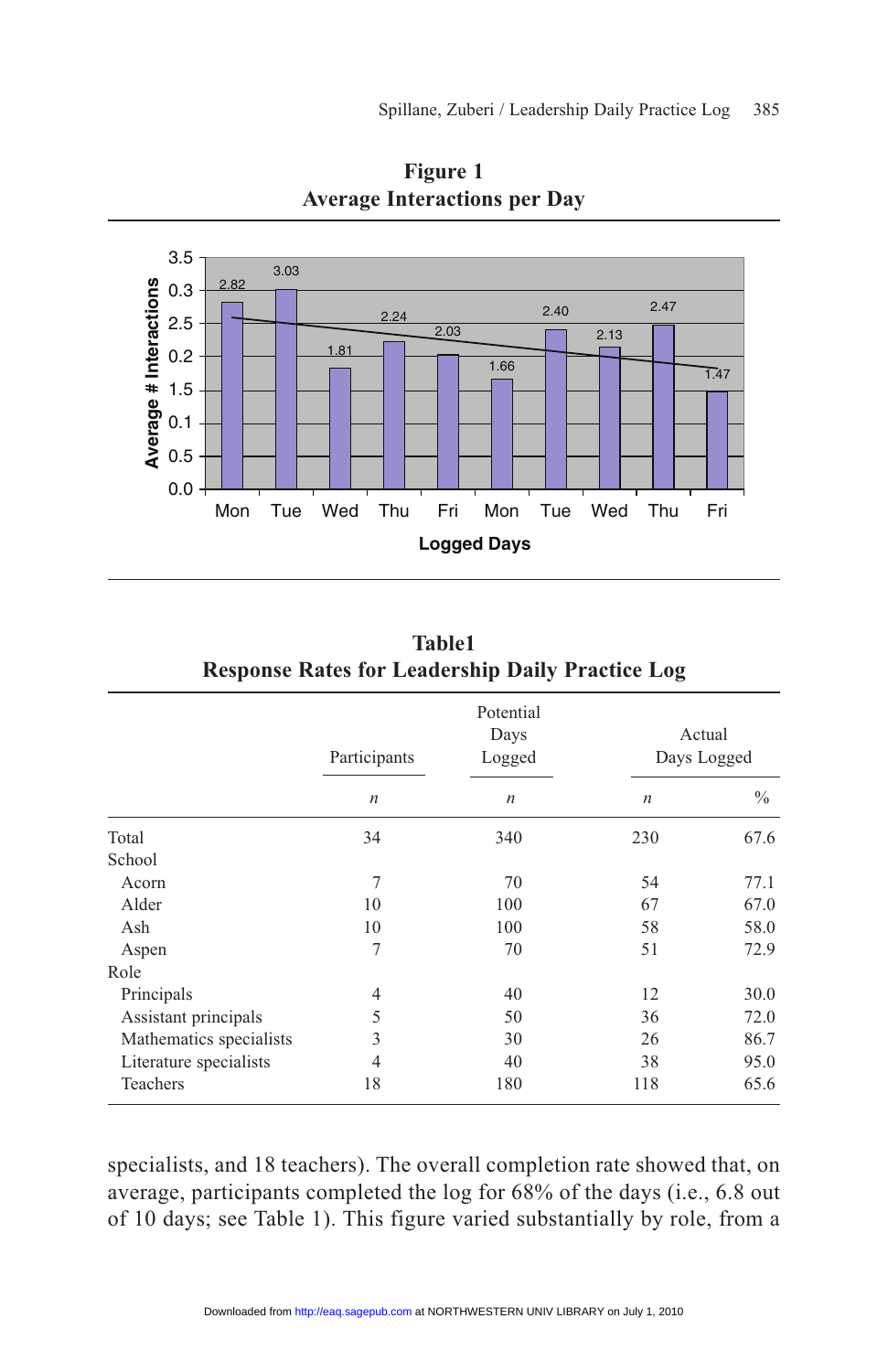|                         | People<br>Shadowed | Potential<br>Days<br>Logged |                  | Acutal<br>Days Logged <sup>a</sup> |
|-------------------------|--------------------|-----------------------------|------------------|------------------------------------|
|                         | $\boldsymbol{n}$   | $\boldsymbol{n}$            | $\boldsymbol{n}$ | $\frac{0}{0}$                      |
| Total                   | 22                 | 220                         | 155              | 70.5                               |
| School                  |                    |                             |                  |                                    |
| Acorn                   | 5                  | 50                          | 41               | 82.0                               |
| Alder                   | 5                  | 50                          | 38               | 76.0                               |
| Ash                     | 7                  | 70                          | 44               | 62.9                               |
| Aspen                   | 5                  | 50                          | 32               | 64.0                               |
| Role                    |                    |                             |                  |                                    |
| Principals              | 4                  | 40                          | 12               | 30.0                               |
| Assistant principals    | 4                  | 40                          | 27               | 67.5                               |
| Mathematics specialists | 3                  | 30                          | 26               | 86.7                               |
| Literature specialists  | 4                  | 40                          | 38               | 95.0                               |
| Teachers                | 7                  | 70                          | 52               | 74.3                               |

**Table 2 Log Response Rates for Shadowed Group (During All Log Days)**

low of 30% (for principals) to a high of 95% (for literacy specialists).<sup>5</sup> Whereas the overall response rate is good, the response rate for principals is low. Although there was some variation among principals, the range was from 0% to 70%. The average number of interactions that individuals logged per day (only counting those who completed the log for the day) declines over the 2-week period (see Figure 1), ranging from a high of 3.0 (on the first Tuesday of logging) to a low of 1.4 (on the last logging day, the second Friday).

Of the 34 study participants, 22 were shadowed across all four schools over the 2-week logging period. The group who was shadowed consisted of all the principals ( $n = 4$ ), math specialists ( $n = 3$ ), and literacy specialists  $(n = 4)$  in the logging sample, as well as all but one of the assistant principals ( $n = 4$ ). Only teacher leaders ( $n = 7$ ) were shadowed; as such, the response rate of this group was 74%, slightly higher than the 66% for all the teachers who completed the LDP log (see Table 2). Shadowing may have increased the likelihood of log completion among this group, but our data do not permit an investigation into the issue.

Compared to all loggers, the shadowed respondents logged slightly more interactions on average per day (see Figure 2). This is not surprising, given that we purposefully shadowed the formal and informal leaders in the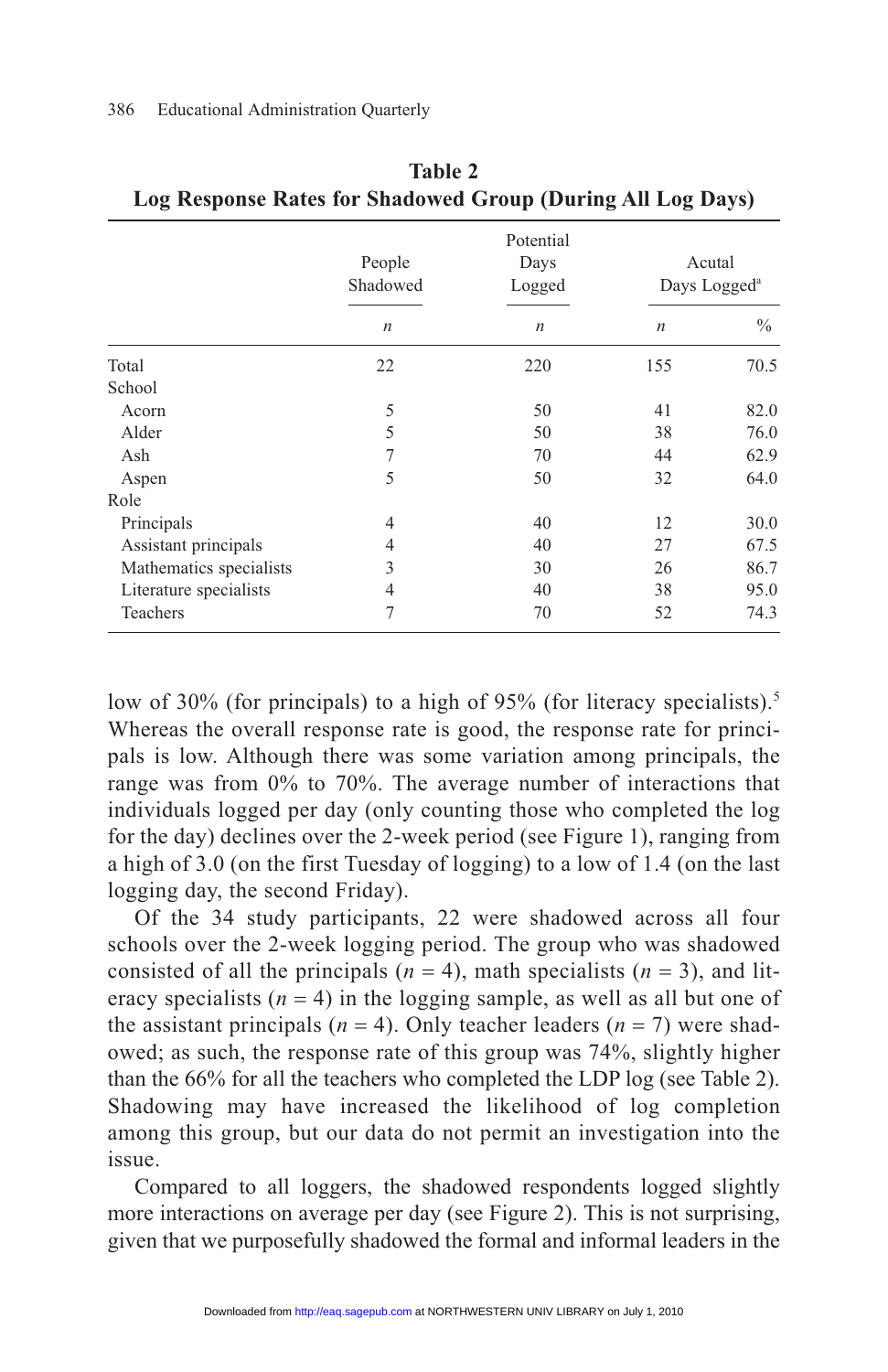

**Figure 2 Average Interactions per Day: Shadowed Group Only**

|  | Table 3 |                                                |
|--|---------|------------------------------------------------|
|  |         | <b>Response Rates for Log During Shadowing</b> |

|                         | People<br>Shadowed | Potential<br>Days<br>Logged <sup>a</sup> |                  | Actual<br>Days Logged |
|-------------------------|--------------------|------------------------------------------|------------------|-----------------------|
|                         | $\boldsymbol{n}$   | $\boldsymbol{n}$                         | $\boldsymbol{n}$ | $\frac{0}{0}$         |
| Total                   | 22                 | 41                                       | 30               | 73.2                  |
| School                  |                    |                                          |                  |                       |
| Acorn                   | 5                  | 10                                       | 8                | 80.0                  |
| Alder                   | 5                  | 10                                       | 9                | 90.0                  |
| Ash                     |                    | 11                                       | 7                | 63.6                  |
| Aspen                   | 5                  | 10                                       | 6                | 60.0                  |
| Role                    |                    |                                          |                  |                       |
| Principals              | 4                  | 7                                        | 3                | 42.9                  |
| Assistant principals    | 4                  | 8                                        | 4                | 50.0                  |
| Mathematics specialists | 3                  | 6                                        | 5                | 83.3                  |
| Literature specialists  | 4                  | 8                                        | 8                | 100.0                 |
| Teachers                | 7                  | 12                                       | 10               | 83.3                  |

a. Shadow days only.

schools, whom we expected to have more interactions to report. The shadowing process, as followed by the cognitive interviews, may have also contributed to the higher number of interactions logged by these participants. As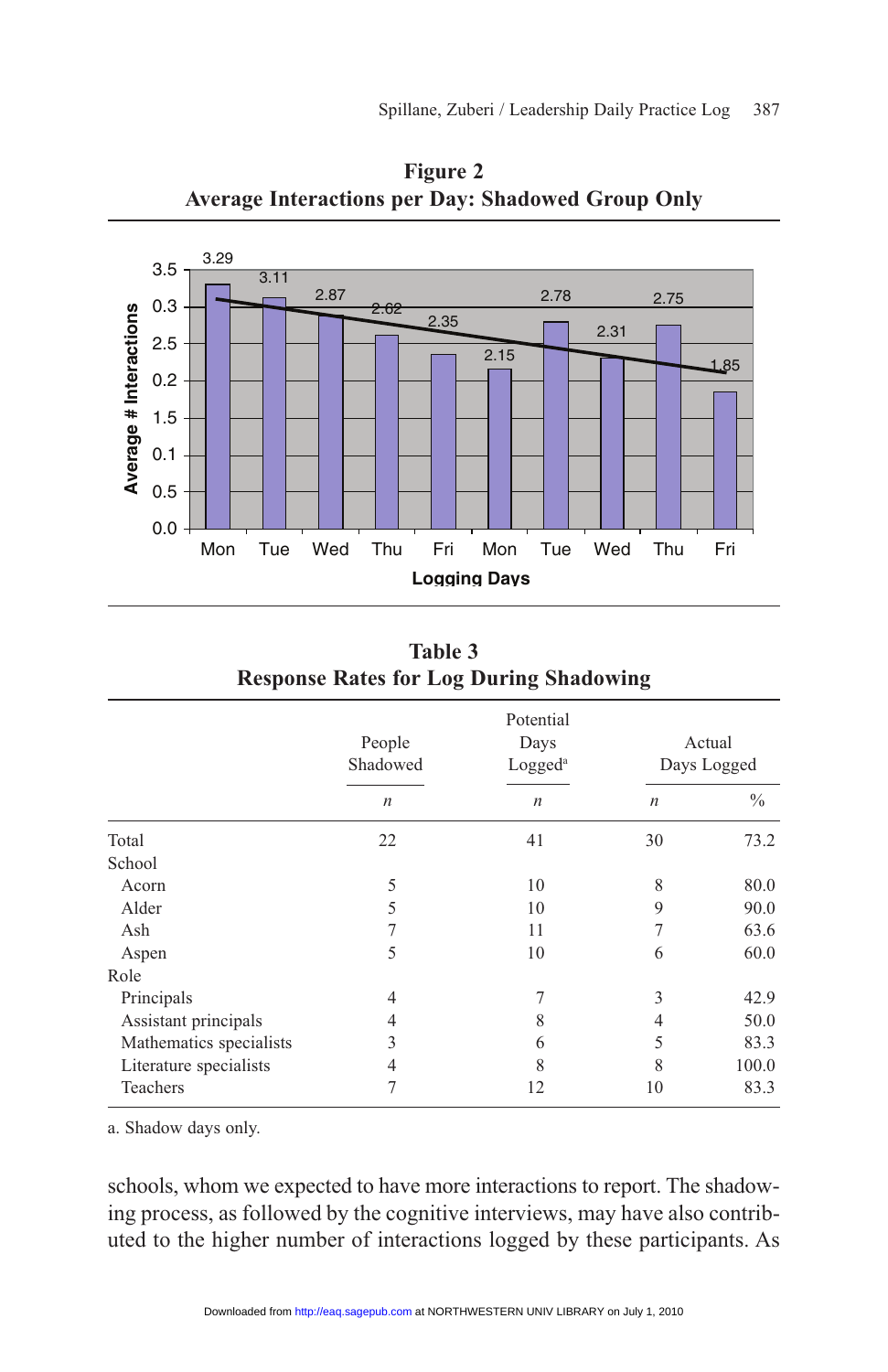with the full sample, the average number of interactions reported each day peaked early in the first week and dipped by the end of the second week.

Nineteen study participants were shadowed for 2 days each, whereas three participants were shadowed for only 1 day. We have log entries for 30 of 41 days during which study participants were shadowed. Only three of the shadowed study participants were missing entries for all the days during which they were shadowed (one principal, one assistant principal, and one teacher). Our analysis is therefore based on the shadow data and log entries for 19 people across four schools. The response rate for completing the LDP log when being shadowed was 73%, which is slightly higher than that of the entire logging period (see Table 3).

#### **Data Collection**

Observers who shadowed study participants recorded observations throughout the day on a standardized chart (see Appendix B). Observers were instructed to record all interactions throughout the day, with *interaction* defined as any contact with another person or inanimate object. Observers recorded interactions on a form with prespecified categories for recording (per interaction) what happened, where it took place, who it was with, how it occurred, and the time. "What happened" consisted of a substantive and subject-driven description of the interaction. Observers also recorded activity type, whether it was planned or spontaneous, and whether the observed person was providing or soliciting information. In addition, observers were beeped every 10 minutes to record a general description of what was going on at the time.

At the end of each day of shadowing, the researcher conducted a cognitive interview with the individual being shadowed, to investigate his or her understanding of what he or she was logging and thinking about these interactions (see Appendix C). At the outset of the cognitive interview, participants were asked about their understandings of the key constructs in the LDP log. Next, they were asked to describe three interactions from that day that they recorded in the LDP log and to talk aloud about how they decided to log each interaction, focusing on such issues as whether they characterized the interaction as leadership, what the direction of influence was, and whether the interaction was spontaneous or planned. Participants were also asked about the representativeness of their log entries. A total of 40 cognitive interviews with 21 participants were audiotaped and transcribed.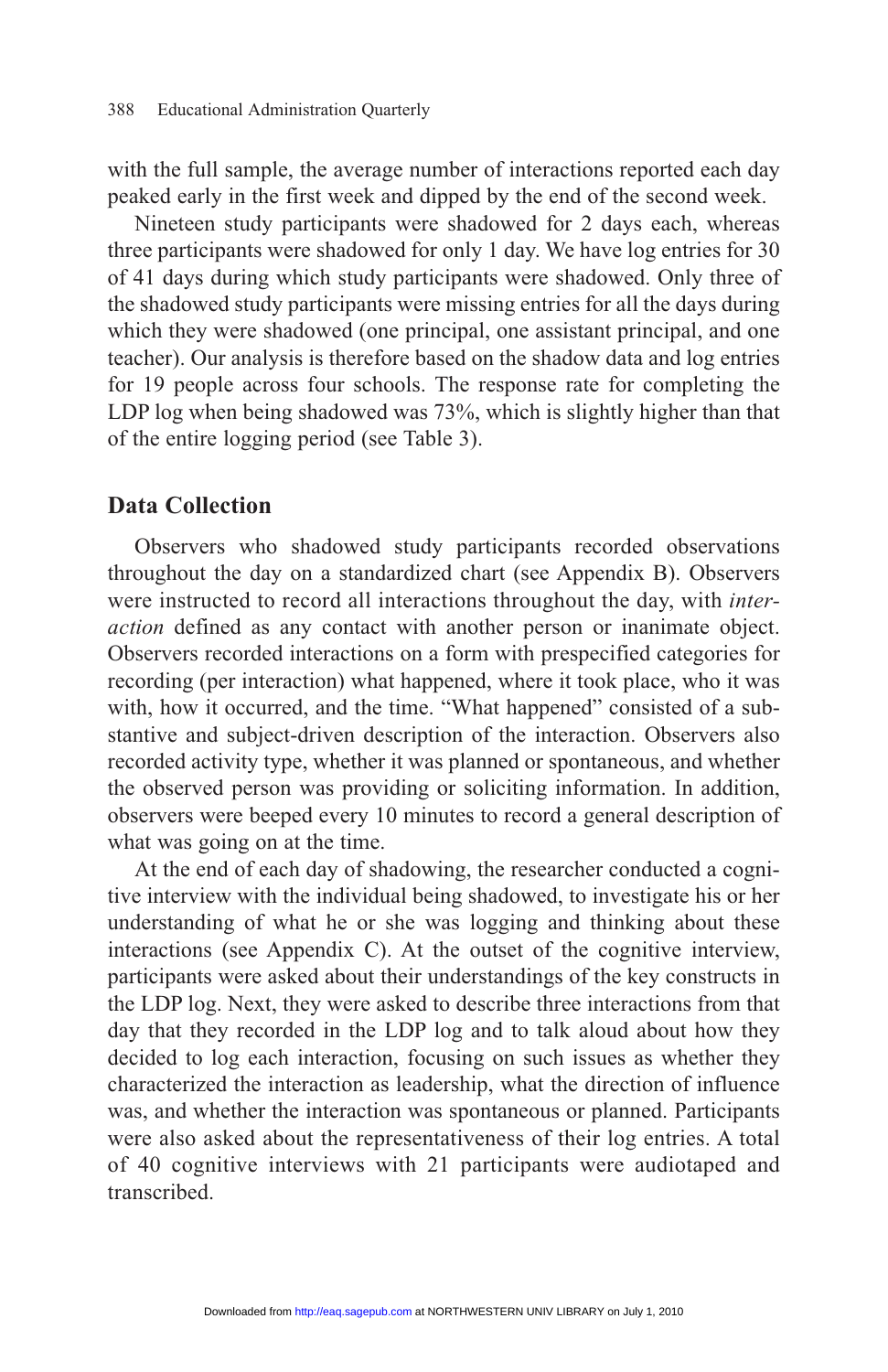|                         | <b>Total Logged</b><br><b>Interactions</b> <sup>a</sup> | Verifiable<br>Interactions <sup>b</sup> | Not Able<br>to Verify |
|-------------------------|---------------------------------------------------------|-----------------------------------------|-----------------------|
|                         | $n\ (\%)$                                               | $n\ (\%)$                               | $n\ (\%)$             |
| Total                   | 89 (100.0)                                              | 71 (79.8)                               | 18(20.2)              |
| School                  |                                                         |                                         |                       |
| Acorn                   | 26(29.2)                                                | 24 (92.3)                               | 2(7.7)                |
| Aspen                   | 21(23.6)                                                | 16(76.2)                                | 5(23.8)               |
| Ash                     | 18(20.2)                                                | 17 (94.4)                               | 1(5.6)                |
| Alder                   | 24(27.0)                                                | 14(58.3)                                | 10(41.7)              |
| Role                    |                                                         |                                         |                       |
| Principals              | $\overline{4}$                                          | 2(50.0)                                 | 2(50.0)               |
| Assistant principals    | 12                                                      | 11(91.7)                                | 1(8.3)                |
| Mathematics specialists | 17                                                      | 17(100.0)                               | 0(0.0)                |
| Literature specialists  | 29                                                      | 24 (82.8)                               | 5(17.2)               |
| Mathematics teachers    | 27                                                      | 17(63.0)                                | 10(37.0)              |
|                         |                                                         |                                         |                       |

#### **Table 4 Leadership Daily Practice Log: Shadow Validation, Sample Descriptive Statistics**

a. Number of interactions logged by shadowed sample.

b. Recorded in the participant's log and by the observer.

#### **Data Analysis**

A concern with any research instrument is the validity of the inferences that one can make based on the data that it generates about the phenomenon that it is designed to investigate. As such, our analysis was organized around four research questions that focused on whether our operationalization of leadership in the LDP log actually captured this phenomenon as we defined it (i.e., as a social influence interaction). In other words, did our attempt to operationalize and translate the construct of leadership through the questions in the LDP log work? Did the items on the LDP log capture leadership, defined as a social influence interaction?

*Research Questions 1 and 2*. Concerned with construct validity, we analyzed data from 40 cognitive interviews of 21 study participants, to examine their understandings of key concepts used in the LDP log to access social influence interactions (e.g., knowledge, practice) and describe or characterize such interactions (e.g., planned versus spontaneous). We also explored whether participants believed that the LDP log captured leadership, by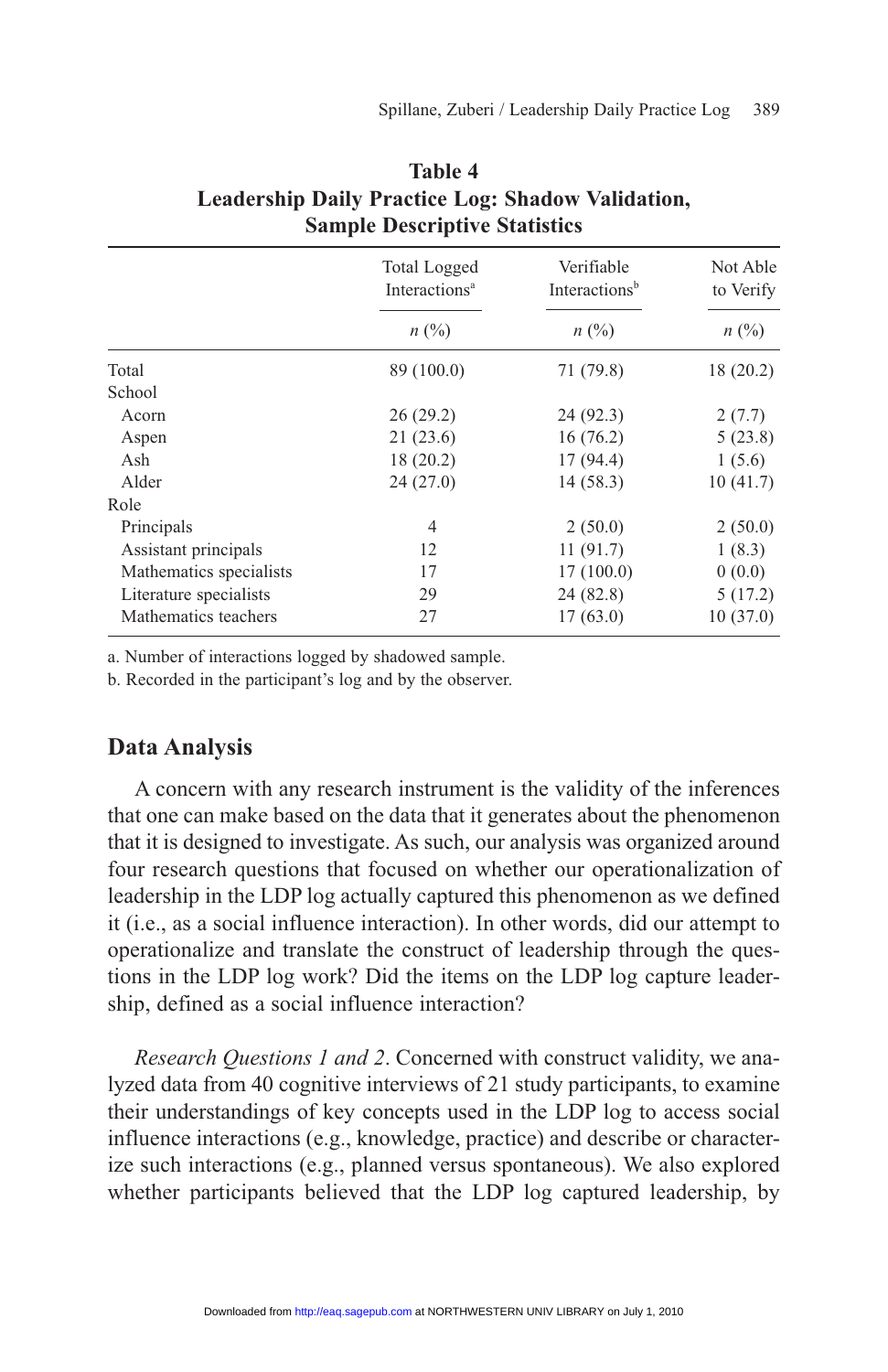analyzing the agreement (or lack thereof) between participants' understandings and the LDP log's user manual definition of leadership (again, as a social influence interaction).

*Research Question 3*. We also compared the interrater reliability between loggers and researchers for the same interactions, a form of concurrent validity. Eighty-nine entries coincided with days on which participants were shadowed, ranging from 18 to 26 log entries across schools, with a mean of 22.3 per school (see Table 4). Seventy-one of these entries were verifiable (i.e., the shadower recorded the interaction as well), ranging from 14 to 24 across schools, with a mean of 17.8 per school. Missing interactions from shadowers' field notes were mostly due to timing; that is, the interactions happened before school started or after it had ended, times when the shadower was not present. (See Appendix D.)

We examined the extent to which shadowers' data entries agreed with the data entries in the LDP log for the 71 verifiable interactions  $(1 = \text{matching}, 0$ = nonmatching), calculating the percentage of responses where the participant and the observer agreed. If there was not enough information to decide whether there was a match, then this was noted. In the case of the *what happened* category, this occurred for 7 out of 64 matches. For the *who* category, a less conservative approach was used in matching responses; namely, if one person reported the name of a teacher and the other simply reported "teacher", then this was counted as an agreement (i.e., as long as the roles matched).<sup>6</sup> To account and adjust for chance agreement, we calculated the kappa coefficient where possible (i.e., for the where, how, and time of interaction), using the statistical program Stata. If a kappa coefficient is statistically significant, then "the pattern of agreement observed is greater than would be expected if the observers were guessing" (Bakeman & Gottman, 1997, p. 66). A kappa greater than .70 is a good measure of agreement; above .75 is excellent (Bakeman & Gottman, 1997; Fleiss, 1981).<sup>7</sup> (See Appendix F.)

*Research Question 4*. A key design decision with the LDP log involved having loggers select a single interaction from potentially multiple interactions per hour. Hence, a potential threat to the validity of the inferences that we can make (based on the data generated by the LDP log) is that study participants are more likely to select some types of interactions over others. As such, the LDP log data would overrepresent some types of leadership interactions and underrepresent others.

To examine how representative the interactions that study participants selected were to the population of interactions, we compared their log entries for the days on which they were shadowed to all the interactions related to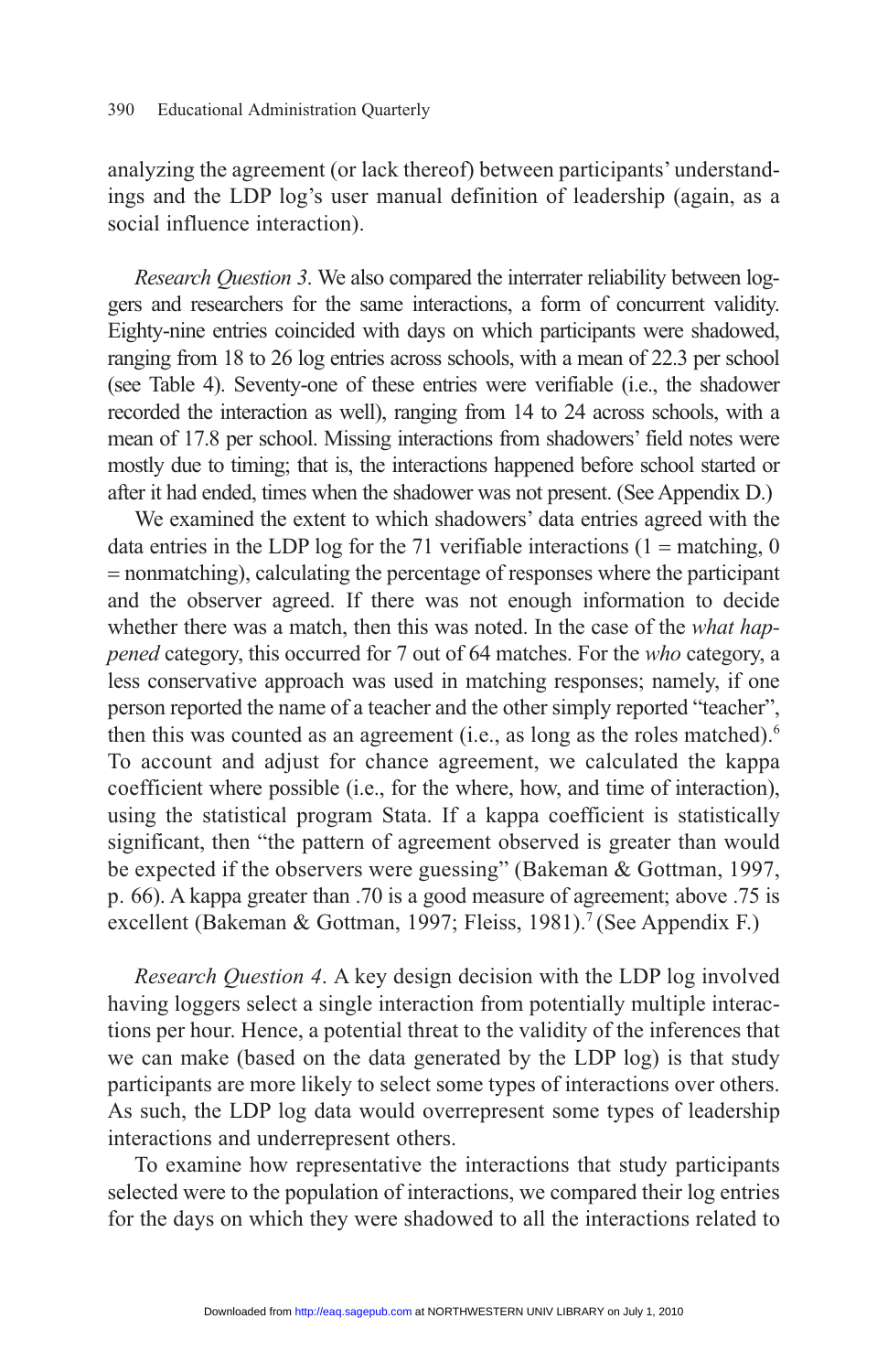mathematics and/or curriculum and instruction recorded by observers on the same days.<sup>8</sup> Given that observers documented every interaction that they observed, we can regard the shadow data as an approximation for the population of interactions. Interactions were coded on the basis of where, how, when, what (i.e., the subject of the interaction), and with whom. As such, we examined whether loggers were more likely to select some types of interactions over others by calculating the difference between the characteristics of logger interactions and shadower interactions and by testing for statistically significant differences.<sup>9</sup>

## **Findings**

The primary goal of the work reported here involved the validity of the inferences that we can make based on the data generated by the LDP log. Specifically, we want to make inferences based on what happened to study participants, in the real world, with respect to leadership (defined as a social influence interaction). We asked participants to report on certain interactions, and the LDP log data constitute their reports of what they perceived as having happened to them. Our ability to make valid inferences from these reports depends to a great extent on how participants understood the constructs about which they were logging. If study participants understood the key constructs or terms in different ways, then we would not have comparable data across the sample, thus undermining the validity of any inferences that we might draw. As a construct, leadership is open to multiple interpretations, and it is difficult to define clearly and concretely (Bass, 1990; Lakomski, 2005). Hence, an important consideration is the correspondence between (a) study participants' understandings of the terms used to access leadership and characterize or describe it as a social influence interaction and (b) the operational definitions of these terms in the log (Research Questions 1 and 2).

Another consideration with respect to the validity of the inferences that we can make from the LDP log data concerns the extent to which the interactions logged by study participants correspond to what actually happened to them in the real world. We sought to describe what happened to study participants through field notes taken by researchers who shadowed a subsample of participants on some of the days that they completed the LDP log. Although the researchers' field notes are just another take on what happened to the study participants on the days that they were shadowed, they do represent an independent account of what the study participants did on these days (Research Question 3). Gathering comparable data with logs is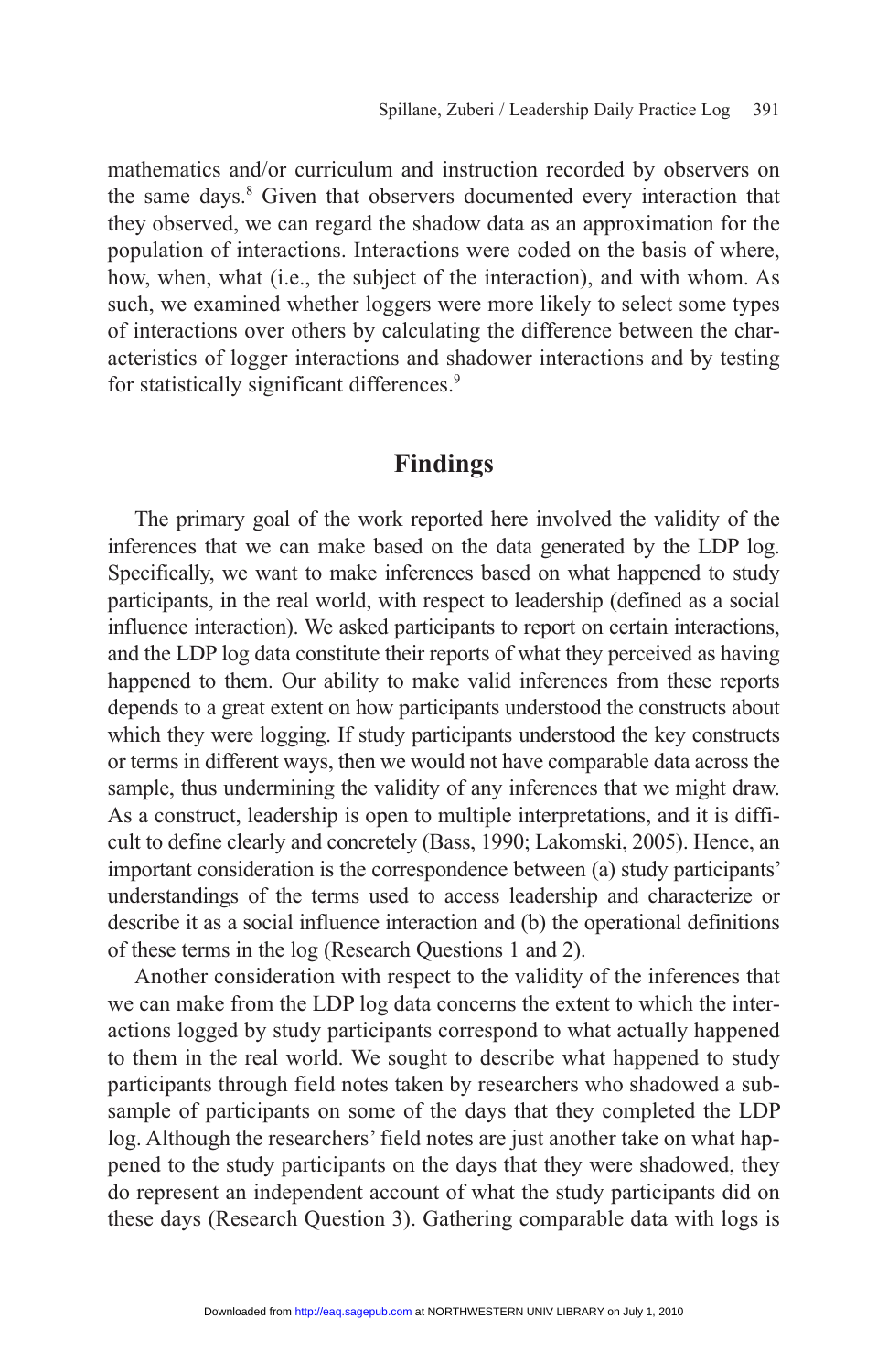challenging because study participants themselves select the interactions to log. Hence, another threat to validity involves the potential for sampling bias on the part of loggers (Research Question 4).

#### **Research Question 1**

To what extent do study participants consider the interactions that they enter into their LDP logs to be *leadership*, defined as a social influence interaction?

The LDP log was designed to capture the day-to-day interactions that constitute leadership, defined as a social influence interaction. Participants reported that 89% of the interactions that they selected to log were leadership for mathematics and/or curriculum and instruction.<sup>10</sup> For example, a literacy specialist confirmed that one of the interactions that he had selected involved leadership for curriculum and instruction:

I think both of us saw the need for change so we would've changed anyway but my suggestion influenced him to change the way I wanted it to. . . . Using my background and my experience teaching literature circles I'm seeing that this isn't working certainly and giving him a different way to do it. (October 20, 2005)

Study participants overall, though critical of some of the LDP log's shortcomings, expressed satisfaction with the instrument. As one participant put it, "sometimes . . . it's not being as accurate as I want it to be. And so probably I'd say on a 90% basis that it's accurate" (October 28, 2005). We might regard this as a form of face validity.

Part of the rationale that some study participants offered for justifying a social interaction as an example of leadership had to do with the role or position of one of the people involved. Sometimes this had to do with a formally designated position, such as a literacy specialist or a mathematics specialist. After confirming that an interaction was an example of leadership, a literacy specialist remarked,

Because the roles, although we step into different roles throughout the day, one of her roles is the curriculum coordinator and she provided materials that go with my curriculum and was able to present them to me and say, "This is done for you." . . . My role is to then take those materials and turn it into a worthwhile lesson. So I'm not . . . wasting my time spinning my wheels making up these game pieces; it's done. (October 26, 2005)

This participant pointed to the interaction as an example of leadership not only because it influenced his practice but because the person doing the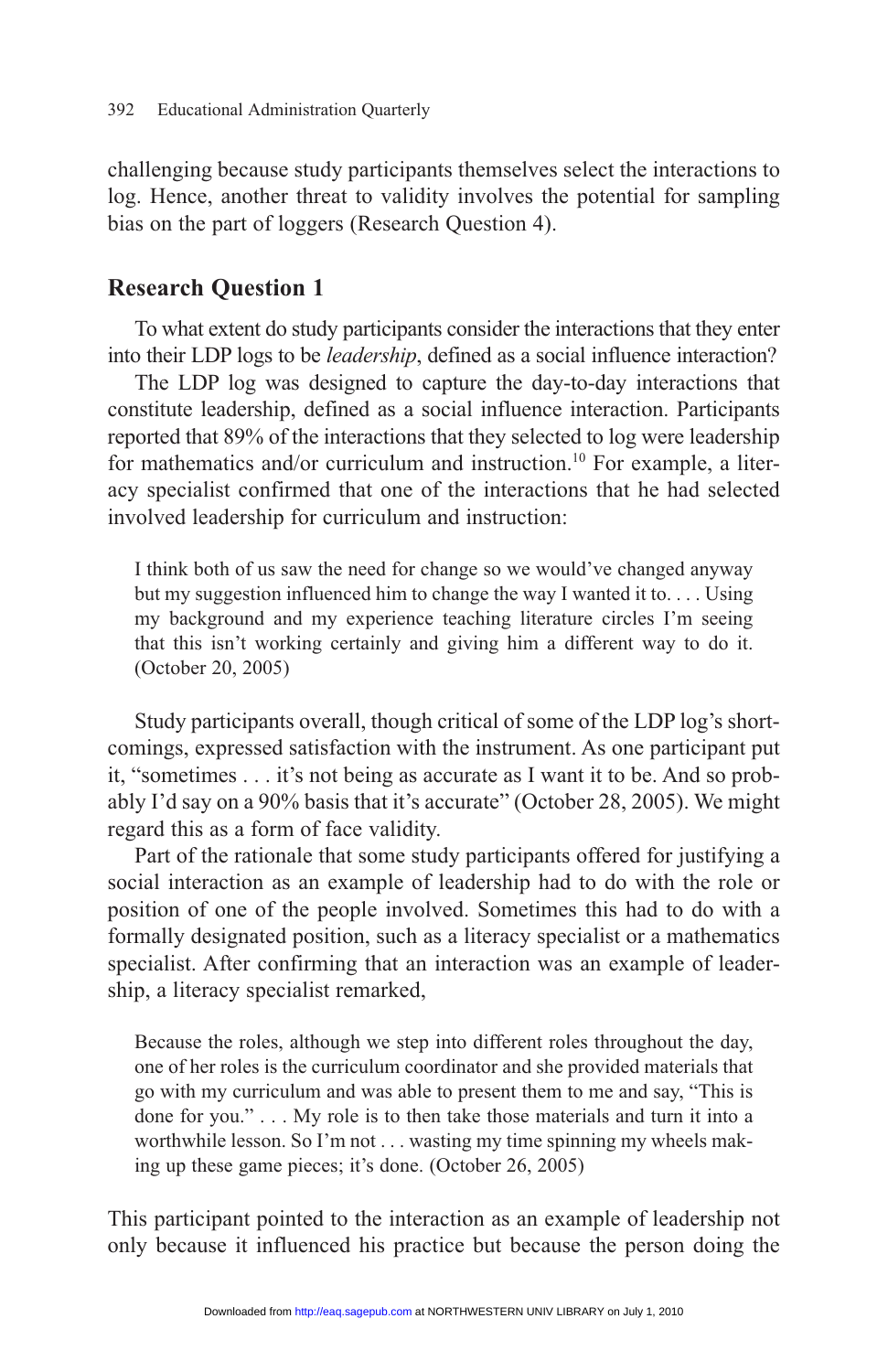influencing was a positional leader. The participant's remark that "although we step into different roles throughout the day" suggests that school staff can move in and out of formally designated leadership positions. A related explanation concerns the fact that a participant in an interaction was a member of a leadership team; that is, a mathematics teacher remarked, "She's part of our math leadership team too" (October 21, 2005).

Especially important from a validity perspective—given that our definition of leadership did not rely on a person's having a formally designated leadership position—participants' explanations for a leadership interaction went beyond citing formally designated positions to referring to aspects of the person who was doing the influencing. A math teacher, for example, remarked, "She influences me because I have respect for the person that she is and her dedication to the work that she's doing. So in that sense we work together. Because of the mutual respect and the willingness to work together, I mean there's another part of that leadership idea" (October 26, 2005). This comment suggests that the LDP log items prompt study participants to go beyond a focus on social influence interactions with those in formally designated leadership positions.

*The sampling problem*. More than half the sample (56%) thought that the log accurately captured the nature of their social interactions for the day, as related to mathematics or curriculum and instruction. One mathematics teacher remarked, "The only way to better capture it is to have someone watch me or to videotape me" (October 26, 2005). Another noted, "It will probably accurately reflect the math leadership in this school. . . . [What] it will reflect is that it's kind of happening in the halls. . . . it'll probably be reflected that the majority of this is spontaneous" (October 21, 2005). This mathematics teachers' responses suggest that the LDP adequately captured the informal, spontaneous interactions that are such a critical component of leadership in schools but often go unnoticed because they are so difficult to pick up.

Still, 75% of the participants felt believed that their log entries failed to adequately portray their leadership experiences with mathematics or curriculum and instruction throughout the school year. These participants suggest two reasons why their LDP log entries did not accurately reflect their experience with leadership in their daily work—namely, because of sampling and the failure of the log to put particular interactions into context.

In sum, 9 of the 20 participants who spoke to the issue of how the log captured their leadership interactions over a school year emphasized that logging for only 2 weeks would not capture their range of leadership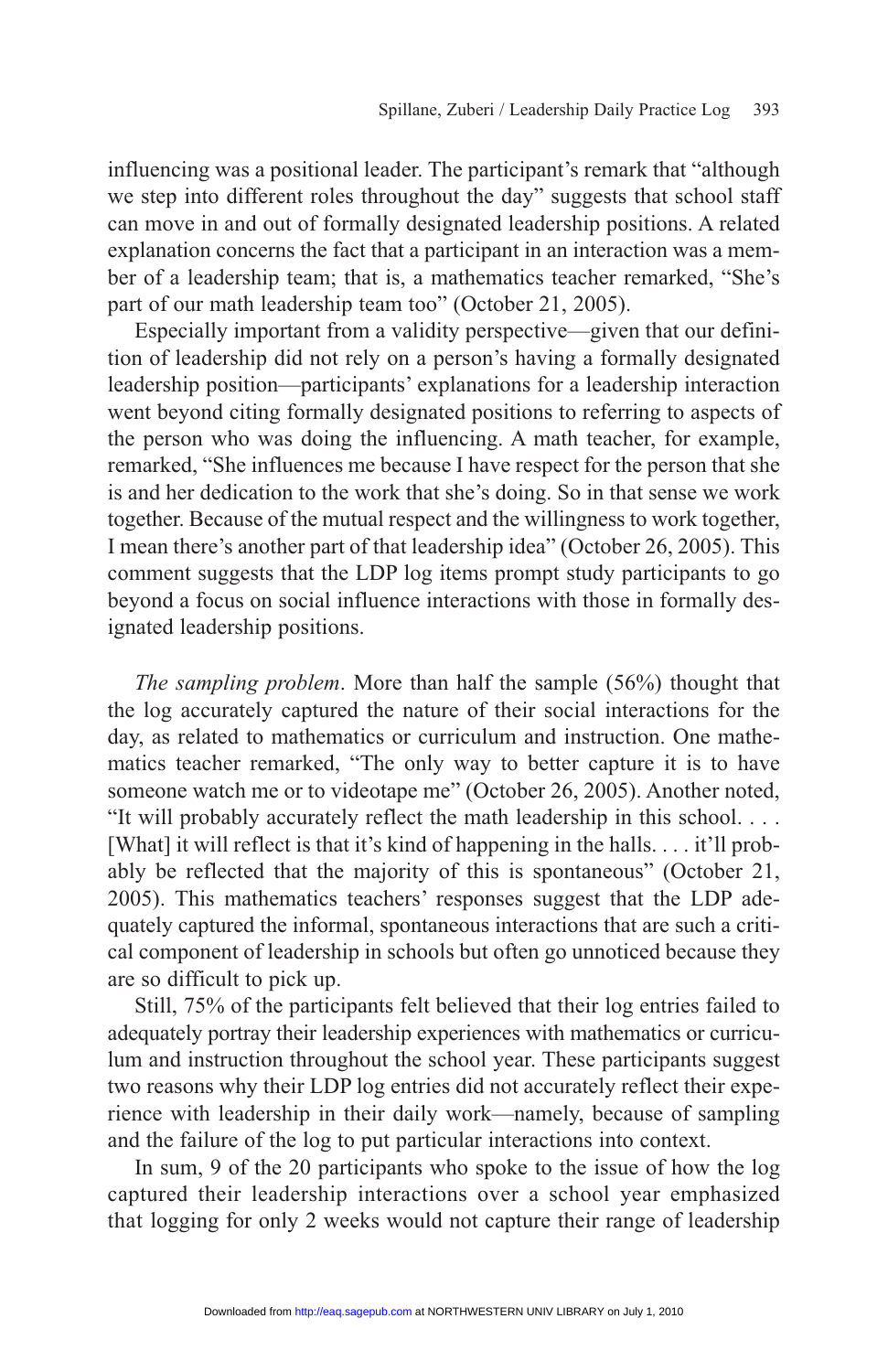interactions—that is, the sampling frame of 2 consecutive weeks is problematic. Specifically, participants reported that leadership for mathematics or curriculum and instruction changes over the school year, depending on key events such as the beginning of the school year preparation, standardized testing administration, and school improvement planning.

Hence, logging for 2 weeks (10 days in total) failed to pick up on seasonal changes in leadership across the school year, and it failed to capture events that occurred monthly, quarterly, and even annually. An assistant principal explained, "I think like in the beginning, like the few weeks of school as we start to get set up for the whole school year, you know, we tend to be more busy with curriculum issues" (October 24, 2005). A mathematics specialist at a different school reported,

Well again, sometimes I'm doing much more with leadership than I have been in the last week and maybe even next week you know. When it comes time to inventory in the school, finding out curriculum, talking with different math people, consulting different books then I would have to say that at those times I'm doing more with leadership than I am in these 2 weeks here. (October 20, 2005)

Study participants pointed to specific tasks that come up at different times in the school year that were either overrepresented or not captured in the 2-week logging period, such setting up after-school programs and organizing the science fair. The issue here concerns how we sample days for logging across the school year.

Some study participants expressed concern with respect to how interactions were sampled within days. Two participants reported that sampling a single interaction each hour was problematic. A literature specialist captured the situation:

The problem with it is sometimes there are multiple interesting experiences in a one hour time period. And so it's a definite snapshot. . . . I almost wish I could choose from the entire day what was most influential so that I'm not limited by each hour what was most. (October 25, 2005)

This comment suggests that the most interesting social influence interactions may be concentrated in particular hour-long periods—many of which are not recorded, because loggers only sample a single interaction from each hour. A strategy of sampling on the day, rather than on the hour, would allow such interactions to be captured.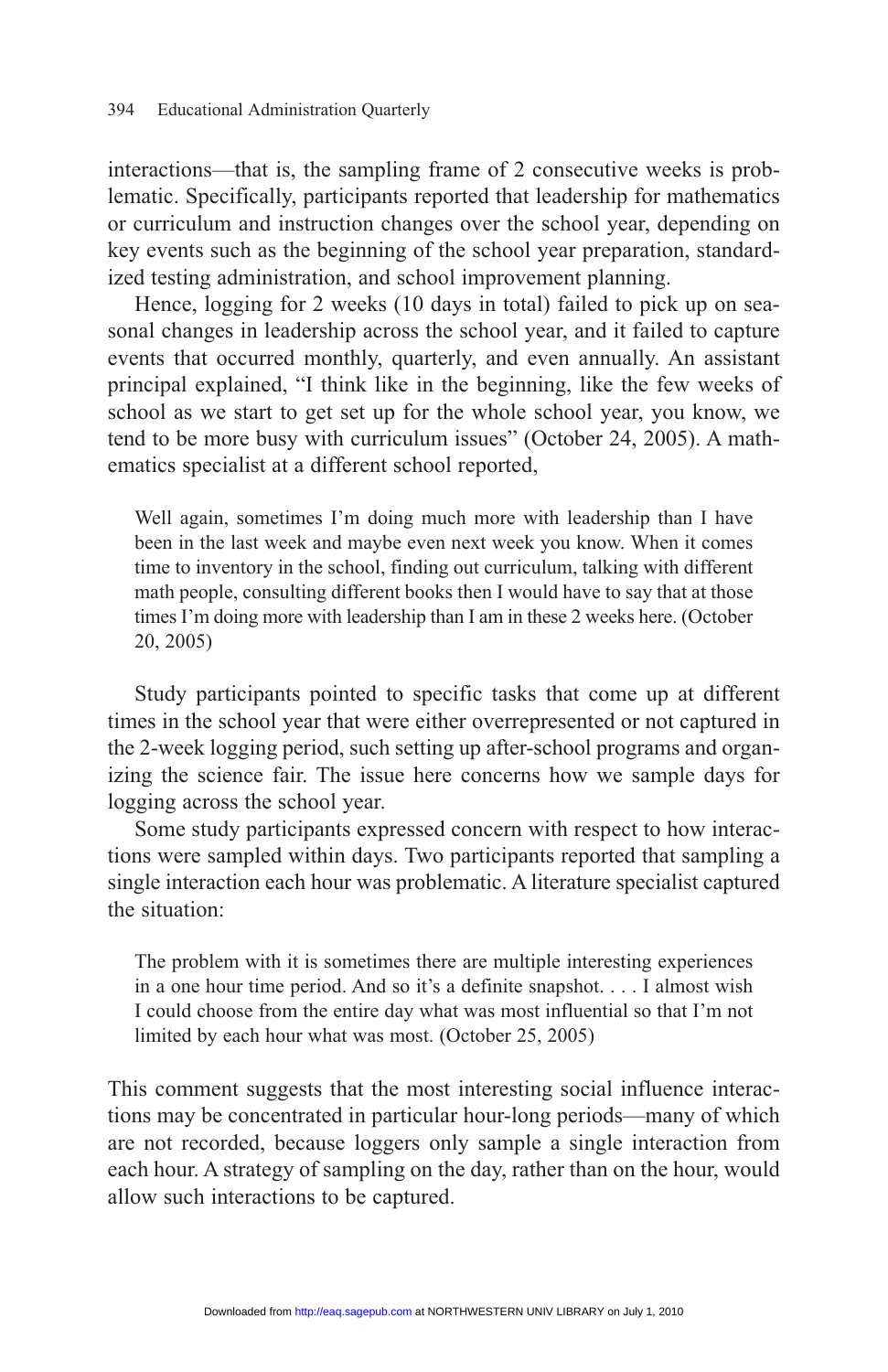The concentration of social interactions at certain times of the day may be especially pronounced for formally designated leaders who teach parttime. A math specialist remarked,

I mean it might capture some of the interactions but . . . you're only allowed to insert one thing per hour . . . and I may talk to 10 people in an hour sometimes. . . . Normally those say 3 hours that I'm teaching I don't have a lot of interaction with teachers per say unless they come in to ask me a question. It's the times that I don't [teach], you know, when I'm standing in the lunchroom and five teachers come talk to me about certain things, or I'm walking down the hall and this teacher needs this, that, and the other. (October 19, 2005)

For this specialist, social influence interactions were concentrated in her nonteaching hours, with relatively few social influence interactions during teaching hours. Hence, allowing participants to sample from the entire day, as opposed to each hour of the day, may capture more of the interactions relevant to leadership practice. For at least some school staff, key interactions may be concentrated in a few hours, such as during planning periods, and may thus be underrepresented by a sampling strategy that focused on each hour.

Still, the focus on each hour may enable recall. A teacher remarked,

Well, what's nice about the interaction log is that it asks you for specific times you know the day by hours. And so it makes you really look back at your day with a fine toothcomb and say, "Okay, what exactly you know was I doing?" And then you don't realize how many interactions you really do have until you fill it out. Then you think, "Wow, I didn't think I really had that many interactions" but now that I'm filling it out I actually do interact a lot with my colleagues. (October 20, 2005)

And a literacy specialist noted, "Yeah. It's giving a good snapshot of the stuff you know or the parts of the day that I actually do work with it. . . . I have to keep thinking about that time slot thing" (October 25, 2005). These comments suggest that although having participants select a single interaction for each hour has a downside, it does have an upside in that it enables their recall by getting them to systematically comb their workday.

*Situating sample interactions in their intentional and temporal contexts*. Four participants suggested that the LDP log did not adequately capture leadership practice, because it failed to situate the logged interactions in their intentional and temporal contexts. An eighth-grade mathematics teacher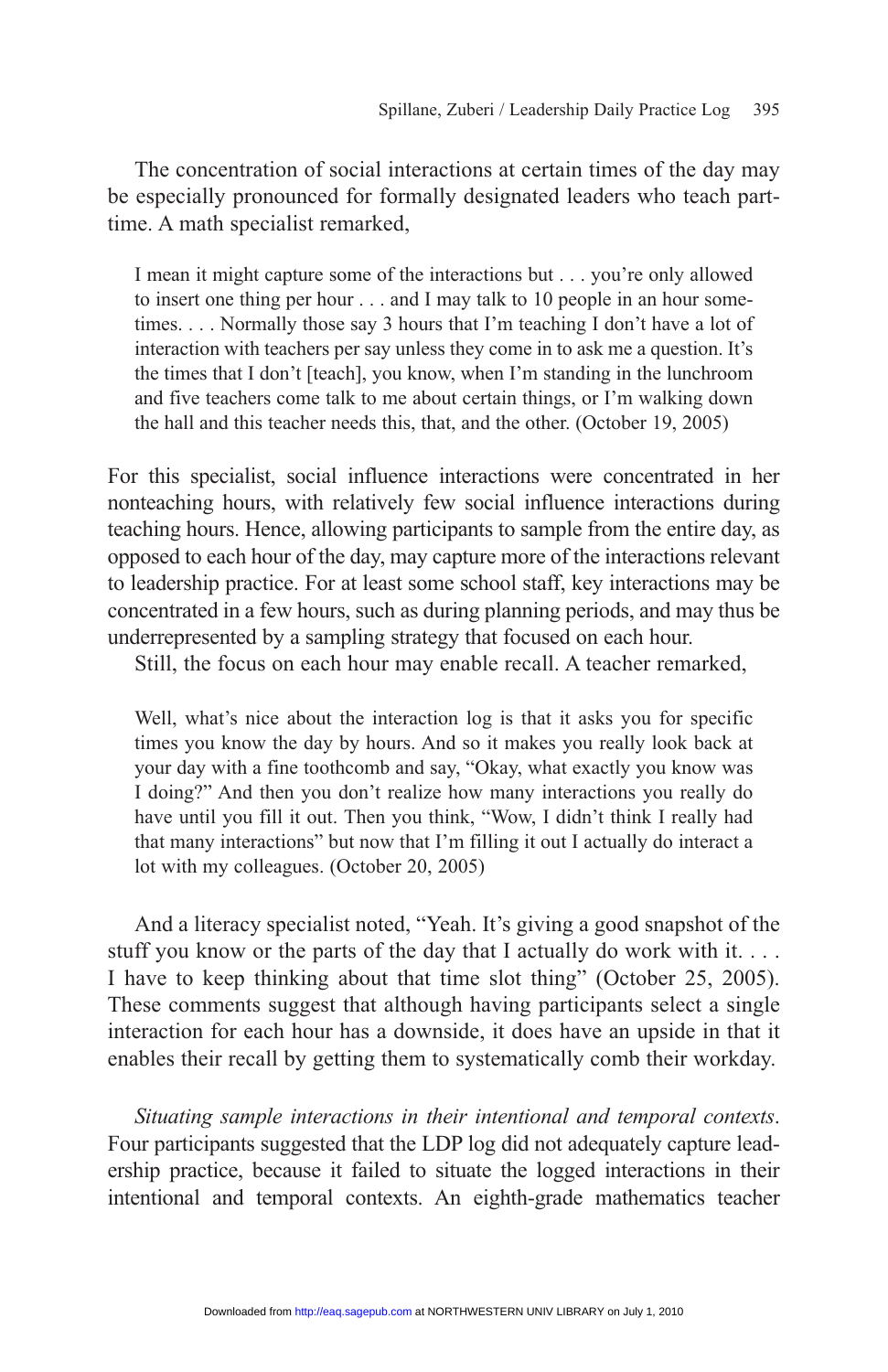remarked, "You need a broader picture of what I'm doing and that means the person I am and where I'm coming from as well as the goals that I have, either professionally or personally" (October 26, 2005). For this participant, the key problem was that the log failed to capture how the interactions that he logged were embedded in and motivated by his personal and professional goals and intentions. Study participants also suggested that the LDP log did not capture the ongoing nature of social influence interactions. One participant noted,

[Leadership is] gonna be ongoing. Like I was talking about with Mr. Olson, the thing we were doing today has been going on since Monday and piecing it together and looking and there's just some other things that we have done. (October 21, 2005)

For this literature specialist, the LDP log did capture particular interactions, but it failed to allow for leadership activities that might span two or more interactions during a day or week, thereby preventing one from recording how different interactions were connected.

#### **Research Question 2**

To what extent are study participants' understandings of the constructs (as used in the log to describe social interactions) aligned with researchers' definitions of these constructs (as defined in the log manual)?

As noted above, identifying leadership as social influence interactions via the LDP log is one thing; a related but different matter lies in describing or characterizing such interactions. The validity of the inferences that we can make from the LDP log data about the types of social influence interactions in which study participants engaged depends on the correspondence between their understandings of the terms used to characterize the interactions and the operational definitions of these terms as delineated in the log manual. We designed the LDP log to characterize various aspects of social influence interactions, including the direction of influence and whether it was planned or spontaneous. If study participants' understandings of the terminology used to operationalize these distinctions differed from one another, it would undermine the validity of the inferences that we might draw. Although our analysis suggests considerable agreement between study participants' understandings and the definitions used in the log manual, we found that the former did not correspond to the latter for three key concepts (see Table 5). Specifically, participants struggled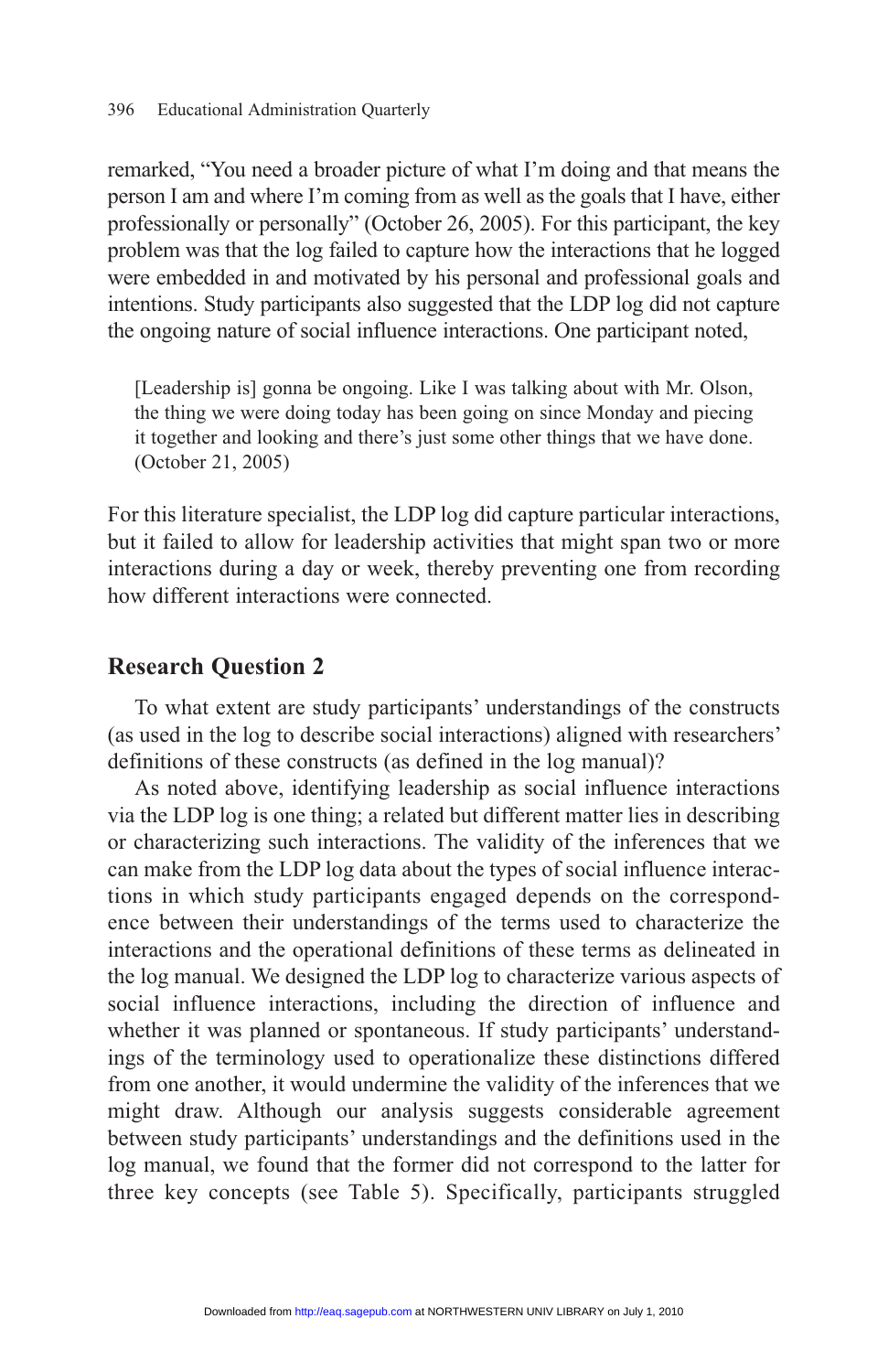|                                                 | Yes/Match        | No/Nonmatch      | Yes/Match     |
|-------------------------------------------------|------------------|------------------|---------------|
| Question                                        | $\boldsymbol{n}$ | $\boldsymbol{n}$ | $\frac{0}{0}$ |
| Capturing leadership                            |                  |                  |               |
| Is this interaction an example of leadership?   | 89               | 11               | 89            |
| Does the log capture the nature                 | 18               | 14               | 56            |
| of your interactions for the day?               |                  |                  |               |
| Does the log capture leadership                 | 7                | 21               | 25            |
| throughout the school year?                     |                  |                  |               |
| Defining concepts                               |                  |                  |               |
| Knowledge                                       | 19               |                  | 95            |
| Practice                                        | 17               | 3                | 85            |
| Motivation                                      | 18               | $\mathfrak{D}$   | 90            |
| Describing interactions                         |                  |                  |               |
| Did this interaction influence your knowledge?  | 51               | 7                | 88            |
| Did this interaction influence your practice?   | 65               | 9                | 88            |
| Did this interaction influence your motivation? | 33               | 19               | 63            |
| Did you provide information or advice?          | 37               | 9                | 80            |
| Did you solicit information or advice?          | 35               | 11               | 76            |
| Was this interaction planned or spontaneous?    | 58               | 38               | 60            |

**Table 5 Cognitive Interview Evaluation of the Leadership Daily Practice Log**

Note: The totals between rows differ depending on whether the question was asked of the individual or the interaction. The totals also differ because characteristics were evaluated only when an individual used them to describe an interaction.

with the term *motivation*; they had difficulty deciding on the direction of influence; and they found it problematic to distinguish planned and spontaneous interactions.

*Knowledge, practice, and motivation*. Study participants' understandings of knowledge and practice corresponded with the definitions in the user manual, but their understandings of motivation were not nearly as well aligned with the manual definitions. Specifically, when describing how an interaction that they planned to enter in their logs was related to these concepts, participants consistently matched the manual definitions for knowledge (88%) and practice (88%) but not nearly as often for motivation (63%).

When asked in cognitive interviews, study participants indicated understandings of knowledge that matched the definition in the log manual 95% of the time. The following three responses—from a math specialist, a literacy specialist and a principal respectively—are representative: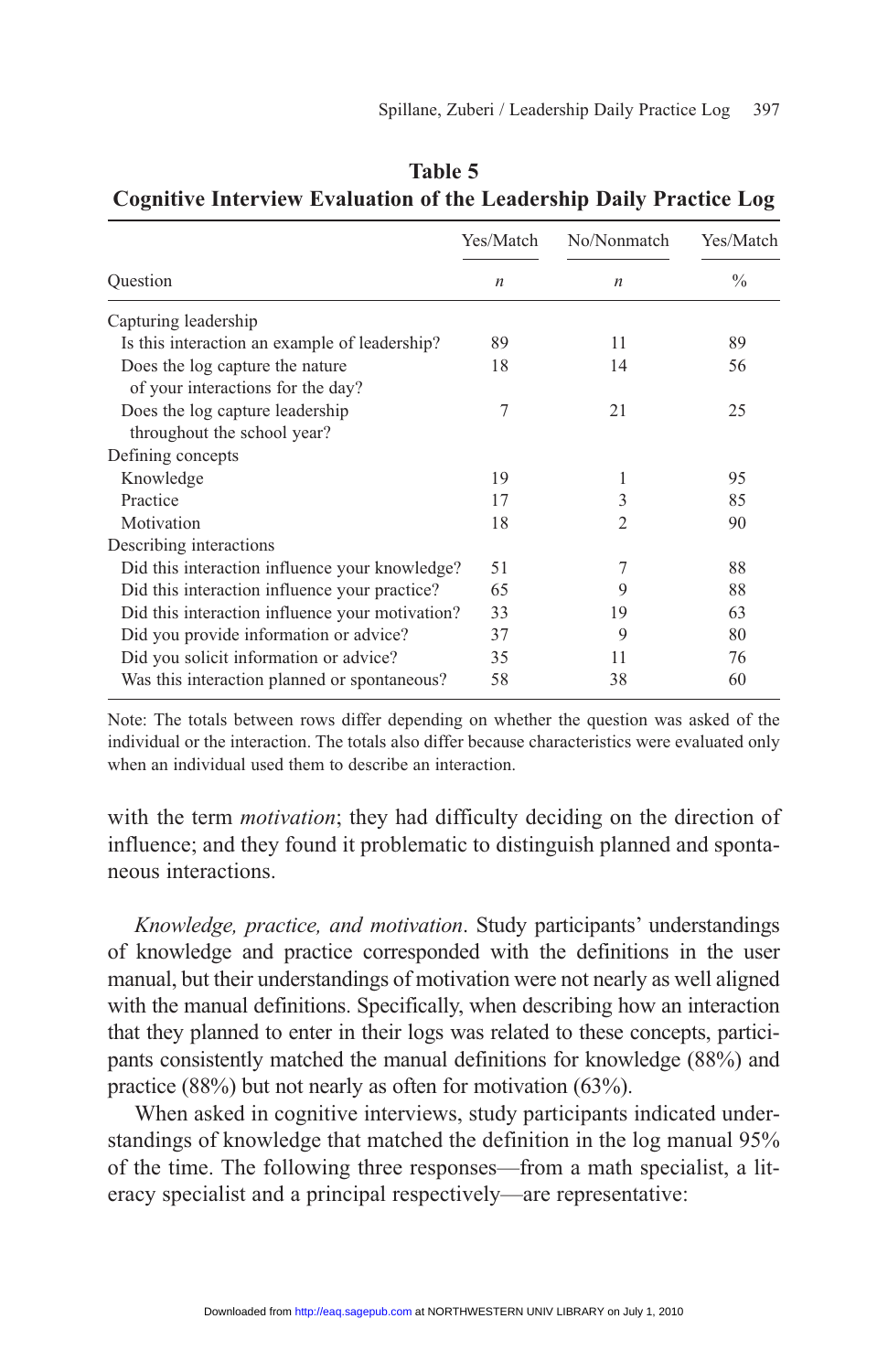Knowledge is basically if they made me think about something in a different way or if I learned something different. (October 19, 2005)

Knowledge I tend to think of as their specific content area maybe background knowledge. Knowledge for the standards, knowledge of theory, philosophy. (October 20, 2005)

Knowledge is what you know about a particular subject or a particular area. . . . It gets kinda case specific as far science, social studies, reading, language arts. And . . . when it's in reference to subject matter it's your knowledge of the subject matter. When it's about a particular student it's from being in a school, it's your knowledge of that particular student. . . . It's just what you know about a particular thing or person. (October 19, 2005)

These participants' understandings of knowledge not only corresponded with the log manual but also covered various types of knowledge, including that of subject matter, students, and standards or curricula.

Participants' understanding of practice matched the log manual 85% of the time. The following responses, from a literacy specialist and a mathematics specialist, are representative:

Practice is about pedagogy; you know the methods that they're using. (October 20, 2005)

Practice is doing; you know, actually doing things. Did it make me change the way I do things . . . or am I trying to change the way they do things? (October 19, 2005)

With respect to motivation, however, study participants' understanding corresponded with the log manual much less. When asked to define motivation in cognitive interviews, 90% gave definitions that corresponded with the manual. However, when participants reported an interaction as one that influenced motivation, their understanding of motivation matched the LDP log user manual for only 63% of the interactions. Where participants' understanding matched the user manual, the interactions focused on their motivation or that of another staff member.

When their understanding of motivation did not correspond to the manual, study participants often linked it to student motivation rather than to their own motivation or to a colleague's. This poses a problem in that the log attempts to get participants to distinguish between an interaction intended to influence their motivation, knowledge, or practice or that of a colleague.11 For example, a reading specialist described an interaction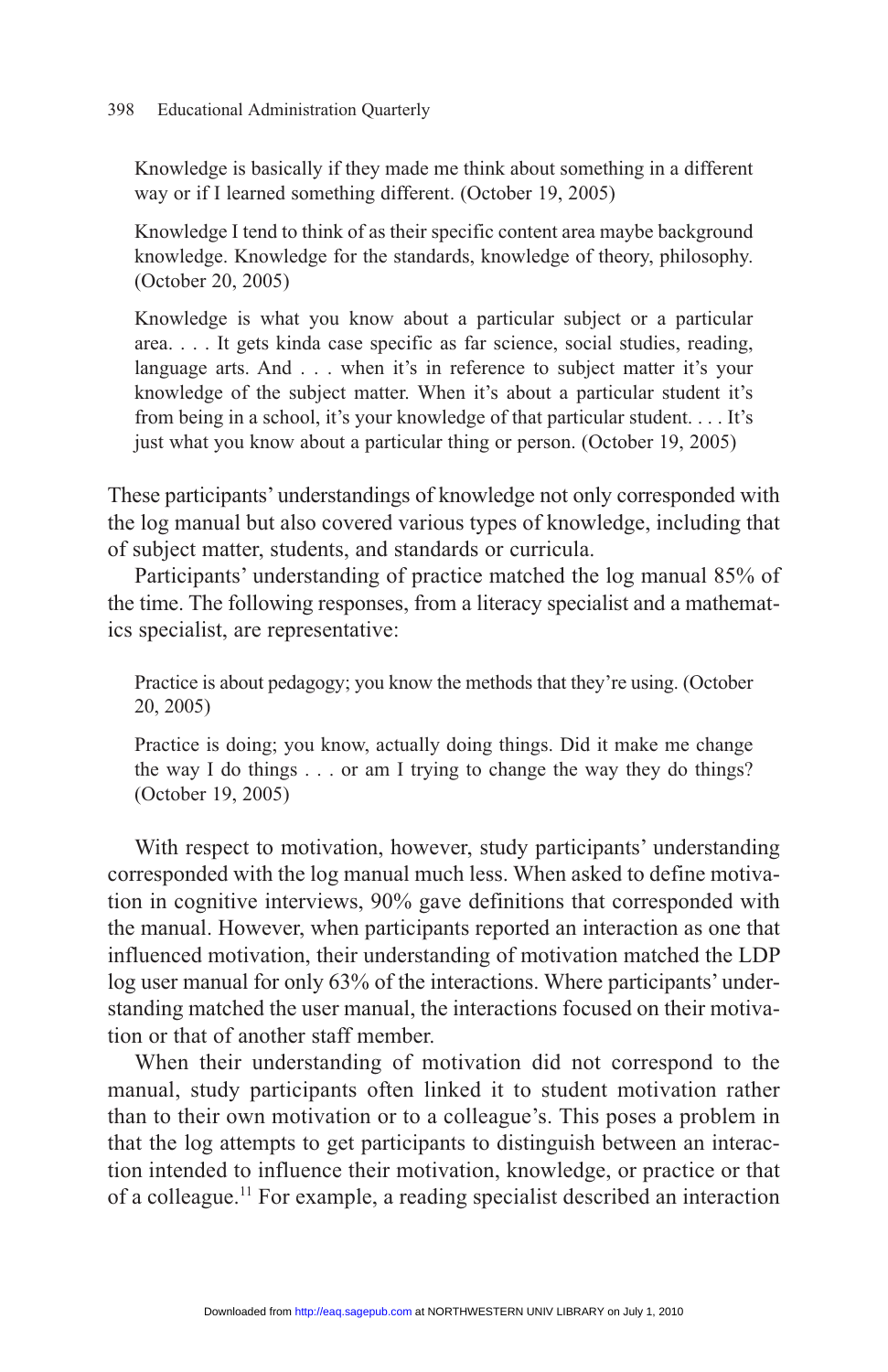that she had with a reading teacher after observing her teach a vocabulary lesson:

I would like to think it was about all three. Giving [the reading teacher] some knowledge in good vocabulary instruction which hopefully would impact her practice and she'd stop doing that [having students look words up in the dictionary]. And then hopefully then that would *motivate students* to like to learn the words better. To motivate them more than, dictionary is such a kill and drill. (October 20, 2005; italics added for emphasis)

Although the participant's description of this interaction suggests that her understanding of knowledge and practice is consistent with that of the LDP log user manual, her understanding of motivation is not; that is, it focused on student motivation rather than on teacher motivation. We are not questioning the accuracy of the reading specialists' account; rather, what is striking us is how she understands motivation entirely in terms of student motivation.

For about half the nonmatching cases (i.e., nine interactions across six participants), study participants referred to motivation in terms of motivating students rather than themselves or colleagues. In describing three more interactions, study participants referred to both student and teacher motivation. For example, a mathematics teacher enlisted a science teacher to help teach a mathematics lesson and described how this interaction influenced knowledge, practice, and motivation:

And *motivation,* when you show a child you know when you can get a child to become in touch with their creative side they just, they become really motivated and the teachers become motivated by watching how motivated the students are. (October 20, 2005)

This example points to a larger issue; it highlights how influence is often not direct but indirect: An influence on a teacher's knowledge and practice can in turn result in changing students' motivation to learn, which can in turn influence a teacher's motivation to teach. Logs of practice may be crude instruments when it comes to picking up the nuances of influence on motivation.

*Direction of influence*. The LDP log required participants to select a direction of influence for each interaction that they logged; that is, either a participant attempted to influence someone else (i.e., provide information), or someone or something else attempted to influence the participant (i.e.,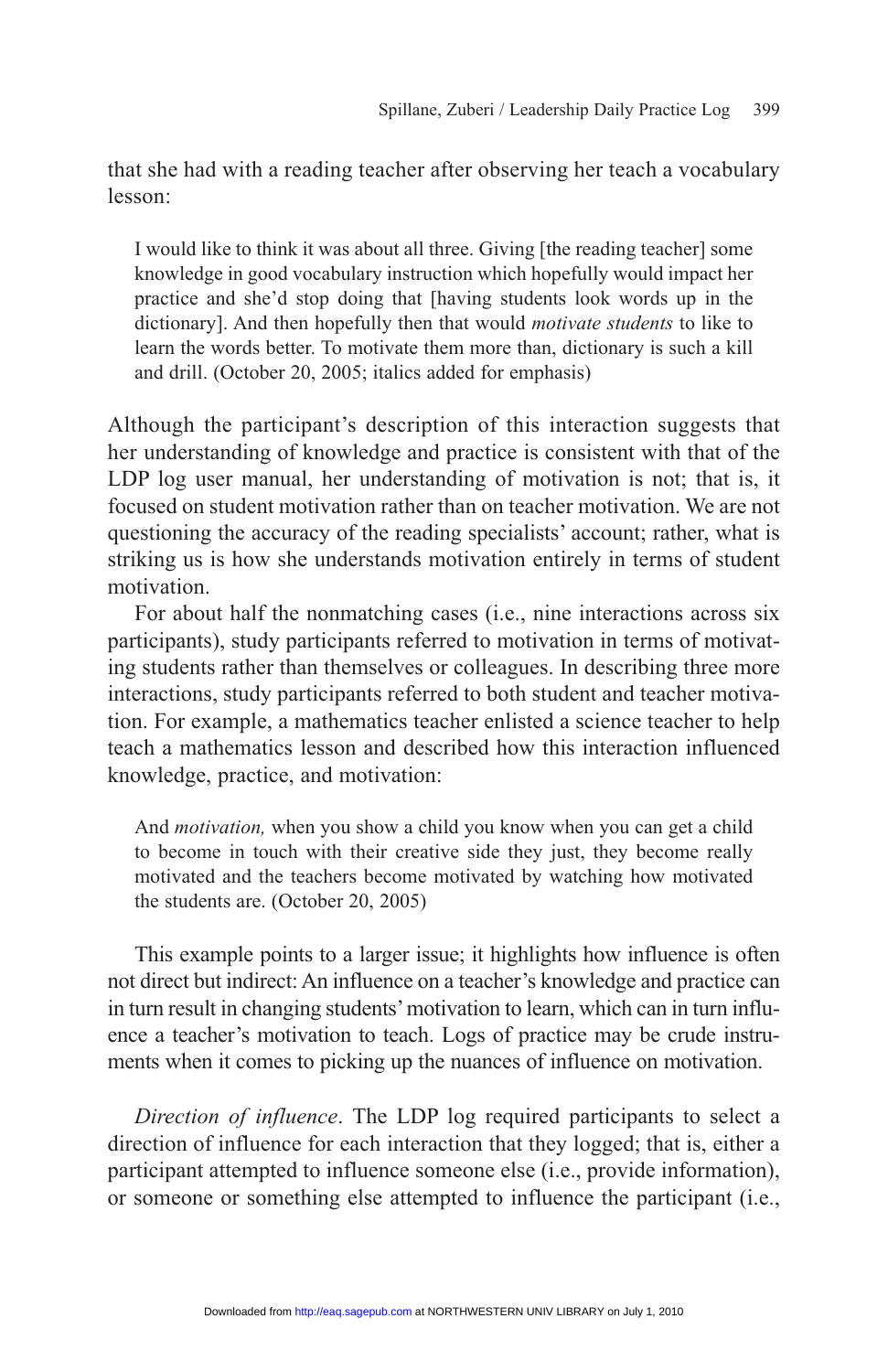solicit information). In cases where several topics were discussed in one interaction, participants are asked to "please consider who initiated the interaction." Our analysis suggests that this item was especially problematic, given that low levels of correspondence between participants' understanding and the manual.

Two thirds of the participants reported that they struggled to select a direction of influence. For approximately 25% of the interactions ( $n = 26$ ) described in the cognitive interviews, participants reported that the direction of influence went both ways in that they intended to influence a colleague (or colleagues) and that they themselves were influenced. For example, a principal described an interaction that involved checking in with teachers in their classrooms, where the influence was bidirectional. In this interaction (as described by the principal), a teacher shared her plans for reading instruction, and the principal made suggestions about how the teacher could make it both a reading and a writing activity. When asked about the direction of influence, the principal reported, "I think initially the attempt was to influence me. But, as I provided the activities for her to have, I think I ended up being the influential party" (October 28, 2005). Participants identified no direction of influence in only 4 of the 97 interactions.

*Planned or spontaneous*. In discussing their log entries, over half the study participants (13 participants across 22 interactions), struggled with choosing whether an interaction was planned or spontaneous. Interactions that some participants consider planned, others considered spontaneous. Furthermore, participants expressed difficulty in their designation because part of an interaction might be planned whereas another part might be spontaneous.

Participants identified 12 of 99 total interactions as being both planned and spontaneous, thus making it difficult for them to choose an option in the LDP log. These interactions tended to start with something planned, but then the aspect of the interaction that they discussed became spontaneous. For example, a literacy specialist described helping a mathematics teacher:

This one I have to think about. It was a planned to visit him, but it was spontaneous to see the flaw and try and fix it. So I would say that I'm going to mark spontaneous but it was within a planned [visit], I was supposed to come this morning to see him. (October 20, 2005)

The literacy specialist's statement captures the difficulty of distinguishing a planned meeting from the spontaneity of the substance that emerged within the interaction.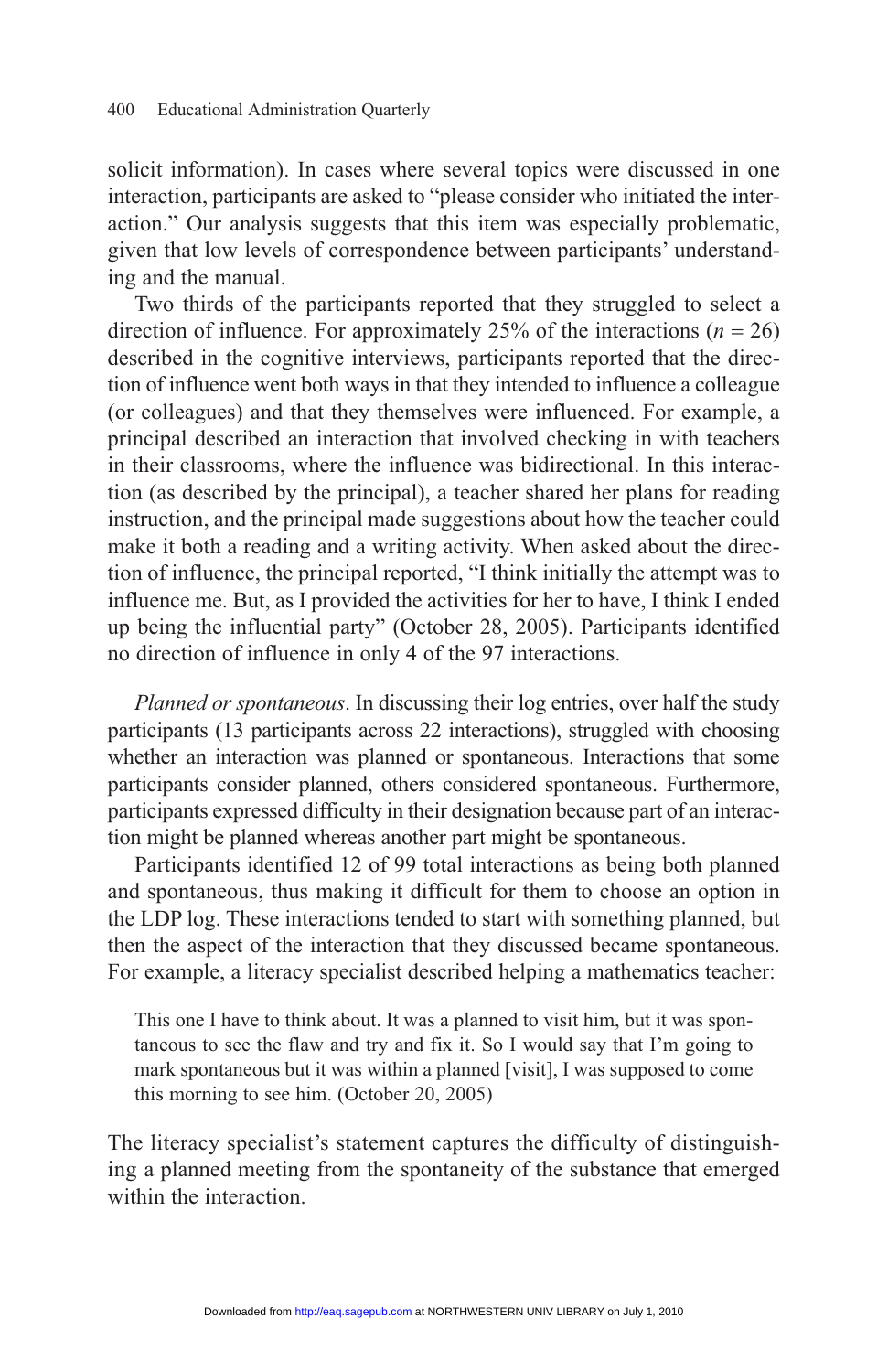In nine of the interactions described in cognitive interviews, participants reported struggling with deciding whether a generally planned interaction was planned or spontaneous. Participants were aware that the interaction would occur, even though there was no allotted time for the interaction. In some instances, the general time of the interaction was known in advance, but neither the topic nor the location was planned. For example, a mathematics teacher described an informal meeting that occurred with a colleague every morning:

It's difficult to say because we meet everyday even though we're supposed to meet twice a week we literally meet everyday; we don't start our day without talking to each other about something before the students come in. So I would kinda say at this point it's planned because it would be weird if we didn't talk before the students came in. (October 26, 2005)

For this participant, this interaction occurred regularly; thus, it was planned. However, according to the participant's interpretation of the user manual definition, the interaction was technically spontaneous because the subject, time, and location of the interaction were not predetermined.

Participants described nine interactions as being difficult to define as planned or spontaneous, namely, because the interaction was planned for one person and spontaneous for the other. An assistant principal, for example, described an interaction in which she followed up with the two lead literacy teachers in the school about their experience working with teachers to implement a new strategy in their classrooms:

It was planned. The specific time wasn't planned but I knew today was gonna be the first day so I wanted to make sure that I had an opportunity to touch base with the teachers to see how this particular interaction went with the teachers because they have been challenged with some of the staff members. (October 24, 2005)

From the perspective of the two literacy teachers, the interaction was not planned; from the assistant principal's perspective, however, it was planned. Whether something is planned or spontaneous does indeed depend on whom one asks in an interaction.

Our analysis of the cognitive interview data underscores the fuzzy boundary between planned and spontaneous interactions. In particular, these accounts underscore the emergent nature of interactions. Although an interaction might start out as planned from the perspective of at least one participant, it becomes spontaneous because of the emergent nature of practice. Furthermore, what it means for something to be planned for school staff does not necessarily mean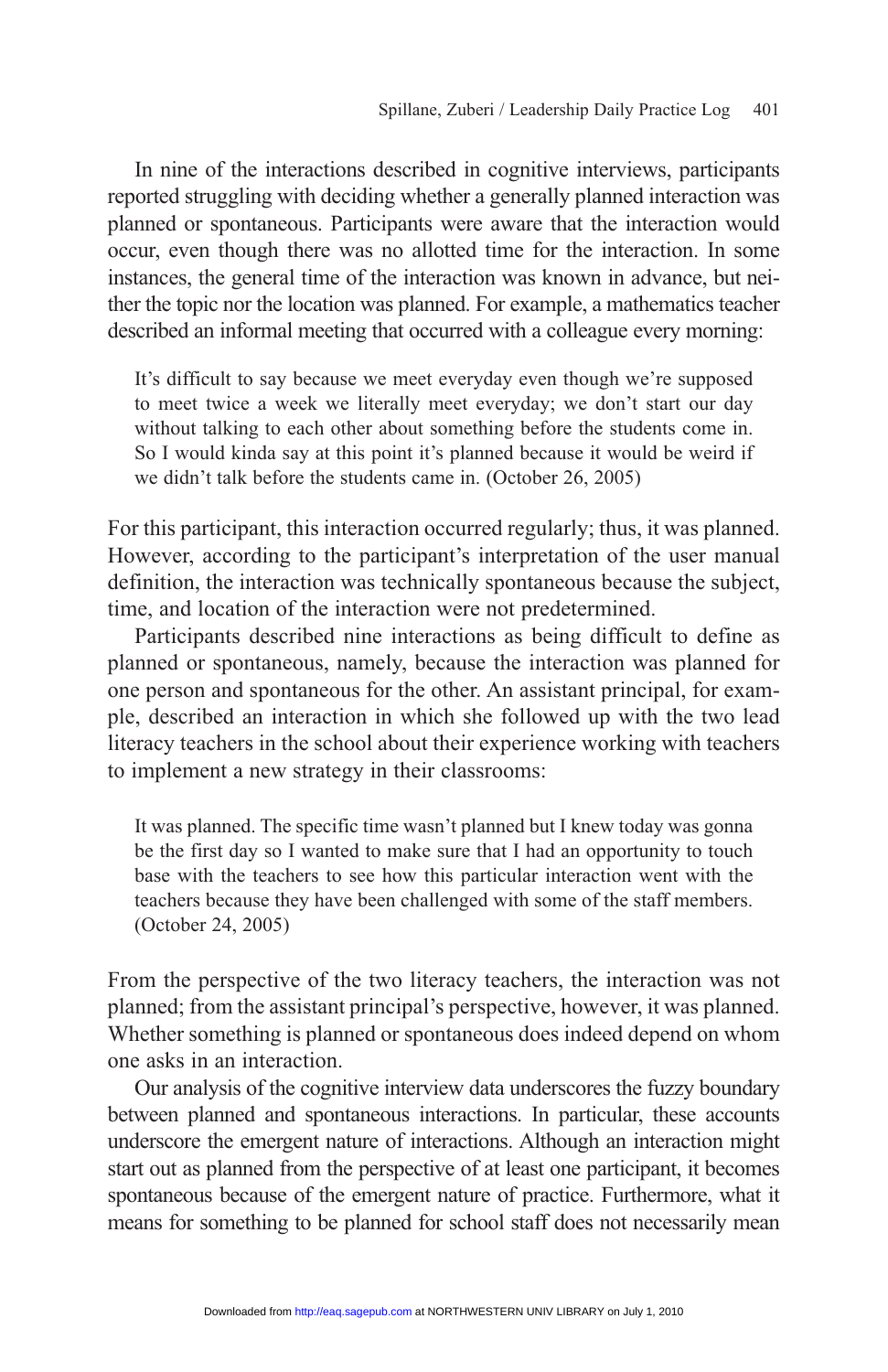|          | Logger and Observer Keppins. I creentage mater or micraetions |      |       |      |                   |
|----------|---------------------------------------------------------------|------|-------|------|-------------------|
|          | What                                                          | Who  | Where | How  | Time <sup>a</sup> |
| Match    | 85.1                                                          | 88.4 | 80.6  | 86.3 | 94.4              |
| No match | 14.9                                                          | 11.6 | 19.4  | 13.7 | 5.6               |

**Table 6 Logger and Observer Reports: Percentage Match of Interactions**

Note: Number of interactions varied across categories, from a high of 71 (time) to a low of 51 (how).

a. Before school, 9 a.m. to noon, noon to 3 p.m., and after school.

|                   | <b>Kappas of Logger-Shadower Interactions</b> |       |                   |
|-------------------|-----------------------------------------------|-------|-------------------|
|                   | Where                                         | How   | Time <sup>a</sup> |
| $\boldsymbol{n}$  | 67                                            | 51    | 71                |
| Kappa             | .758                                          | .711  | .915              |
| SE                | .0568                                         | .0894 | .0814             |
| Agreement $(\% )$ | 80.60                                         | 86.37 | 94.37             |

# **Table 7**

Note: All kappa coefficients are significant at the  $p < .001$  level.

a. Time: before school, 9 a.m. to noon, noon to 3 p.m., and after school.

*scheduled* in terms of time and place but merely that staff members plan to do something, sometime during that day. For example, two administrators described keeping running lists in their heads of things to do that they would get to when there was a free moment or when it became necessary. These interactions could easily fall into the spontaneous or planned category in the LDP log.

#### **Research Question 3**

To what extent do study participants and the researchers who shadowed them agree when using the LDP log to describe the same social interaction?

*Concurrent validity: Comparing log data and observer data*. Although our analysis to this point surfaces some important issues with respect to study participants' understandings of key terms, we found high agreement between LDP log data and the shadowing data generated by observers. Agreement between the LDP log and the shadowing data was high, 80% or above for all categories (see Appendix E), thereby suggesting that the log accurately captures key dimensions of leadership practice as experienced by study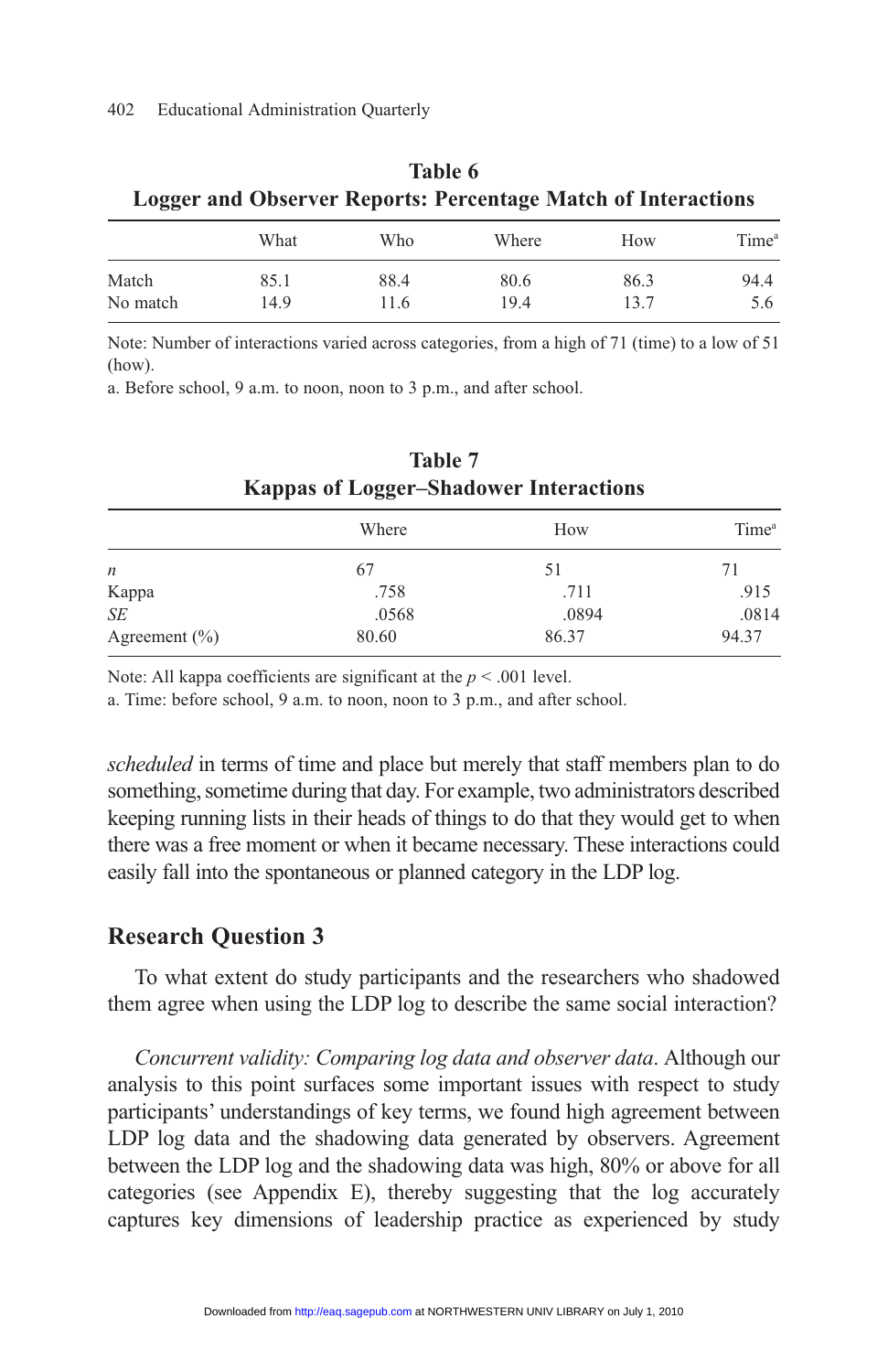participants on the data collection days. Agreement was highest (94.4%) for the time of the interaction (see Table 6), which is noteworthy because study participants did not complete their logs until the end of the day. With respect to who the interaction was with or what it was about, study participants and observers agreed for 88.4% of the interactions. For how the interaction occurred, the logger and observer responses were a 86.3% match.12 Regarding where the interaction took place, 80.6% of the interactions were a match. With respect to what happened in an interaction, agreement was  $85.1\%$ <sup>13</sup>

All kappa coefficients were statistically significant at the .001 level (see Table 7). The highest agreement between log and shadow data involved the time of day that the interaction occurred, with a kappa coefficient of .915. The location of the interaction was on the border between being an excellent and a good measure of validity, with a kappa of .758. Although agreement was not as strong, how the interaction occurred was still a good measure of reliability, with a kappa coefficient of .7111.

#### **Research Question 4**

How representative are study participants' log entries regarding the types of social influence interactions recorded by researchers for the same logging days?

*Selection validity: Are study participants' log selections biased?* Contrary to our expectations, our findings revealed few significant differences in the characteristics of logged interactions as compared to the larger sample of interactions recorded by observers on the same days—our approximation for the population of interactions (see Table 8). There were no significant differences between study participants and observers in the number of interactions reported at specific times of the day (e.g., early morning, late afternoon). Furthermore, there were no significant differences between the focus of the interaction as reported by study participants and observers. Across the remaining characteristics—where, how, and with whom an interaction took place there were some significant differences between the types of interactions that study participants reported and the interactions as documented by observers.

There were a handful of categories in which the interactions captured by the LDP log differed from our approximation for the population of interactions as captured by the observers, thereby raising the possibility that study participants may be more likely to select interactions with particular characteristics for inclusion in the LDP log (see Table 8).<sup>14</sup> First, our analysis suggests that study participants may be disposed to select interactions outside their own offices and less likely to pick interactions that happen within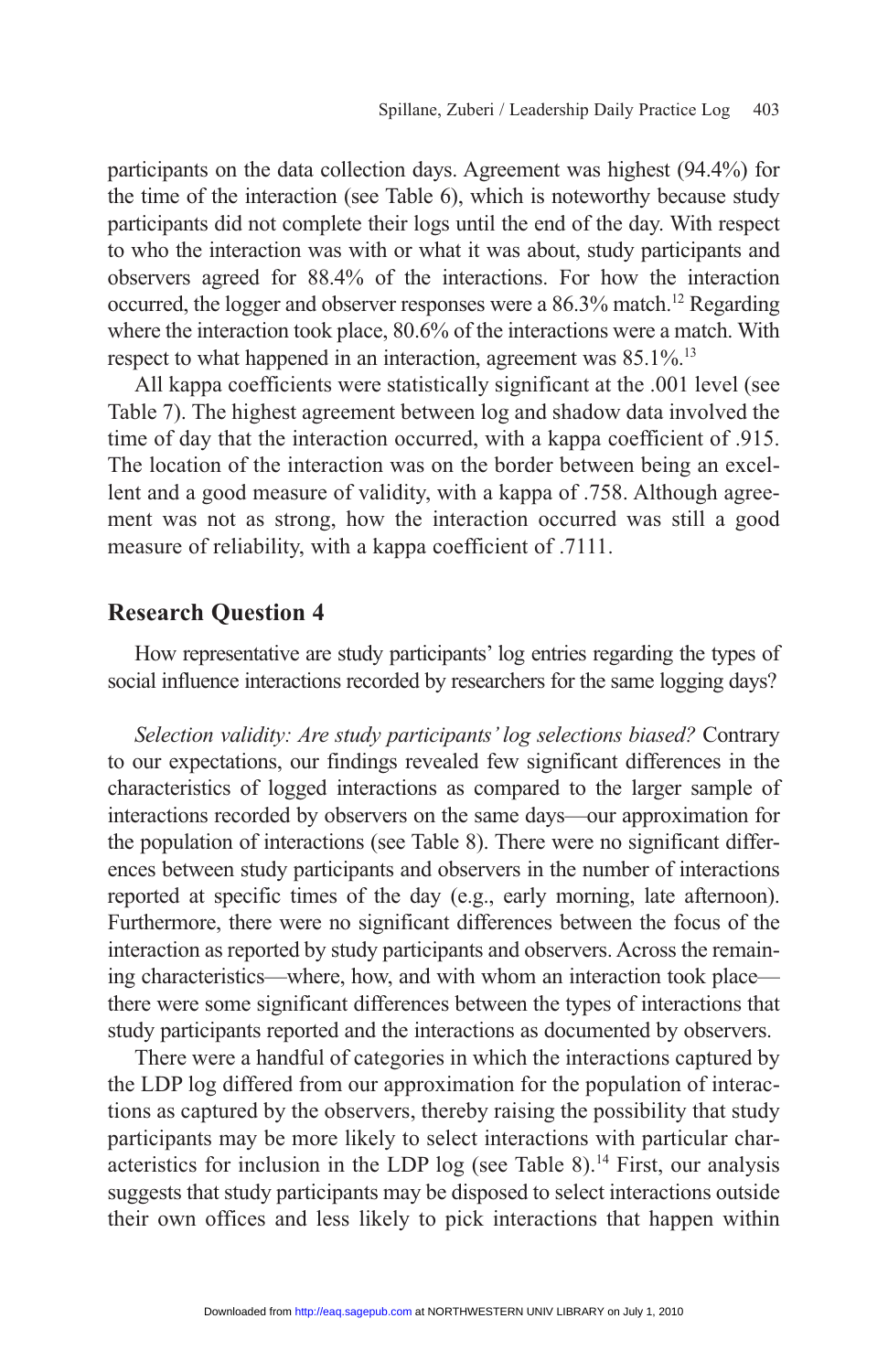|                                      | Shadower         |               |                  | Logger        | Difference  |  |
|--------------------------------------|------------------|---------------|------------------|---------------|-------------|--|
|                                      | $\boldsymbol{n}$ | $\frac{0}{0}$ | $\boldsymbol{n}$ | $\frac{0}{0}$ | $L\% - S\%$ |  |
| Time                                 |                  |               |                  |               |             |  |
| Before 9 a.m.                        | 41               | 25.8          | 25               | 28.1          | 2.3         |  |
| 9:00 to 11:59 a.m.                   | 62               | 39.0          | 32               | 36.0          | $-3.0$      |  |
| 12:00 to 2:59 p.m.                   | 52               | 32.7          | 28               | 31.5          | $-1.2$      |  |
| 3 p.m. or after                      | $\overline{4}$   | 2.5           | $\overline{4}$   | 4.5           | 2.0         |  |
| Total                                | 159              | 100.0         | 89               | 100.0         |             |  |
| Where                                |                  |               |                  |               |             |  |
| My office                            | 43               | 27.2          | 12               | 14.3          | $-12.9**$   |  |
| Main office                          | 15               | 9.5           | 8                | 9.5           | 0.0         |  |
| Classroom                            | 60               | 38.0          | 28               | 33.3          | $-4.6$      |  |
| Staff room                           | $\overline{2}$   | 1.3           | $\overline{4}$   | 4.8           | 3.5         |  |
| Conference room                      | 1                | 0.6           | 5                | 6.0           | $5.3*$      |  |
| Hallway                              | 21               | 13.3          | 16               | 19.1          | 5.8         |  |
| Other location (e.g., library, cafe) | 16               | 10.1          | 11               | 13.1          | 3.0         |  |
| Total                                | 158              | 100.0         | 84               | 100.0         |             |  |
| How                                  |                  |               |                  |               |             |  |
| Face-to-face: One-on-one             | 102              | 65.0          | 50               | 74.6          | 9.7         |  |
| Phone / intercom                     | 6                | 3.8           | $\mathbf{1}$     | 1.5           | $-2.3$      |  |
| E-mail / Internet                    | 6                | 3.8           | $\mathbf{1}$     | 1.5           | $-2.3$      |  |
| Document / book                      | 21               | 13.4          | 3                | 4.5           | $-8.9*$     |  |
| Face-to-face: Small group (2-5)      | 18               | 11.5          | 8                | 11.9          | $0.5\,$     |  |
| Face-to-face: Large group $(6+)$     | $\overline{4}$   | 2.6           | $\overline{4}$   | 6.0           | 3.4         |  |
| Total                                | 157              | 100.0         | 67               | 100.0         |             |  |
| Subject <sup>a</sup>                 |                  |               |                  |               |             |  |
| Mathematics                          | 73               | 47.4          | 28               | 37.3          | $-10.1$     |  |
| Reading                              | 47               | 30.5          | 21               | 28.0          | $-2.5$      |  |
| English / language arts (+ writing)  | 5                | 3.3           | $\overline{4}$   | 5.3           | 2.1         |  |
| Science                              | $\overline{c}$   | 1.3           | $\overline{c}$   | 2.7           | 1.4         |  |
| Multiple subjects                    | 13               | 8.4           | 9                | 12.0          | 3.6         |  |
| Other subject (arts, music, other)   | 13               | 8.4           | 10               | 13.3          | 4.9         |  |
| Social studies                       | 1                | 0.7           | $\mathbf{1}$     | 1.3           | 0.7         |  |
| Total                                | 154              | 100.0         | 75               | 100.0         |             |  |
| With whom <sup>b</sup>               |                  |               |                  |               |             |  |
| Principal                            | 11               | 7.1           | 11               | 13.9          | 6.9         |  |
| Assistant principal                  | 6                | 3.9           | $\overline{2}$   | 2.5           | $-1.3$      |  |
| Math specialist                      | 10               | 6.4           | 3                | 3.8           | $-2.6$      |  |
| Literacy specialist                  | $\overline{4}$   | 2.6           | $\overline{4}$   | 5.1           | 2.5         |  |
| Teacher (includes special ed)        | 85               | 54.5          | 46               | 58.2          | 3.7         |  |

#### **Table 8 Comparing Shadower and Logger Populations of Interactions in All Schools**

*(continued)*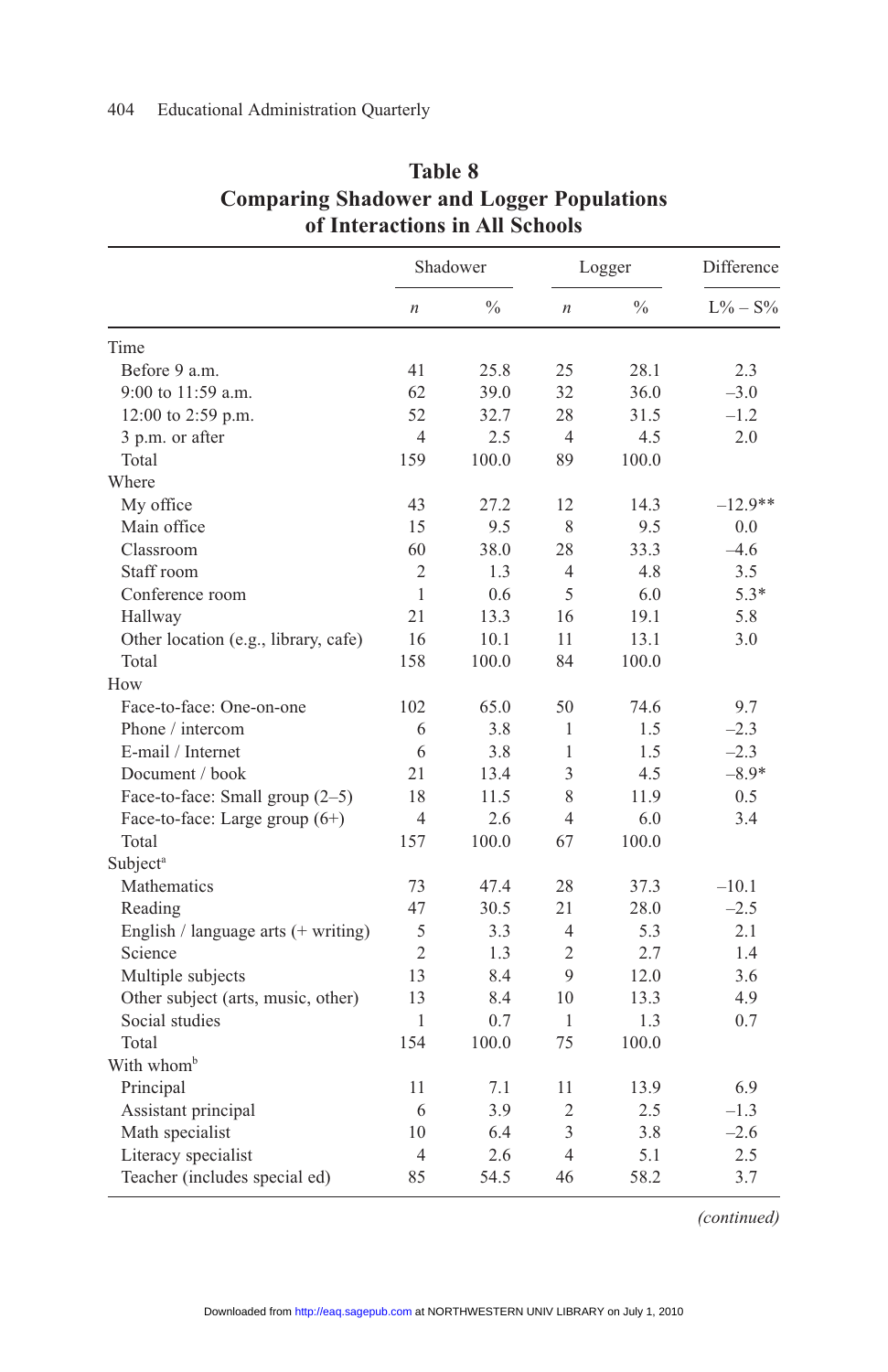|                                            | Shadower         |               |                  | Logger        | Difference  |  |
|--------------------------------------------|------------------|---------------|------------------|---------------|-------------|--|
|                                            | $\boldsymbol{n}$ | $\frac{0}{0}$ | $\boldsymbol{n}$ | $\frac{0}{0}$ | $L\% - S\%$ |  |
| Other in school<br>(e.g., other staff)     | 9                | 5.8           | 4                | 5.1           | $-0.7$      |  |
| Other outside of school                    | 8                | 5.1           | 5                | 6.3           | 1.2         |  |
| Materials (curriculum,<br>text, documents) | 23               | 14.7          | 4                | 5.1           | $-9.7**$    |  |
| Total                                      | 156              | 100.0         | 79               | 100.0         |             |  |

**Table 8 (continued)**

a. Coded as math if multiple subjects included math.

b. If multiple people, then counted only the person with highest status, defined by list order.  $*_{p}$  < .05.  $*_{p}$  < .01.

them. Second, study participants undersampled interactions that involved inanimate objects (e.g., book, curricula) and overreported formal interactions (e.g., meetings) and face-to-face interactions. Overall, comparing the characteristics of the interactions logged by study participants to the characteristics of all interactions recorded by observers—our approximation for the population of interactions—suggests that with a few exceptions, loggers are relatively unbiased in selecting from the range of interactions in which they engage as related to mathematics and/or curriculum and instruction.<sup>15</sup>

### **Discussion: Redesigning the LDP Log**

The purpose of our study was to examine the validity of the inferences that we can make based on the LDP log data with respect to what actually happened to study participants, to redesign the LDP log. We consider the entailments of four issues that our analyses surfaced in terms of redesigning the LDP log.

One issue is involves sampling—that of logging days and that of interactions within days. To use the LDP log to generalize leadership practice across a school year, we need a sampling strategy that taps into the variation in leadership across the school year. One response might be to sample days from a school year at random. However, a random sampling strategy does not take into account critical events and seasonal variation in leadership practice (e.g., start of year events), and it may not pick up on events that happen monthly or quarterly or that structure leadership interactions in schools. A stratified sampling strategy targeting a couple of weeks at different times of the school year seems necessary to pick up on seasonal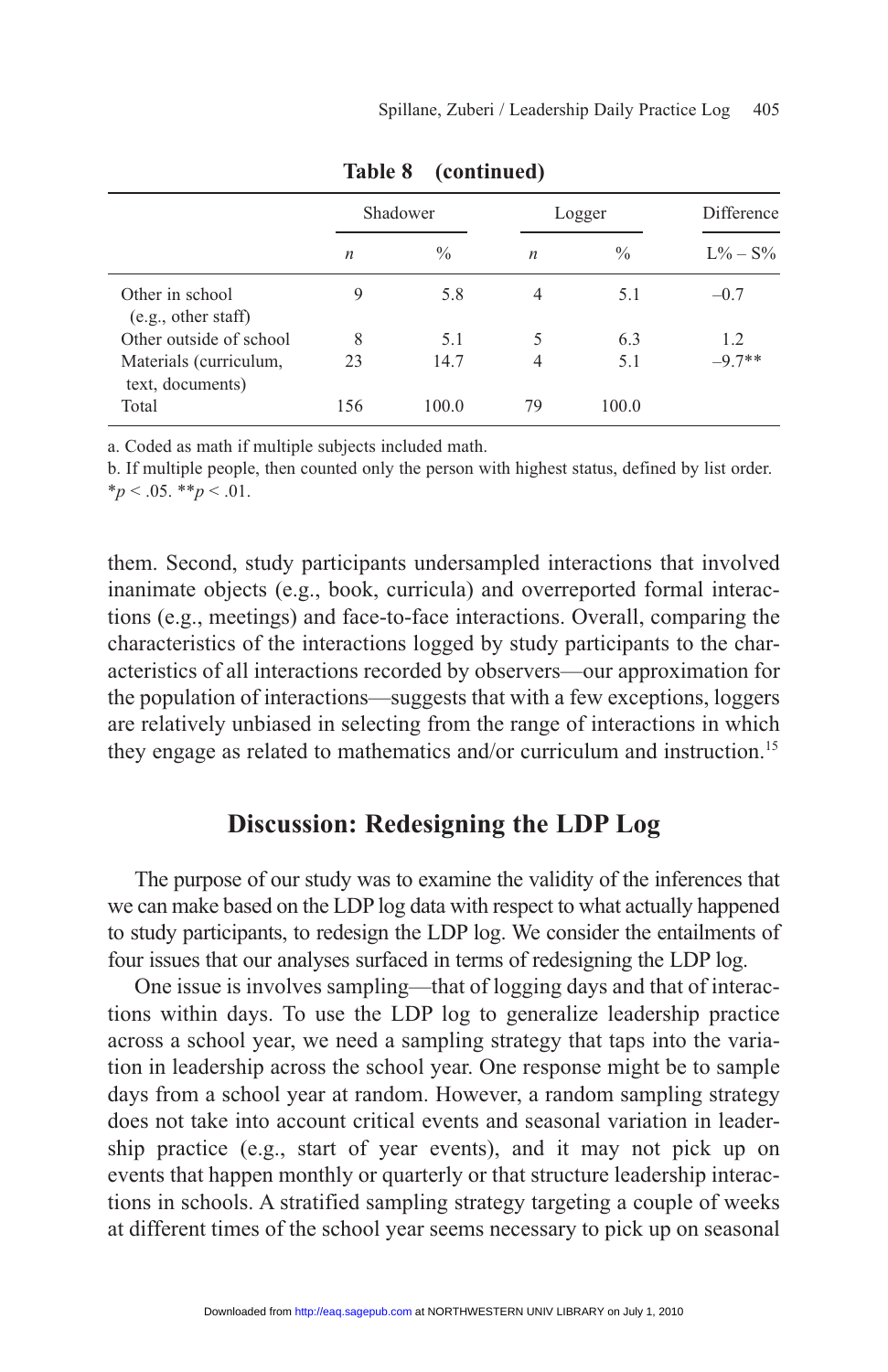variation. With respect to sampling interactions within days, a key issue to consider in redesigning the LDP log is whether to allow participants to select social interactions from across the day, instead of one interaction per hour. Our analysis suggests that for some school leaders—especially, leaders (formally designated or informal) who have full- or part-time classroom teaching responsibilities—social influence interactions are unevenly distributed across the school day. Hence, a sampling strategy that requires study participants to sample one interaction per hour may miss key social influence interactions that are concentrated in particular times in the day when such leaders are not teaching.

A second issue concerns a different sort of sampling—namely, study participants' selection of interactions to log. Specifically, we need to consider how to minimize study participants' sampling bias through training and through the redesign of the LDP log user manual. For example, stressing that interactions with inanimate objects (e.g., curriculum materials) are important in social influence interactions might help reduce the tendency for study participants to undersample these types of interactions.

A third issue that our analysis surfaced with respect to redesigning the LDP log—including the user manual and prestudy training sessions—concerns some of the terms used to characterize social influence interactions and the options available to participants. First, a clearer and more elaborate description of motivation is necessary, with specific reference to teacher and administrator motivation. Our analysis suggests that motivation is often indirect and that discussion of direct and indirect motivation might help participants become aware of different ways in which motivation might work—for example, changes in teaching practice motivate students, which in turn motivates a teacher. Second, our analysis suggests that in redesigning the LDP log, we will need to expand the options under direction of influence to allow for bidirectional influence. Furthermore, the wording of the direction-of-influence question—with its focus on (a) providing information or advice and (b) soliciting and receiving information or advice from a colleague—appears to confuse rather than clarify the direction-of-influence issue. Moreover, we will need to separate direction of influence from who initiates the interaction.

A third and more difficult redesign challenge concerns getting participants to distinguish the intent to influence from actually being influenced. From our perspective, the intent to influence someone or be influenced is sufficient for defining that interaction as a leadership activity. Whether the interaction actually influenced an individual's motivation, knowledge, and/ or practice is a related but different matter—it concerns the efficacy of the leadership activity. A fourth design challenge involves reworking the question that attempts to distinguish spontaneous from planned interactions.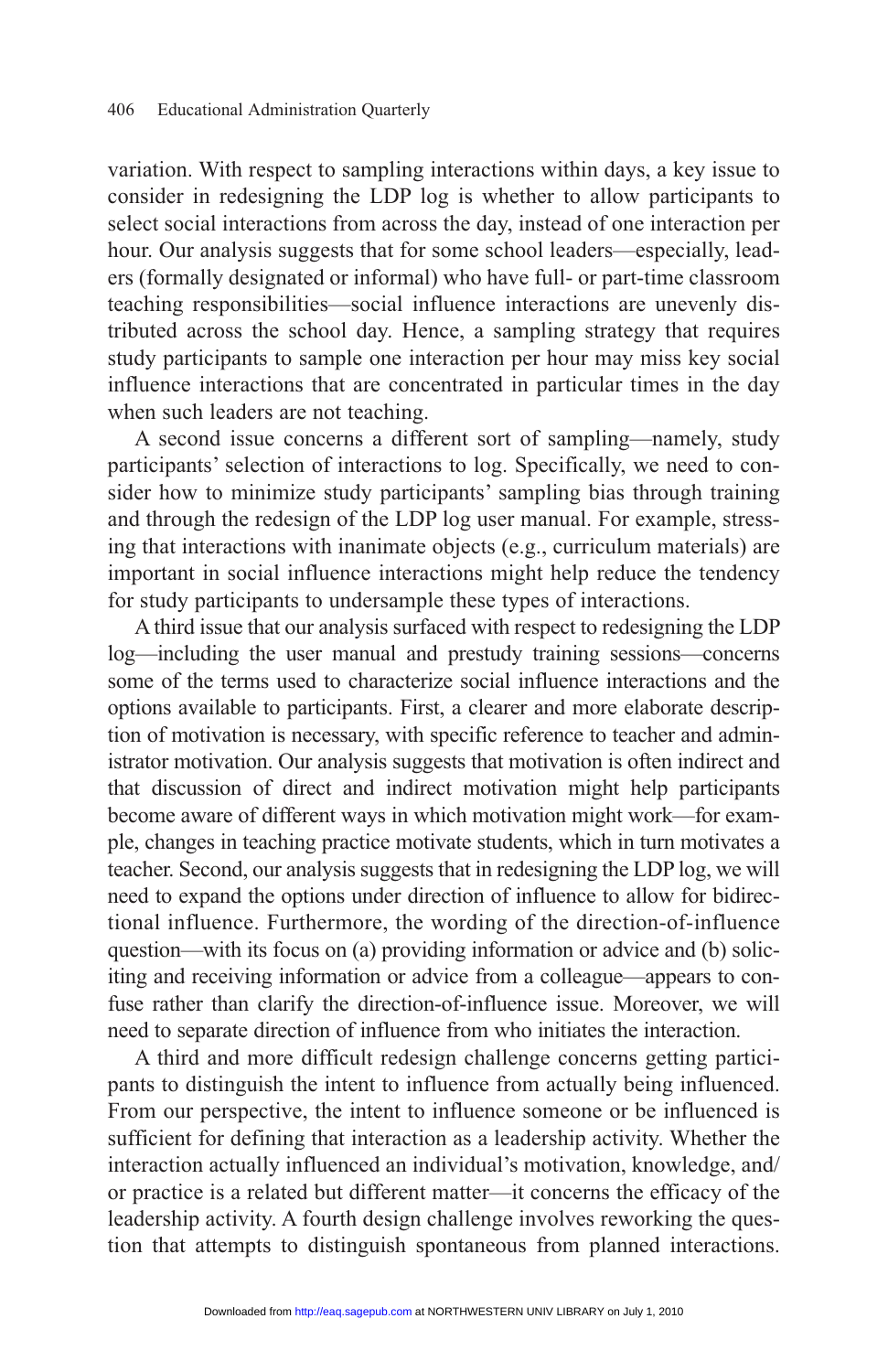The user manual and training can be redesigned such that participants are directed to decide whether something is planned or spontaneous from their perspective rather than from the perspective of other participants in the interaction. A somewhat more difficult redesign decision concerns which dimensions of an interaction should be used to determine whether an interaction is planned or spontaneous, such as the timing or the place.

A fourth issue that our analysis surfaced concerns whether and how the LDP log might be redesigned so that it can situate particular interactions in a broader context. One possibility is to include an open-ended item that asks loggers to reflect on how each interaction they log connects with their personal and professional goals, thereby embedding the interaction in a broader context. Letting study participants enter into the log information that they think relevant to the interaction could generate data that would allow the interaction to be situated in a broader context. In this way, the LDP log could capture the logger's perspective. The decision to include such an open-ended item, however, must take into account the extra response burden that such items place on study participants. As a math specialist put it, the closed-ended items make it easy on respondents "because a lot of it is fill-in . . . and that of course makes it very easy" (October 28, 2005). The LDP log—indeed, logs in general—may not be the optimal methodology for getting at the underlying professional and personal meanings and goals of those participating in social influence interactions. Although logs are good at capturing the here and now, they are not optimal for capturing how events in the past structure and give meaning to current practice. Hence, an alternative strategy might combine the LDP log and in-depth interviews with a purposeful subsample of study participants to collect data that would help situate interactions within participants' personal and professional goals. Moreover, analysis of log data could be the basis for purposefully sampling participants and for grounding interviews with them.

# **Conclusion**

The LDP log provides a methodological tool for studying school leadership practice in natural settings through the self-reports of formally designated leaders and informal school leaders. This article reports on the validity of the data generated by the LDP log. Analyzing a combination of log data, observer data, and data from cognitive interviews—based on a triangulation approach—we examined the validity of leadership practice as captured by the LDP log. Overall, we found high levels of agreement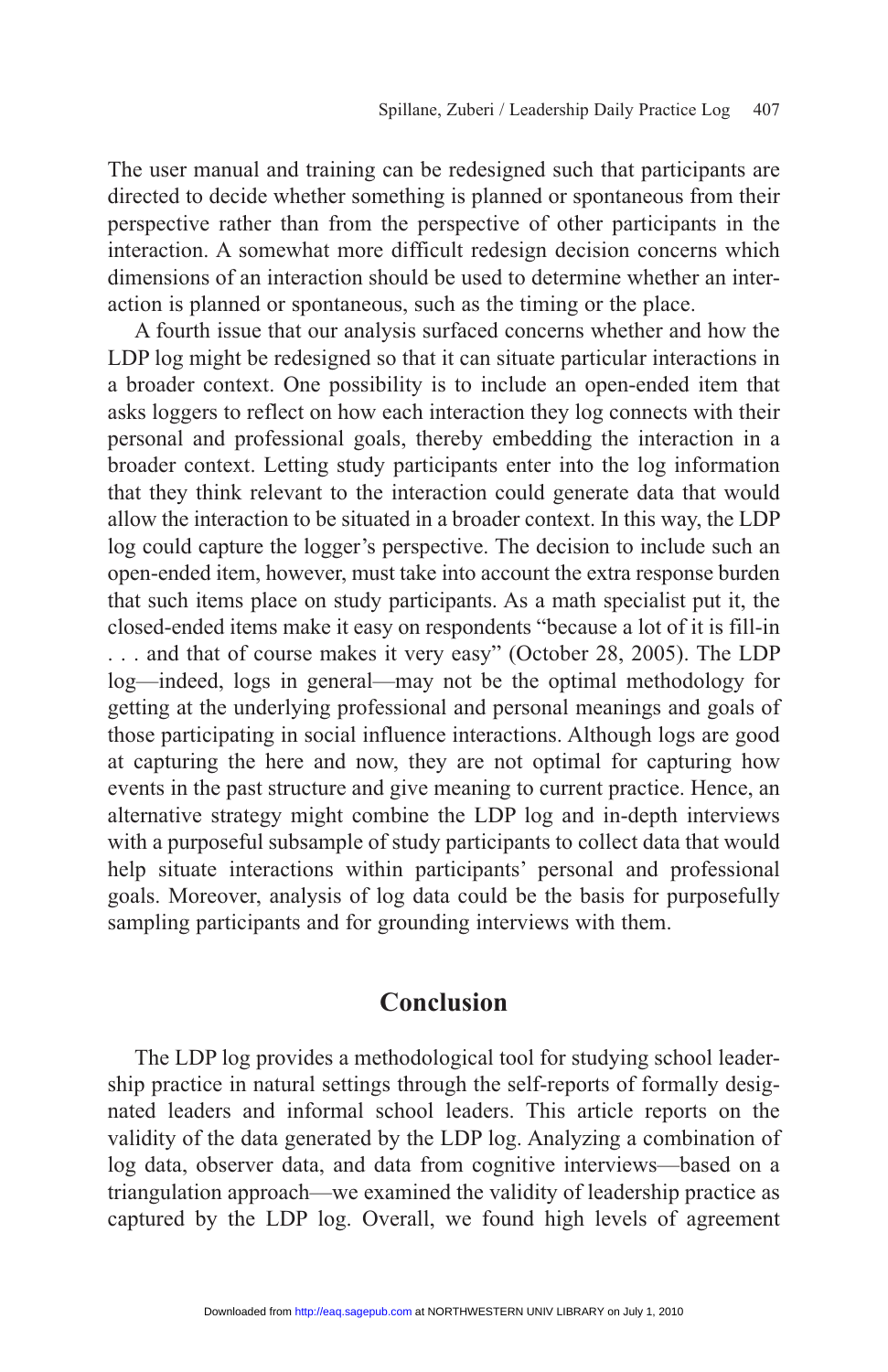between what study participants reported and what observers recorded (based on their observations of study participants). Furthermore, in comparing all the interactions documented by observers for days in which school leaders made log entries, we found that (with few exceptions) the patterns captured in the log were similar to those found in the shadow data. In other words, study participants' sampling decisions were, for the most part, not biased in favor of some types of interactions over others. Although the LDP generates robust data (with some important exceptions discussed above), our analysis suggests that a key concern involves sampling of days and interactions within days. Moreover, we need to work on rethinking how we present some key descriptors of interactions in the log, manual, and study participants' training.

As a research methodology, logs in general and the LDP log in particular enable us to gather data on school leadership practice across larger samples of schools and leaders (formally designated and otherwise) than what is possible with the more labor-intensive ethnographic and structured observation methodologies. Although the LDP log is more costly to administer than school leader questionnaires, it generates more accurate measures of practice because of its proximity to the behavior being reported on. Research shows that annual surveys often yield flawed estimates of behaviors because respondents have difficulty accurately remembering whether and how frequently they were engaged in a behavior (Tourangeau et al., 2000). Because the LDP log is completed daily, it reduces this recall problem. Although the LDP log has limitations, it can be a valuable tool for gathering information on large samples of schools and leaders, which is critical in efficacy studies of leadership development programs. Moreover, our intent is not to suggest that the LDP log or any other log methodology should supplant existing surveys or ethnographic studies of leadership practice that dominate the field. Rather, our intention is to develop and study an alternative methodology that can supplement existing methods, which is critical if we want to generate robust empirical data critical for large sample and efficacy studies.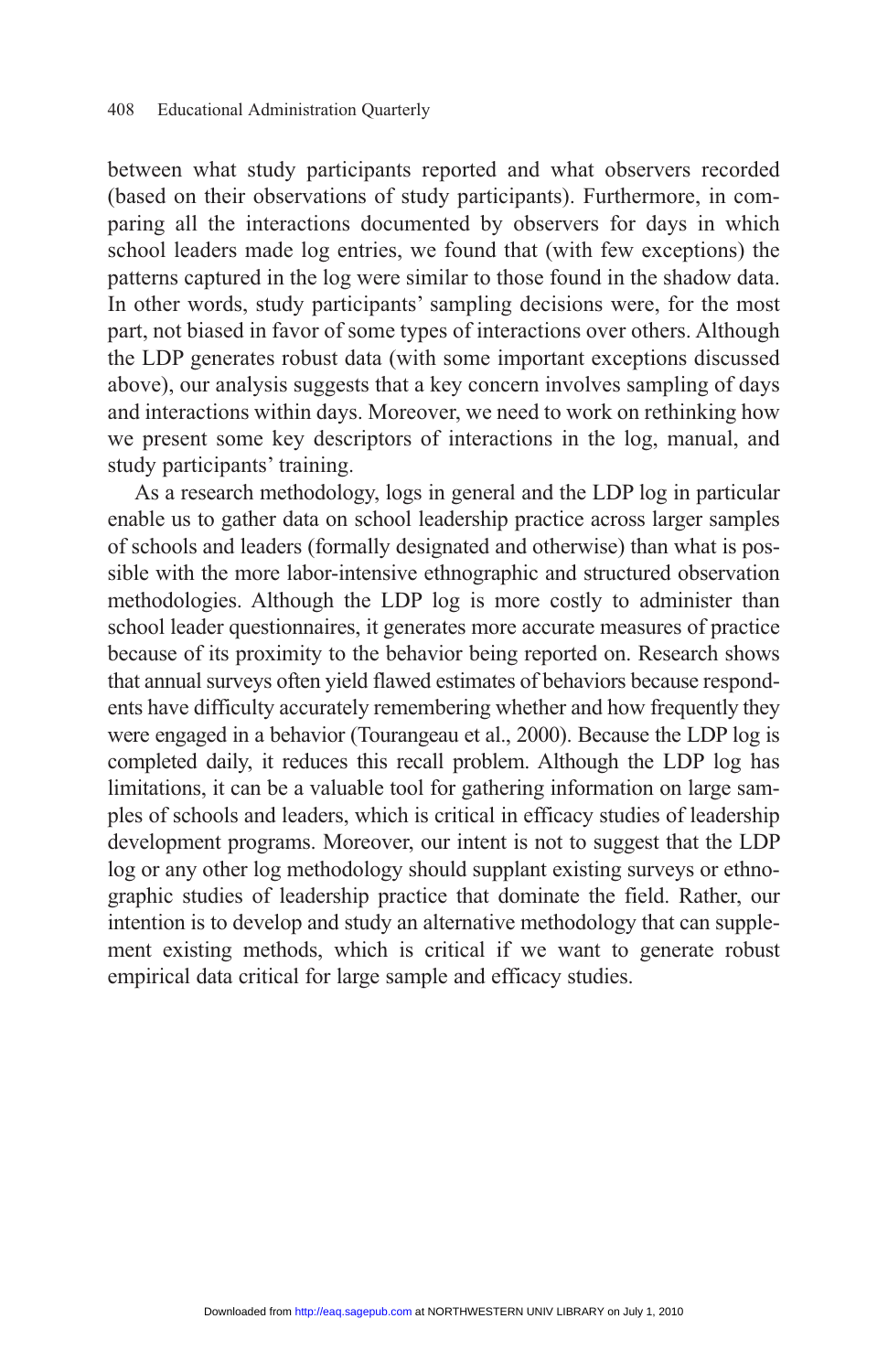**Appendix A Daily Practice Log (in separate attachment)**

| $12 \times 18 \times 2008 \times$<br><b>Daily Practice Log</b>                                                                                                                                                                                                | <b>Instructional Leadership</b><br>$12 \times 24 \times$                |
|---------------------------------------------------------------------------------------------------------------------------------------------------------------------------------------------------------------------------------------------------------------|-------------------------------------------------------------------------|
| Name:                                                                                                                                                                                                                                                         |                                                                         |
| School                                                                                                                                                                                                                                                        |                                                                         |
| Was this a typical day?                                                                                                                                                                                                                                       |                                                                         |
| Yes<br>No<br>If No, Please explain:                                                                                                                                                                                                                           |                                                                         |
| Approximately how many<br>interactions did you have today<br>that were related to mathematics<br>or curriculum & instruction?                                                                                                                                 | Did you complete the<br>interaction chart<br>throughout the day?<br>Yes |
|                                                                                                                                                                                                                                                               | No                                                                      |
| Please estimate what percentage of your day was spent on the                                                                                                                                                                                                  |                                                                         |
| Q<br>following tasks? (i.e. 15%)<br>School / Department/ Grade Adminstrative Duties<br>i.e. Managing budgets, resources, personnel, schedules, facilities,                                                                                                    |                                                                         |
|                                                                                                                                                                                                                                                               | %                                                                       |
| Curriculum & Instructional Leadership Duties                                                                                                                                                                                                                  | %                                                                       |
| students and school improvement.<br>i.e. Observing students or teachers; reviewing lesson plans, student<br>work, curricula, test data; discussing teaching practice, curricula,<br>professional development, assessment.<br><b>Classroom Teaching Duties</b> |                                                                         |
| i.e. Duties associated with classroom teaching. i.e. preparing lesson<br>plans or classroom materials, grading student work.                                                                                                                                  |                                                                         |
| <b>Non-Teaching Duties</b><br>i.e. Activities not directly tied to teaching i.e. collecting money or                                                                                                                                                          | %                                                                       |
| permission forms, supervising playground or lunchroom.<br>Other                                                                                                                                                                                               |                                                                         |

*(continued)*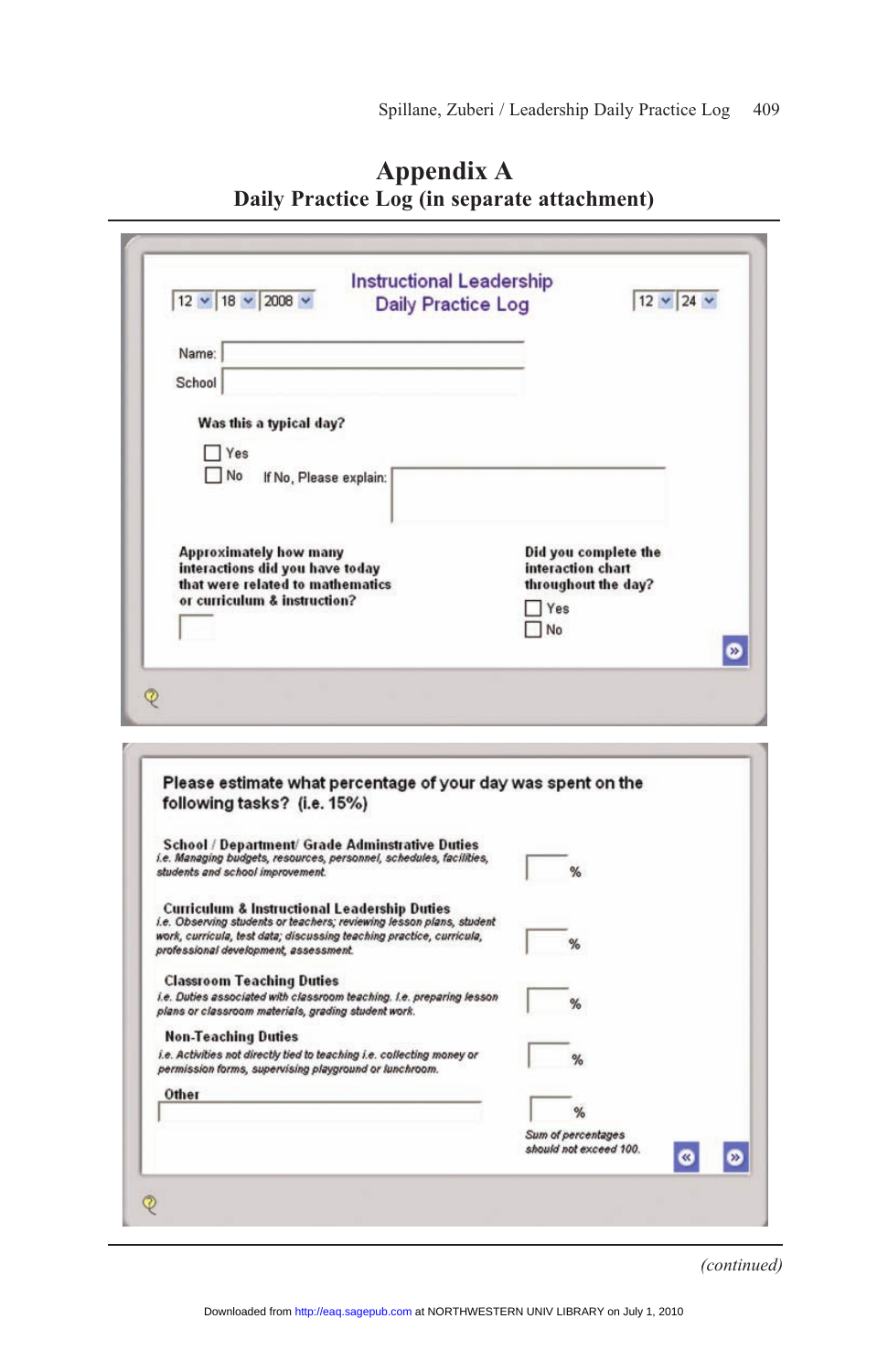|                  |    |            | During the following time periods, did you try to influence a colleague(s)'<br>knowledge, practice, or motivation related to<br>mathematics or curriculum & instruction<br>0 <sub>R</sub>                                  |    |            |
|------------------|----|------------|----------------------------------------------------------------------------------------------------------------------------------------------------------------------------------------------------------------------------|----|------------|
|                  |    |            | Did a colleague(s)or resource influence your knowledge, practice, or<br>motivation related to mathematics or curriculum & instruction?                                                                                     |    |            |
|                  |    |            | Select yes or no for each time period.<br>When you select yes, you will be prompted to describe this interaction. When you are<br>finished with all time periods, please click on the button below to submit your answers. |    |            |
| 7:00 - 7:59 am   | No | Yes        | 12:00 - 12:59 pm                                                                                                                                                                                                           | No | Yes        |
| $8:00 - 8:59$ am | No | <b>Yes</b> | $1:00 - 1:59$ pm                                                                                                                                                                                                           | No | <b>Yes</b> |
| $9:00 - 9:59$ am | No | Yes        | $2:00 - 2:59$ pm                                                                                                                                                                                                           | No | Yes        |
| 10:00 - 10:59 am | No | Yes        | $3:00 - 3:59$ pm                                                                                                                                                                                                           | No | Yes        |
| 11:00 - 11:59 am | No | Yes.       | $4:00 - 4:59$ pm                                                                                                                                                                                                           | No | <b>Yes</b> |
|                  |    |            | I have completed all the time periods.                                                                                                                                                                                     |    | $\alpha$   |



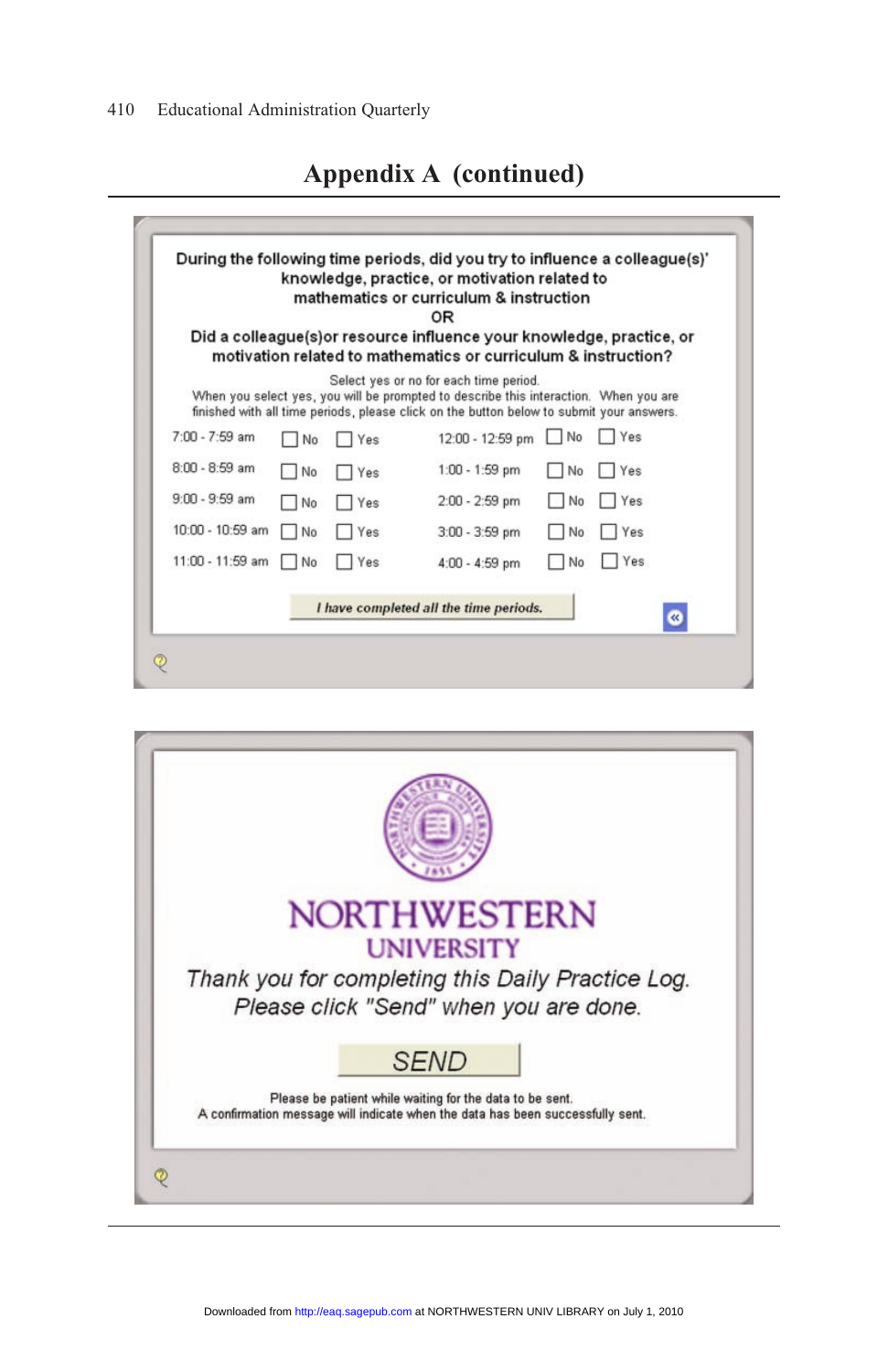Document that Observer's used to record/input data while shadowing **Document that Observer's used to record/input data while shadowing Appendix B Appendix B**

| $\overline{\text{IMT}}$ | <b>TIQLES</b><br><b>PROVIDE</b>                                            |  |  |  |
|-------------------------|----------------------------------------------------------------------------|--|--|--|
|                         | SUOSNATIONS<br><b>PLANNED</b>                                              |  |  |  |
| <b>SCHOOL</b>           | CODE                                                                       |  |  |  |
| TEACHER / ADMINISTRATOR | $\begin{array}{c}\n\text{W} \text{HAT's} \\ \text{HAPPENING}\n\end{array}$ |  |  |  |
|                         | SUBJ                                                                       |  |  |  |
|                         | $\operatorname*{How}$                                                      |  |  |  |
|                         | $\frac{\text{Wth}}{\text{W}_{\text{HAT}}\,\text{\#}}$                      |  |  |  |
| DATE                    | WHERE                                                                      |  |  |  |
|                         | TIME                                                                       |  |  |  |
| DAY                     | 1/8                                                                        |  |  |  |

 $05 -$ OTHER Non-Teaching 05 – other CLASSROOM TEACHING 04 - $DERSHIP$  03 –  $DMDN$  02 – c + I LEA  $\prec$ Code: 01 –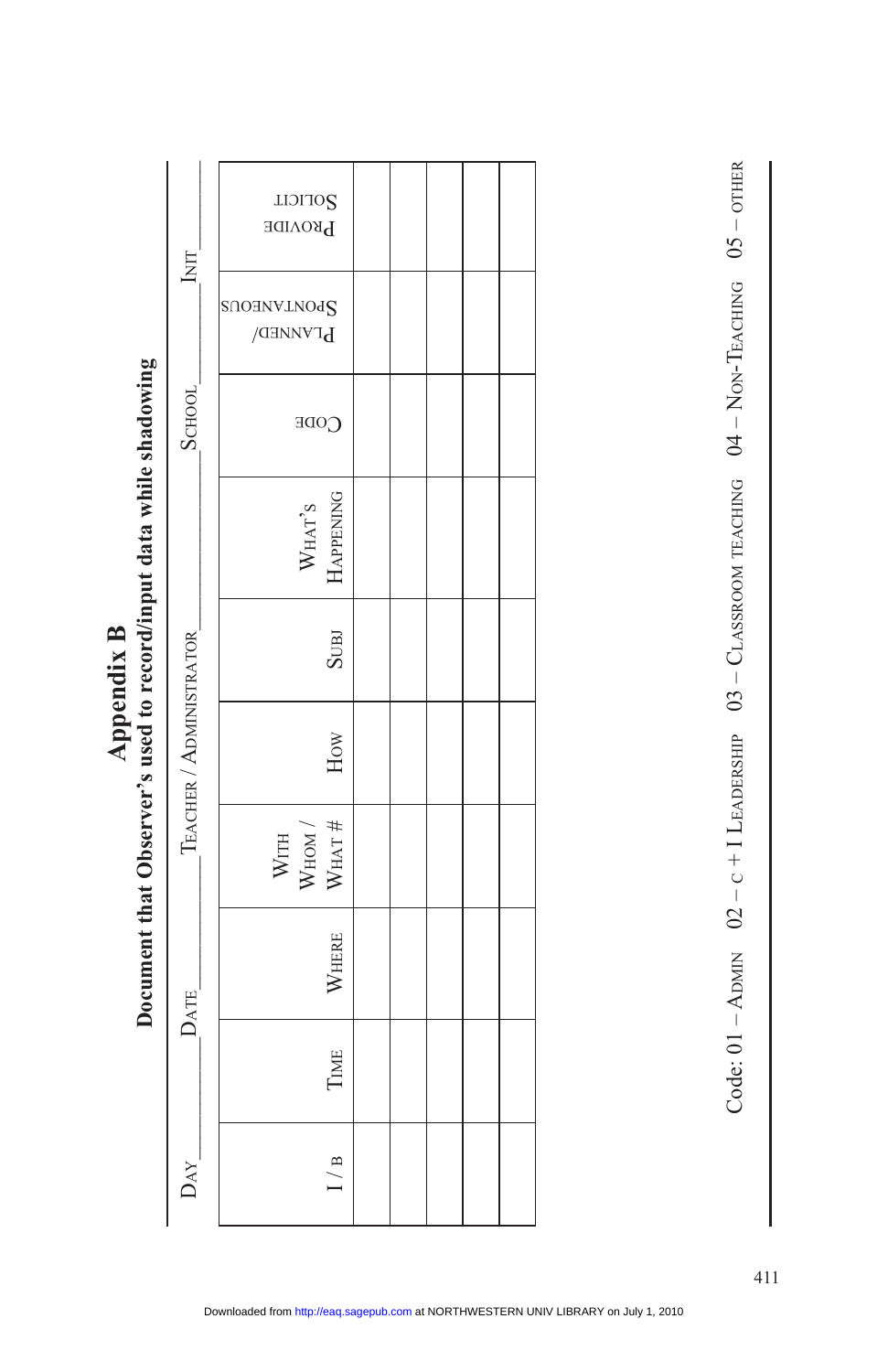# **Appendix C Sample of the Cognitive Interview**

# **Post-Logging Protocol**

The goal of this interview is for researchers to understand your thinking when completing the daily practice log. We would like you to share with us how you will enter these interactions into the daily practice log and to explain your decision making process.

1)

a) The log asks you to determine if an interaction influenced your knowledge practice or motivation, how would you define EACH of these terms? Knowledge Practice **Motivation** 

For the next set of questions please reflect on the THREE interactions that are most closely tied to mathematics or curriculum & instruction that intend to enter in the daily practice log.

*You will need to REPEAT questions 2-7 for each of their three interactions most closely tied to mathematics or curriculum & instruction.*

2)

- a) Regarding your [Insert the name or description of the interaction] interaction, when did it take place and who or what did it occur with?
- b) How will you rank this interaction on the influence scale? Not influential, Somewhat influential, Influential, Very influential, Extremely influential Why did you give this interaction that ranking?

3)

a) Would you consider this interaction to be an example of mathematics leadership? *(The participant may ask what we mean by math or curriculum & instruction leadership, but we are interested in what they consider leadership to be.)* How is this leadership for mathematics?

*OR*

(*If the interaction was Not related to math)*

a) Would you consider this interaction to be an example of curriculum & instruction leadership? *(The participant may ask what we mean by math or* 

*(continued)*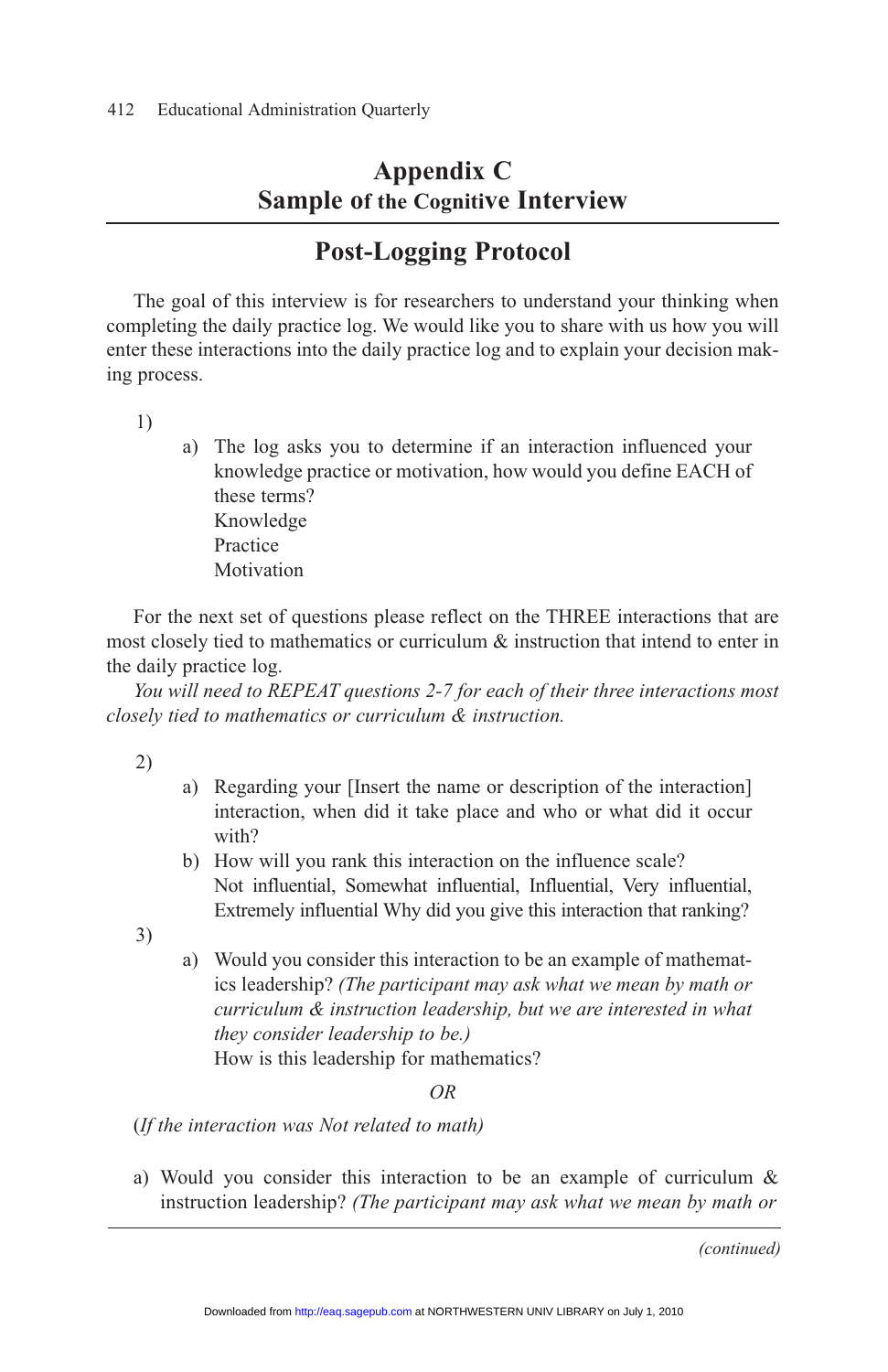# **Appendix C (continued)**

*curriculum & instruction leadership, but we are interested in what they consider leadership to be.)*

How is this leadership for curriculum & instruction?

- 4) Did you influenced a colleague(s) or did a colleague(s) or resource influenced you. Depending on response? How did you decide [mention response]?
- 5)
- a) How did you decide this interaction was [insert response spontaneous or planned]?
- 6)
- a) How was this interaction about [include response knowledge, practice or motivation].
- *7) Ask this question only if the interaction pertained to math*

Regarding this interaction, please explain from which of the following did this math interaction stem from?

Student textbook, teacher's guide, other curricular materials, student comment or response, student written work, assessment materials, standardized tests, standards documents or other.

- 8) Did you use the interaction chart throughout the day? Was this tool useful when you entered the information into the daily practice log at the end of the day? Please explain.
- 9) On a scale of 1 to 10 (1 being easy, 10 being extremely difficult) how difficult was it to use the interaction chart? Please explain.
- 10) On a scale of 1 to 10 (1 easy, 10 being extremely difficult) how difficult has it been to complete the daily practice log?
- 11) Approximately how long has it taken to complete the log each day?
- 12) After completing the daily practice log do you find that it accurately captures the nature of your interactions about mathematics or curriculum & instruction for the day? Please explain.
- 13) After completing the daily practice log do you find that it accurately captures the leadership for mathematics or curriculum & instruction as you experience it for
	- a) The day? If so, how? If not, how not?
	- a) In this school this year? If so, how, if not, how not?
- 14) Is there anything else that you would like to share about your experience completing the daily practice log?

*(continued)*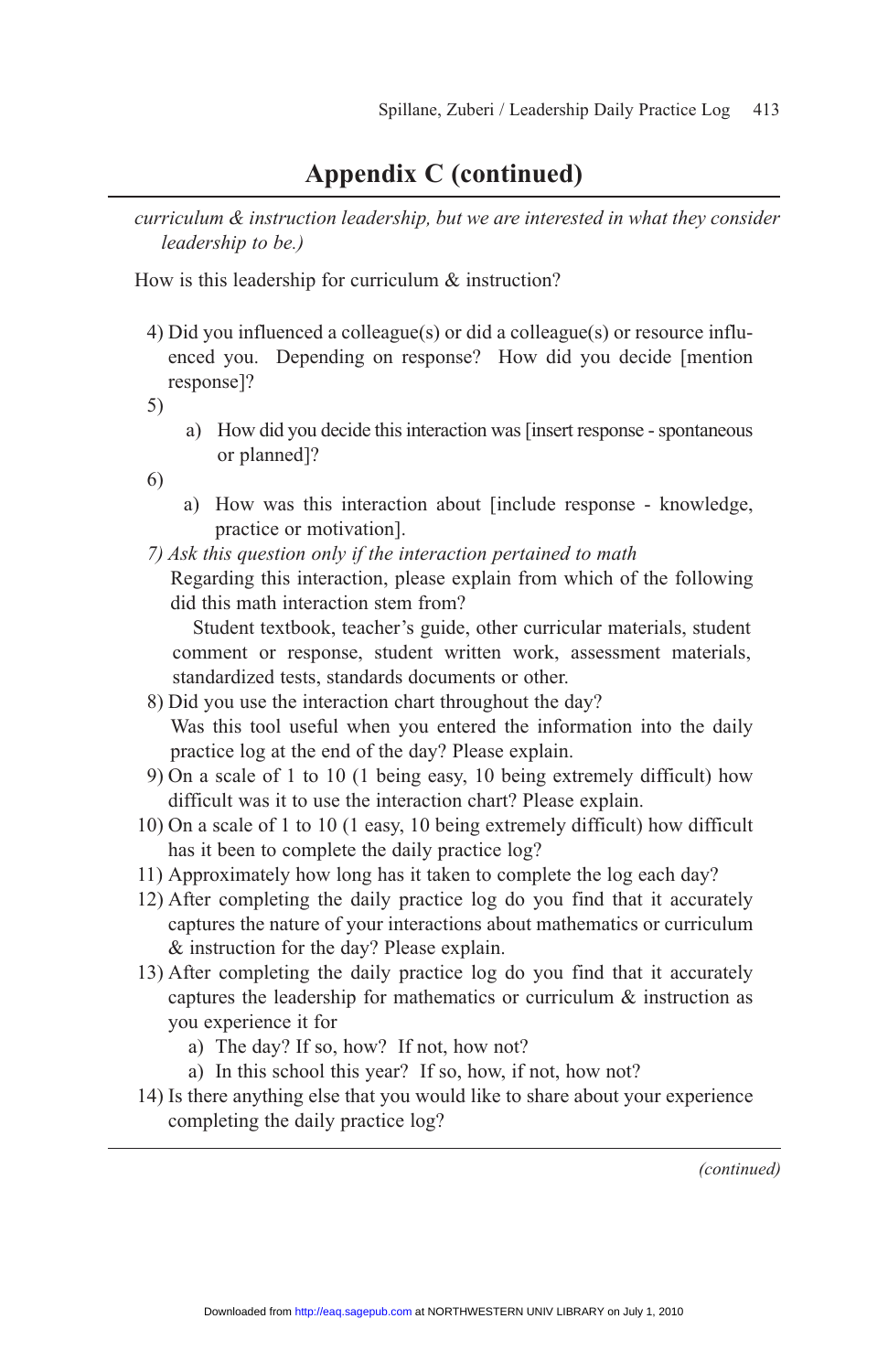# **Appendix C (continued)**

# **Additional/Reordered Questions From the 2nd Round of INT:**

- 10) Do you have any recommendations on what could be done to improve the process of completing the daily practice log? (e.g. Would they prefer a paper copy or to email their results)
- 11) On a scale of 1 to 10 (1 very uncomfortable, 10 being extremely comfortable) how would you describe your level of comfort with computers & technology?
- 12) On a scale of 1 to 10 (1 unskilled, 10 being extremely skilled) how would you describe your skill level with computers?
- 13) *Participants may not be able to answer all of these questions.*
	- a) From which location did you most frequently complete the log? (e.g. home, classroom, library, office)
	- b) What type of computer is this? (e.g. PC or Mac)
	- c) What is the processing speed? (e.g. Pentium II/ III or Powerbook G3/G4)
	- d) What operating system does this computer have? (e.g. Windows XP, NT, 2000, 1998 or OS 8, 9, 10)
	- e) What type of internet connection does this computer have? (e.g. dial-up, DSL, T1, cable modem)
	- f) What type of browser does this computer have? (e.g. Internet Explorer, Netscape, Mozzilla, Foxfire)
- 14) After completing the daily practice log do you find that it accurately captures the nature of your interactions about mathematics or curriculum & instruction for the day? Please explain.
- 15) After completing the daily practice log do you find that it accurately captures the leadership for mathematics or curriculum & instruction as you experience it for
	- a) The day? If so, how? If not, how not?
	- a) In this school this year? If so, how, if not, how not?
- 16) Do you have any recommendations on how researchers can capture and best study instructional leadership at the school level?
- 17) Is there anything else that you would like to share about your experience completing the daily practice log?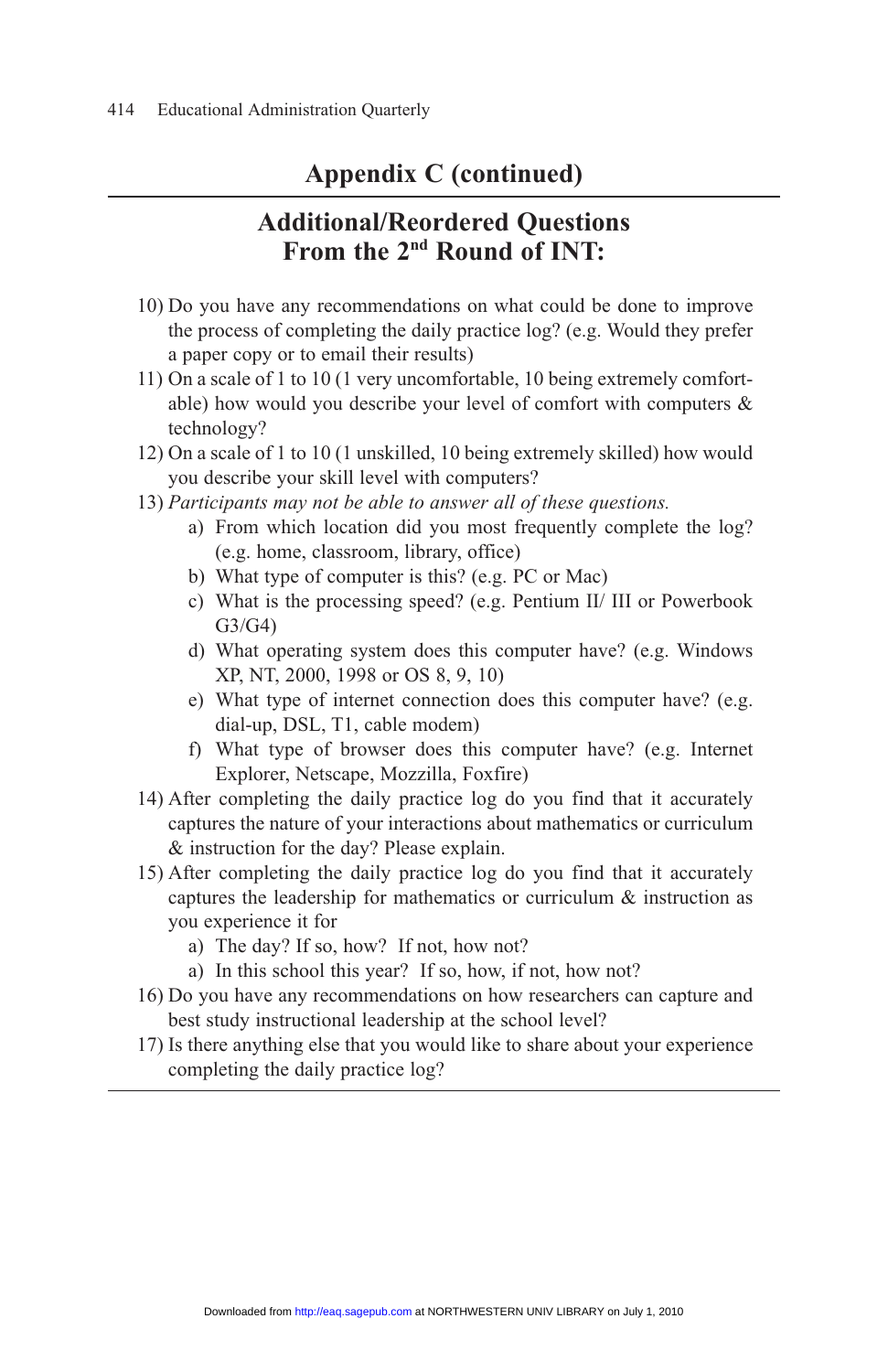# **Appendix D Inter-rater Reliability across Observers**

As a check on reliability, two members of the fieldwork team observed one participant during one day of the study. The data was entered into a database under the same topical structure as the data collection form. Then the data from both observers was matched by interaction, resulting in pairs of observations. The observations where there was no corresponding data for the interaction from the other observer were left single.

The observations were matched by first looking at the time to see if they were similar and then examining the location and who was participating in the interaction. If both were similar then this was considered a match. Thus, if the time or what took place were not similar this was left as a single un-matched interaction. The most conservative approach was taken towards matching these pairs of observations such that if the observations did not provide an exact match, this was not evaluated as a match. A total of 32 interactions were compared.

The N for the % matches is based on the total number of interactions recorded by both observers during the day. This means that if one observer recorded an interaction, but the other observer did not, then this is included in the N. This occurred three times for each observer, resulting in a total of 6 interactions. A nonmatch (or 0) is scored for each of these interactions since no record indicates a lack of agreement. Thus, the highest level of agreement possible in any category is 32 out of the total 38 interactions (or 82.4%).

Next, kappa coefficients were calculated to provide an additional and stronger test for reliability. To calculate a kappa, we coded the data into discrete categories. The categories for *Where, How,* and the *Time* of the interaction were assigned numerical codes (see Appendix F for exact codes). Observers recorded exactly what time the interaction occurred (hour and minute), so codes were assigned to designate whether the interaction occurred roughly before school (before 9am), in the morning of the school day (9am-11:59am), during school in the afternoon (12pm-2:59pm) and roughly after school (3pm and after). Kappa coefficients were calculated for these four categories (What Activity Type, Where, How, and Time) using the kappa function in the statistical program STATA (see Appendix G for an example of how to calculate a kappa coefficient). Two categories – *What Happened*  and *With Whom* the interaction took place – proved difficult to calculate kappa statistics due to the descriptive nature of the categories. Specifically, "who" the interaction took place with became too complex to code both because of the multitude of people the interactions too place with, but also because the interactions often took place with more than one person, making it difficult to even categorize by role within school. Thus, no kappa coefficients are calculated here.

*Results.* Overall, the agreement between the two observers was high with respect to what the shadowed study participant was doing and the high kappas indicate agreement that cannot be attributed to chance. We found that the two observers agreed on *where* the interaction took place for 81.6 percent of the interactions *how*

*(continued)*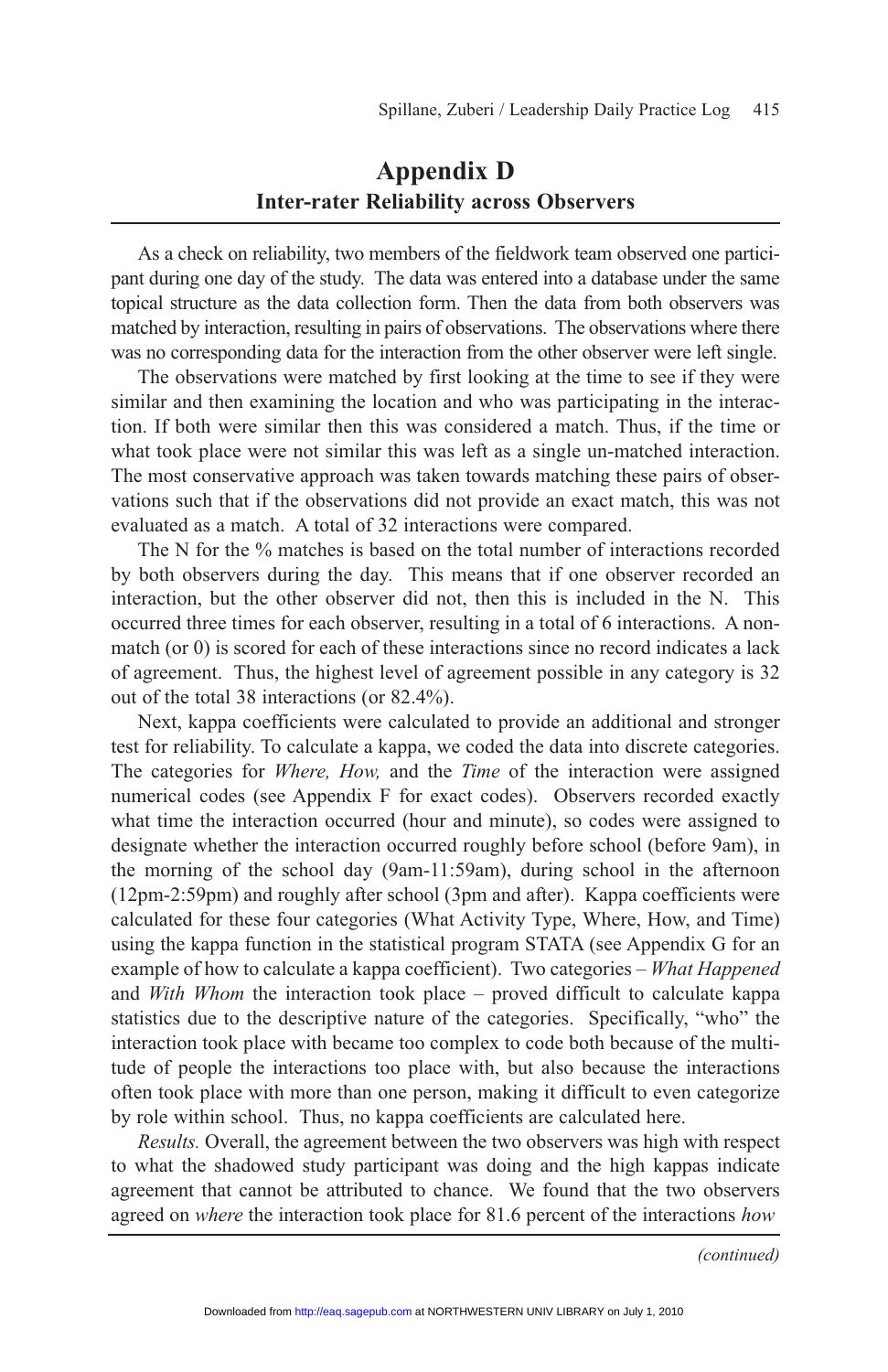# **Appendix D (continued)**

the interaction occurred for 79.0 percent of the interactions (see Appendix Table 1). The exact *time* recorded by each observer also matched for 81.6 percent of the interactions. Just slightly less, 79.0 percent of agreement was found for *how* the interaction occurred. Observers matched descriptions of *what was happening* in 76.3 percent of the interactions and agreed 71.1 percent of the time about *with whom or what* the interaction occurred. It should be noted that this percent match might be low as a result of observer error in recording who the interaction occurred with – especially early on in shadowing when the observer did not know everyone.

**Appendix Table 1 Double-Shadower Percent Matches of Interactions**

|          | What     | Who   | Where    | How   | Time     |
|----------|----------|-------|----------|-------|----------|
| Match    | 76.3%    | 71.1% | 81.6%    | 79.0% | 81.6%    |
| No match | $23.7\%$ | 28.9% | $18.4\%$ | 21.1% | $18.4\%$ |

 $N = 38$  interactions; includes all interactions that at least one shadower recorded.

Kappa coefficients were calculated using the 32 interactions that both observers recorded. For these 32 interactions, the resulting kappa coefficients were all statistically significant suggesting high reliability (see Table 10). The *time* of the interaction, as coded into part of the day, had a kappa coefficient of 1. *Where* the interaction took place had a kappa coefficient of .929, and *how* it occurred had a kappa coefficient of .889. These high kappas show that the information collected over categories by different observers recording the same interaction is quite consistent. However, the coefficients do not account for the three interactions that each observer recorded which the other did not. Still, this only affected 3 (or 8.5%) of the total thirty-five interactions recorded by each observer.

**Appendix Table 2 Kappas of Double-Shadower Reports of Interactions**

|                   | Where   | How     | Time       |
|-------------------|---------|---------|------------|
| (N)               | 32      | 32      | 32         |
| Kappa             | 0.929   | 0.889   | 1.000      |
| (Std Error)       | (.1763) | (.1392) | (.1280)    |
| Prob > Z          | 0.0000  | 0.0000  | 0.0000     |
| Agreement $(\% )$ | 96.88%  | 93.75%  | $100.00\%$ |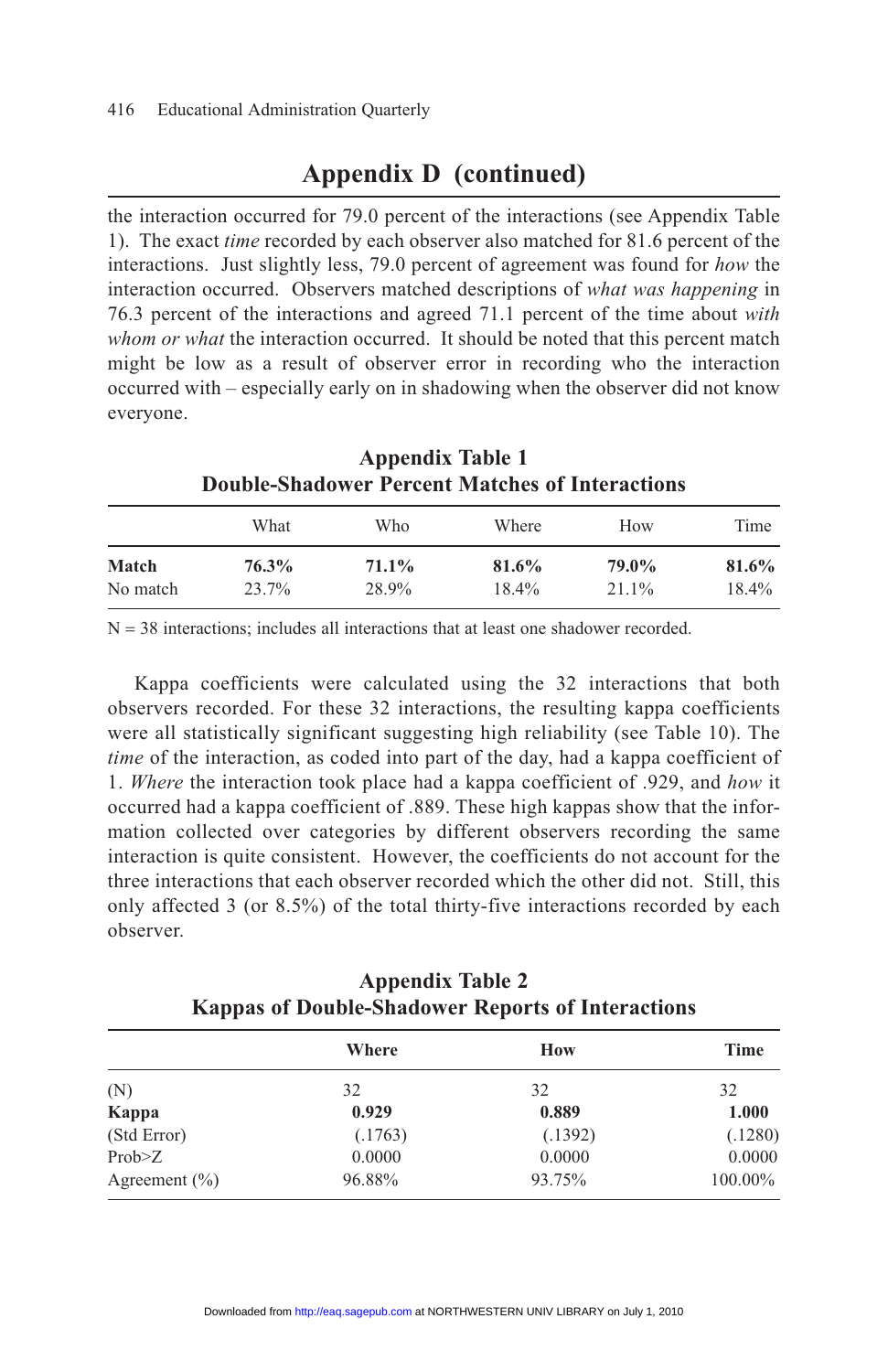# **Appendix E Examples of matches in Logger/Shadow Interactions**

#### **What:**

*Match (=1)*

- Logger: It was a planned interaction for me to be in Larry's room and working with Literature circles with his students. I noticed during this time that it wasn't working as well as I would have liked with this class.
- Shadower: Ms. R is obserrving Mr. P's classroom and helping w/ his 'literacy circles.' Ms. R goes over the 'expectations' of working in small groups.
- *Vague Match*  $(=1)$  [note: there were 7 vagues out of 64 matches]

Logger: I need to find out more details about upcoming math inservices.

Shadower: Mrs. F left a message for Dr. Long regarding math professional development sessions. [Next interaction – with computer – is: Mrs. F tries to find Dr. Long's CPS email address in order to contact him. A teacher assists her in finding this address.]

*No Match (=0)*

- Logger: social worker wanted students to be notified that if they write anything about harming themselves in their journal, he will have to report it
- Shadower: (At staff meeting) they discuss suicidal student and the new person in charge of the boys program.

#### **Who:**

*Match (=1)*

L: Principal S: Principal

*Vague Match (=1)*

L: Internal Walk-through team S: art teacher, library specialist, and principal

#### OR

L: Mr. Humbert (teacher) S: teacher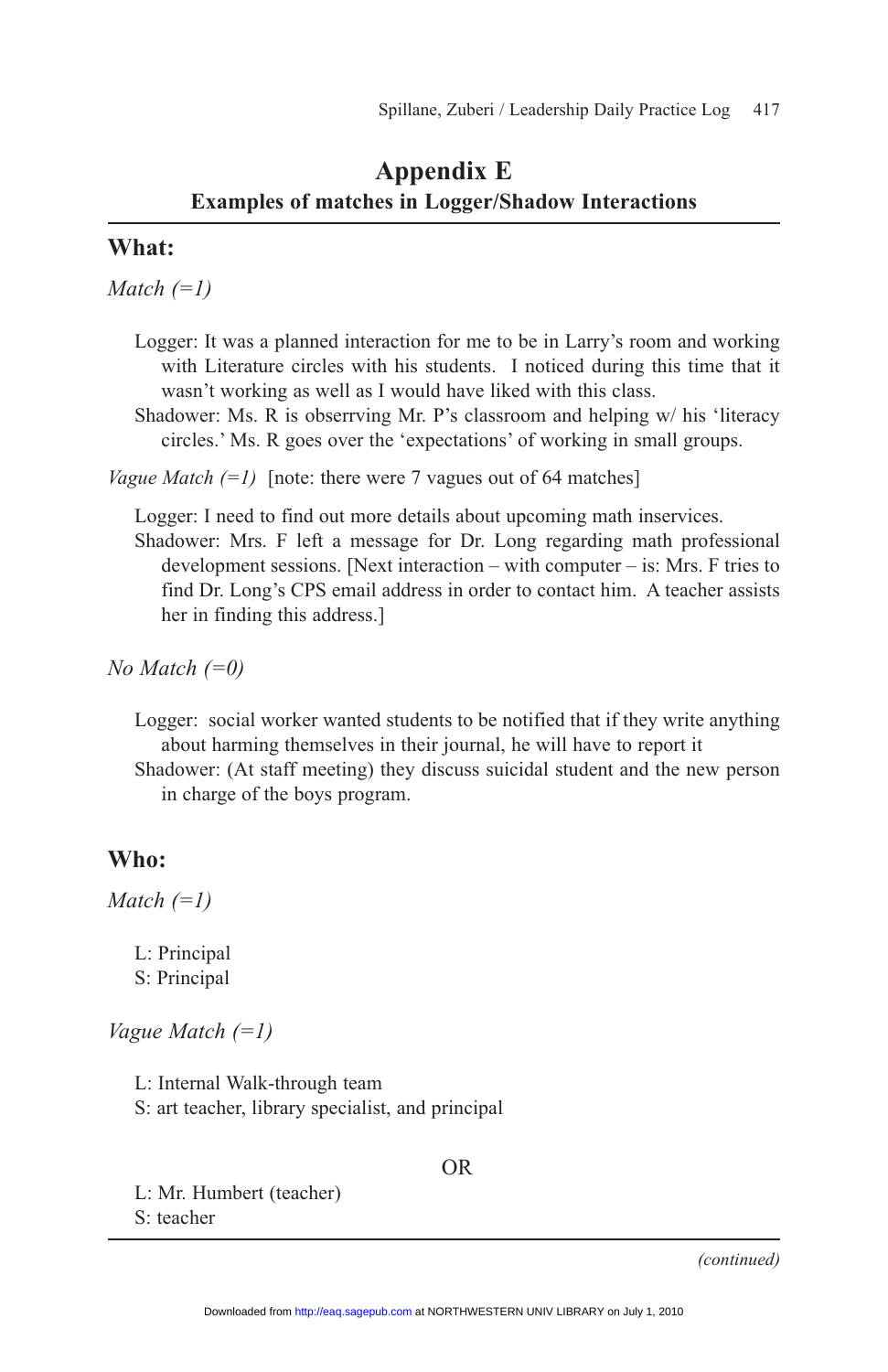# **Appendix E (continued)**

*No Match (=0)*

L: my internal walk-through team; co-leader: Ms. Damlich Ms. Freeman Ms. Ryder S: two teachers

**Time:**

*Match (=1) anytime within the shadower's hour (12:00 – 12:59)*

L: 12:34 S: 12:45

*No Match (=0)*

L: 12:34 S: 1:10

# **Appendix F Codes used to calculate kappa coefficients**

#### **Codes for Kappas:**

How:

- $1 =$  Face to Face: one on one
- $2 =$  phone / intercom
- $3 = \text{email} / \text{internet}$
- $4 = document / book$
- $5 =$  Face to Face: small group (2-5)
- $6$  = Face to Face: large group  $(6+)$

Where:

- $1 = My$  office
- $2 =$ Main office
- 3 = Classroom

*(continued)*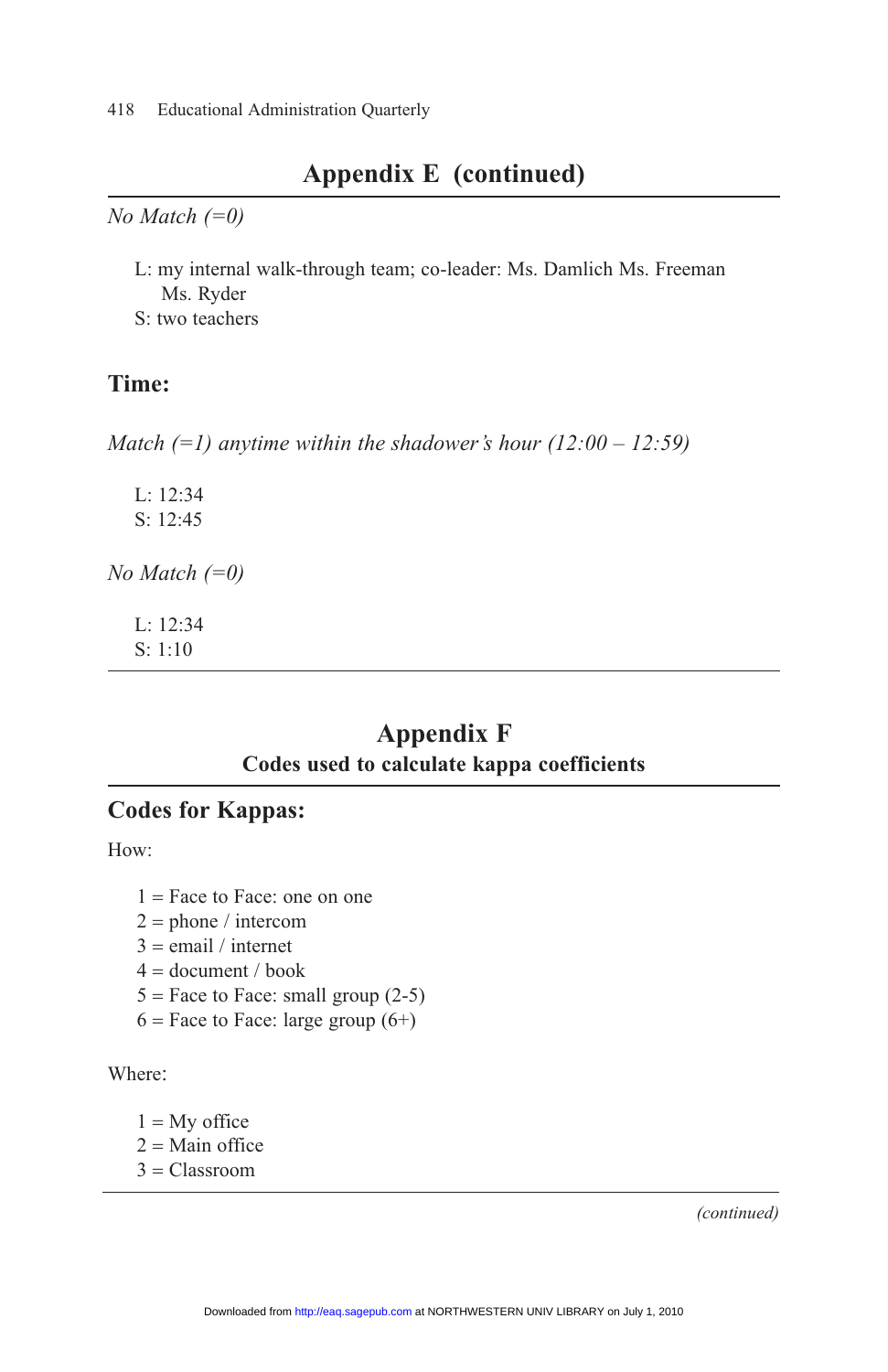# **Appendix F (continued)**

- $4 =$ Staff room
- 5 = Conference room
- $6 =$ Hallway
- 7 = Other location in school (library, cafeteria…)

Time:

 $1 = \text{before 9am}$  (Before school day)

 $2 = b/w$  9-11:59am (AM school day)

 $3 = b/w 12-2:59pm (PM school day)$ 

 $4 = 3$ pm or after (After school day)

School (pseudonyms):

 $1 = A$ corn  $2 =$  Alder  $3 = Ash$  $4 =$ Aspen

Logger Role:

- $1$  = Prinicpal
- $2 =$ Asst. Principal
- $3$  = Specialist
- $4 = \text{teacher}$

#### **Notes**

1. A detailed description of the validity and reliability of the Experience Sampling Method log is beyond the scope of this article. For more information see Konstantopoulos, 2008.

2. The Leadership Daily Practice (LDP) log states that *knowledge* refers to "interactions regarding information, what you learned, and specific content"; *practice* includes "what you do, daily activities, teaching, and pedagogy"; and *motivation* refers to "support, encouragement, and the provision of resources." The instruction manual for the LDP log also provides some examples of how to use these categories.

3. In cases where several topics may be discussed in one interaction, participants are asked to "please consider who initiated interaction."

4. The log offers the following instructions: "In order to determine if an interaction was *planned*  or *spontaneous*, please consider if the participants, time, place and topic were pre-determined before the interaction took place. If all four conditions apply, code the interaction as planned."

5. Numerous participants stated that they did not complete the log in the evening, because they were preoccupied watching the baseball game (i.e., data collection occurred during the World Series).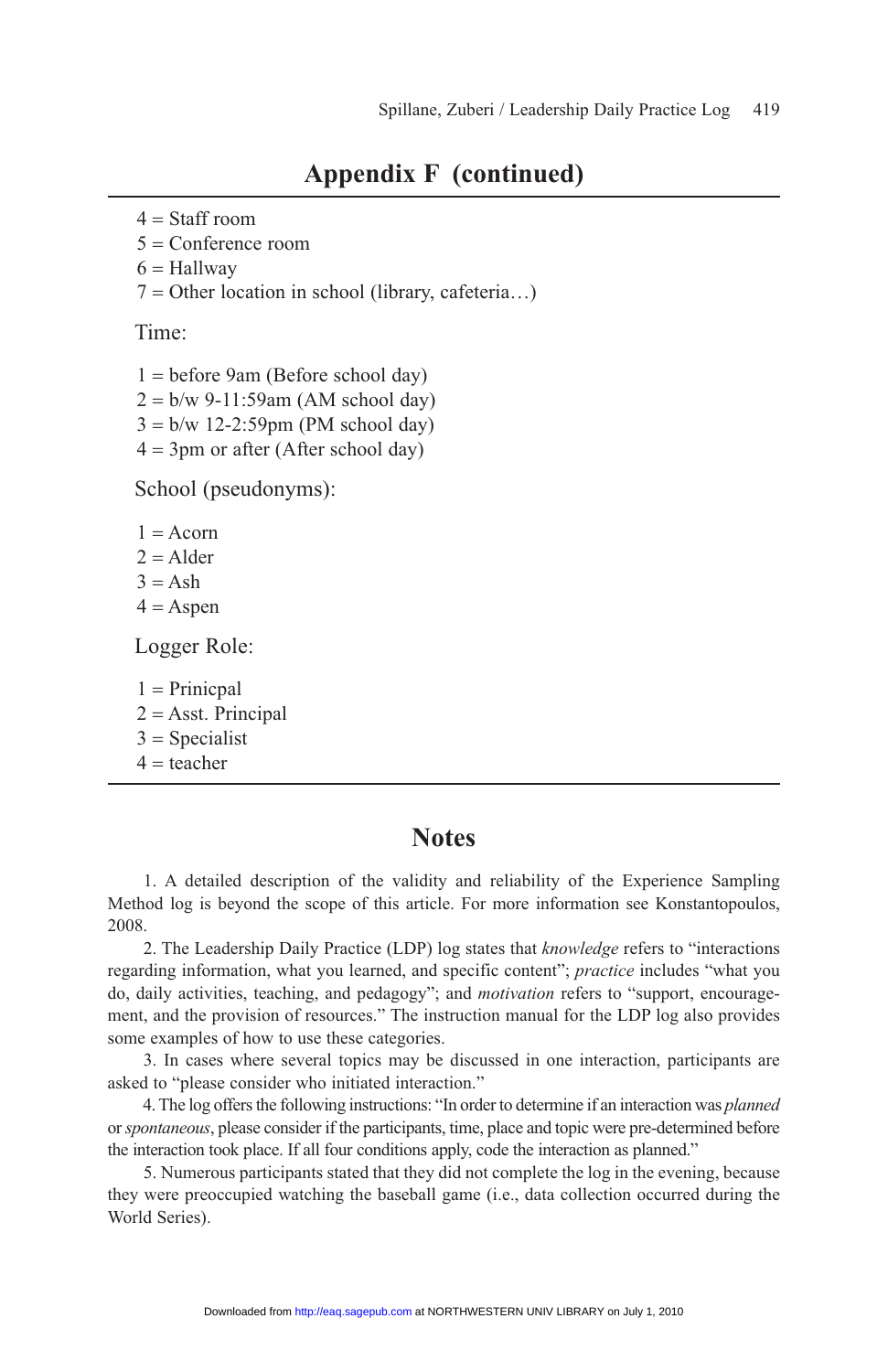#### 420 Educational Administration Quarterly

6. See Appendix E for a description of what constituted a match and a vague match for these codes.

7. Bakeman and Gottman (1997) suggest that kappas less than .70 (even when significant) should be regarded with some concern. The authors cite Fleiss (1981) who "characterizes kappas of .40 to .60 as fair, .60 to .75 as good, and over .75 as excellent" (p. 218).

8. The data used in this analysis are limited to days in which the study participant made at least one LDP log entry.

9. We calculated *z* scores for proportions, to test whether the difference was statistically significant.

10. In each interview, the interviewee selected three interactions that he or she planned to enter into the log for that day, and the interviewee asked a series of structured questions about each interaction.

11. As noted earlier, in this pilot study of the LDP log, we did not include interactions with students and parents, although we acknowledge that students are important to understanding leadership in schools (see Ruddock, Chaplain, & Wallace, 1996). Our redesigned log includes interactions with parents and students.

12. The logging instrument collected how the interaction occurred in cases where the interaction occurred with an individual and not with a group or resource (51 out of 71 total individual interactions).

13. This calculation used the conservative decision rule, whereby if a participant's log entry was too vague to verify, then this response was counted as a nonmatch.

14. Note that study participants were much less likely to report mathematics interactions, as opposed to interactions dealing with other subjects. However, this is not a statistically significant difference.

15. Note that the small sample size in some cases affects the detection of significant differences. In cases where a relatively large difference exists but is not significant, we make an effort to highlight it.

### **References**

- Bakeman, R., & Gottman, J. M. (1997). *Observing interaction: An introduction to sequential analysis* (2nd ed.). Cambridge, UK: Cambridge University Press.
- Barnard, C. (1938). *The functions of the executive*. Cambridge, MA: Harvard University Press.

Bass, B. (1990). *Bass and Stogdill's handbook of leadership: Theory, research, and managerial applications*. New York: Free Press.

Bolger, N., Davis, A., & Rafaeli, E. (2003). Diary methods: Capturing life as it is lived. *Annual Review of Psychology, 54,* 579-616.

Bossert, S. T., Dwyer, D. C., Rowan, B., & Lee, G. V. (1982). The instructional management role of the principal. *Educational Administration Quarterly, 18,* 34-64.

Camburn, E., & Barnes, C. (2004). Assessing the validity of a language arts instruction log through triangulation. *Elementary School Journal, 105,* 49-74.

Camburn, E., & Han, S. W. (2005, April). *Validating measures of instruction based on annual surveys*. Paper presented at the annual meeting of the American Educational Research Association, Montreal, Quebec, Canada.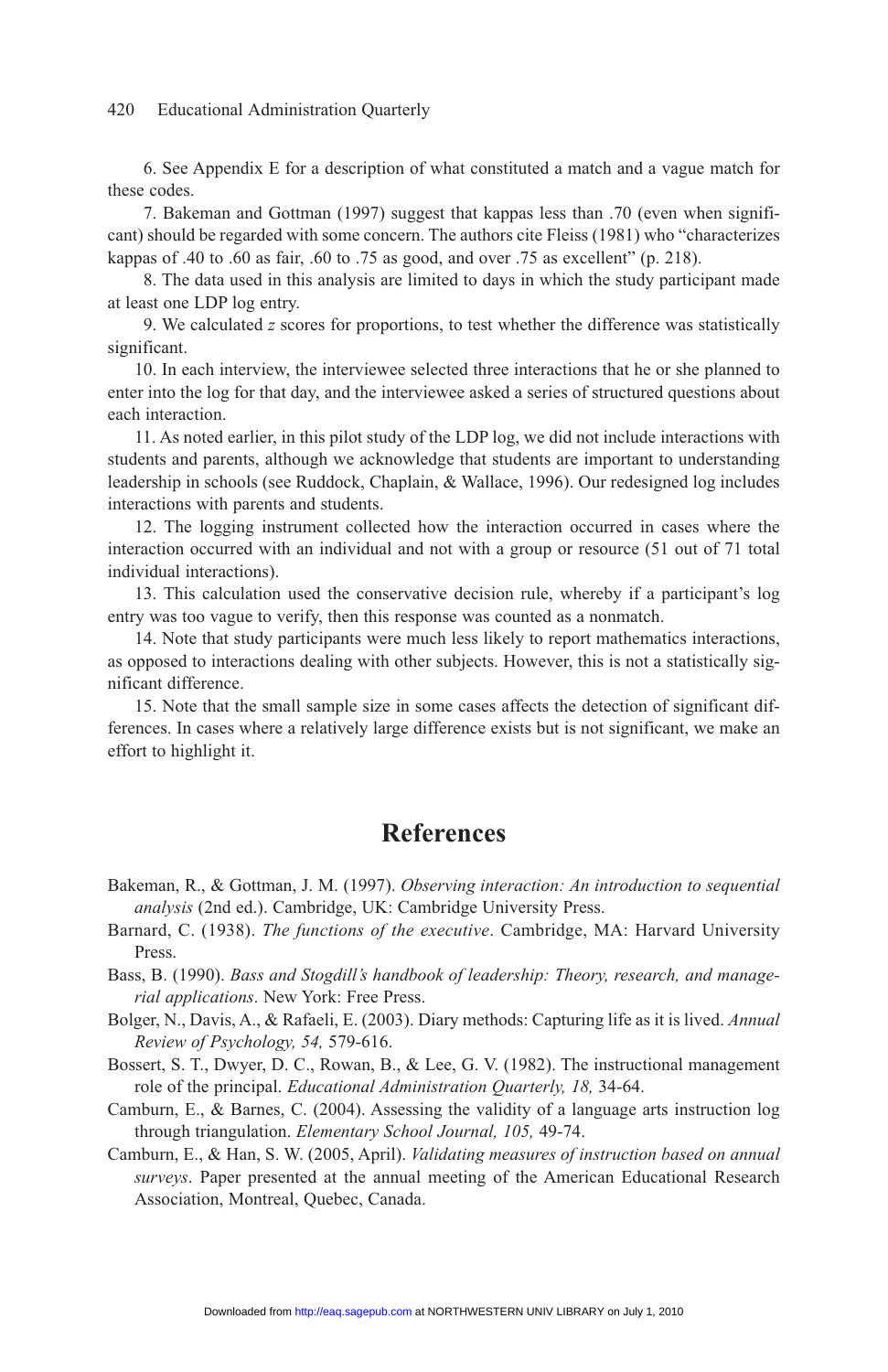- Camburn, E., Rowan, B., & Taylor, J. E. (2003). Distributed leadership in schools: The case of elementary schools adopting comprehensive school reform models. *Educational Evaluation and Policy Analysis, 25*(4), 347-373.
- Camburn, E., Spillane, J. P., & Sebastian, J. (2006, April). *Measuring principal practice: Results from two promising measurement strategies*. Paper prepared for presentation at the annual meeting of the American Educational Research Association, San Francisco.
- Campbell, D. T., & Fiske, D. W. (1959). Convergent and discriminant validation by the multitrait-multimethod matrix. *Psychological Bulletin, 56,* 81-105.
- Csikszentmihalyi, M., & Larson, R. (1987). Validity and reliability of experience sampling method. *The Journal of Nervous and Mental Disease, 175,* 526-536.
- Cyert, R. M., & March, J. G. (1963) *A behavioral theory of the firm*. Englewood Cliffs, NJ: Prentice Hall.
- Denzin, N. K. (1978). *The research act: A theoretical introduction to sociological methods* (2nd ed.). New York: McGraw-Hill.
- Denzin, N. K. (1989). *The research act: A theoretical introduction to sociological methods* (3rd ed.). Englewood Cliffs, NJ: Prentice-Hall.
- Eccles, R. G., & Nohria, N. (1992). *Beyond the hype: Rediscovering the essence of management.* Boston: Harvard Business School Press.
- Fleiss, J. L. (1981). *Statistical methods for rates and proportions.* New York: Wiley.
- Gorin A. A., & Stone A. A. (2001). Recall biases and cognitive errors in retrospective selfreports: A call for momentary assessments. In A. Baum, T. Revenson, & J. Singer (Eds.), *Handbook of health psychology* (pp. 405-13). Mahwah, NJ: Erlbaum.
- Gronn, P. (2000). Distributed properties: A new architecture for leadership. *Educational Management and Administration, 28*(3), 317-338.
- Gronn, P. (2002). Distributed leadership. In K. Leithwood & P. Hallinger (Eds.), *Second international handbook of educational leadership and administration* (pp. 653-696). Dordrecht, Netherlands: Kluwer.
- Gronn, P. (2003). *The new work of educational leaders: Changing leadership practice in an era of school reform.* London: Chapman.
- Hallinger, P., & Heck, R. H. (1996). Reassessing the principal's role in school effectiveness: A review of empirical research, 1980–1995. *Educational Administration Quarterly, 32*(1), 5-44.
- Hallinger, P., & Murphy, J. (1985). Assessing the instructional management behavior of principals. *Elementary School Journal, 86*(2), 217-247.
- Heck, R. H., & Hallinger, P. (1999). Next generation methods for the study of leadership and school improvement. In J. Murphy & K. Louis (Eds.), *Handbook of educational administration* (pp. 141-162). New York: Longman.
- Heifetz, R. A. (1994). *Leadership without easy answers.* Cambridge, MA: Belknap Press.
- Heller, M. F., & Firestone, W. A. (1995). Who's in charge here? Sources of leadership for change in eight schools. *Elementary School Journal, 96,* 65-86.
- Hilton, M. (1989). A comparison of a prospective diary and two summary recall techniques for recording alcohol consumption. *British Journal of Addiction, 84,* 1085-1092.
- Hollander, E. P., & Julian, J. W. (1969). Contemporary trends in the analysis of leadership processes. *Psychological Bulletin, 71,* 387-397.
- Katz, D., & Kahn, R. L. (1966). *The social psychology of organizations.* New York: Wiley.
- Konstantopoulos, S. (2008, April). Validity and reliability of Experience Sampling Methods (ESM) in measuring school principals' work practice. Paper presented at the annual American Educational Research Association, New York, NY.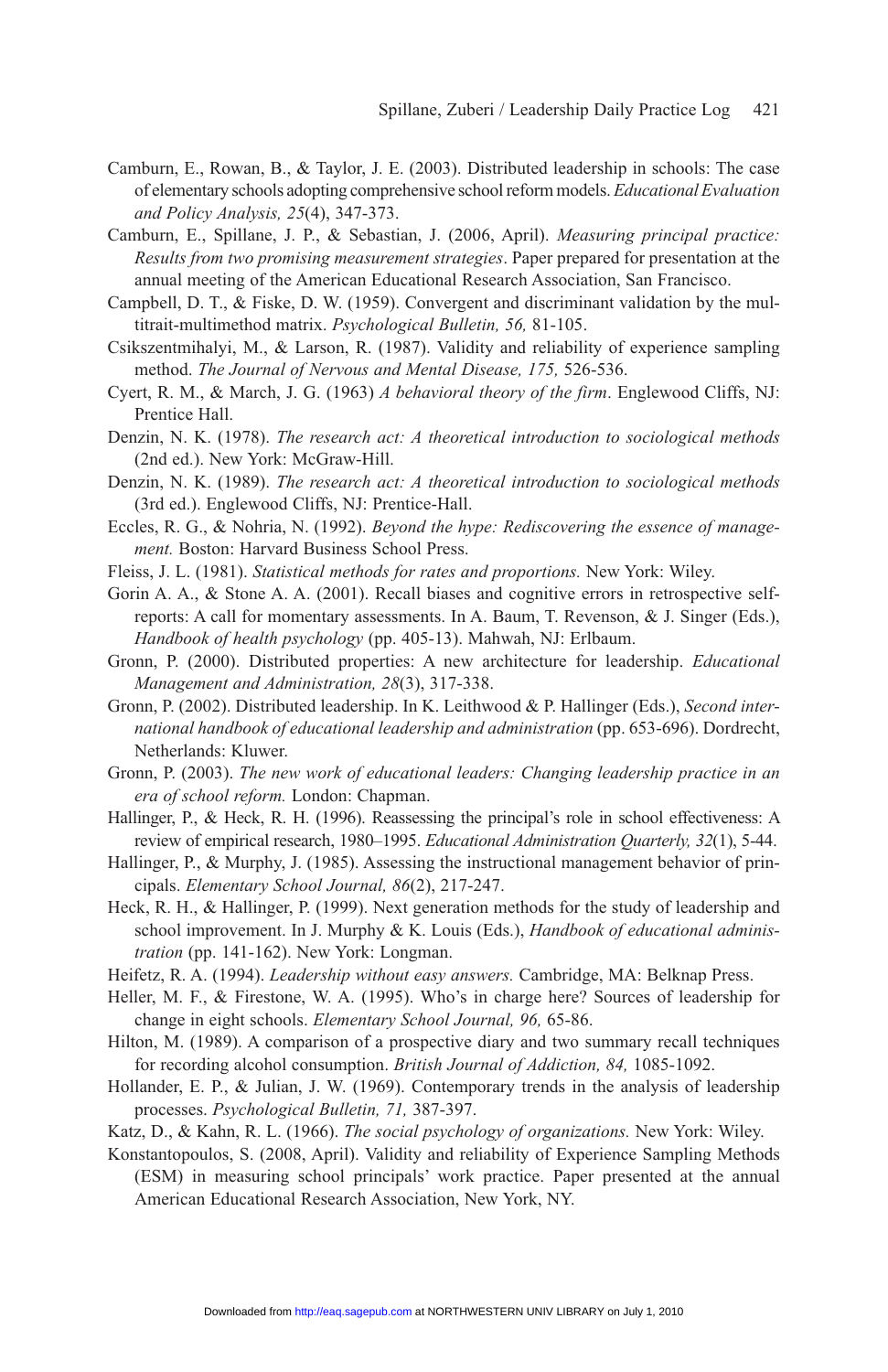- Lakomski, G. (2005). *Managing without leadership: Towards a theory of organizational functioning.* London: Elsevier.
- Leithwood, K. A., & Montgomery, D. J. (1982). The role of the elementary school principal in program improvement. *Review of Educational Research, 52,* 309-339.
- Leithwood, K., Seashore-Louis, K., Anderson, S., & Wahlstrom, K. (2004). *How leadership influences student learning: A review of research for the learning from leadership project*. New York: Wallace Foundation.
- Lemmens, P., Knibbe, R., & Tan, R. (1988). Weekly recall and diary estimates of alcohol consumption in a general population survey. *Journal of Studies on Alcohol, 53,* 476-486.
- Lemmens, P., Tan, E., & Knibbe, R. (1992). Measuring quantity and frequency of drinking in a general population survey: A comparison of five indices. *Journal of Studies on Alcohol, 49,* 131-135.
- Louis, K. S., Marks, H., & Kruse, S. (1996). Teachers' professional community in restructuring schools. *American Educational Research Journal, 33*, 757-798.
- Mathison, S. (1988). Why triangulate? Educational Researcher*, 17,* 13-17.

McLaughlin, M., & Talbert, J. E. (2006). *Building school-based TLCs: Professional strategies to improve student achievement.* New York: Teachers College Press.

- Mintzberg, H. (1973). *The nature of managerial work.* New York: Harper & Row.
- Mullens, J. E., & Gaylor, K. (1999). Measuring classroom instructional processes: Using survey and case study fieldtest results to improve item construction (Working Paper No. 1999-08). Washington, DC: National Center for Education Statistics.
- Ogawa, R. T., & Bossert, S. T. (1995). Leadership as an organizational quality. *Educational Administration Quarterly, 31,* 224-243.
- Peterson, K. D. (1977). The principal's tasks. *Administrators Notebook, 26*(4), 1-4.
- Pitner, N. J. (1988). The study of administrator effects and effectiveness. In N. J. Boyan (Ed.), *Handbook of research in educational administration: A project of the American Educational Research Association* (pp. 99-122). New York: Longman.
- Rosenholtz, S. J. (1989). *Teachers' workplace: The social organization of schools.* New York: Longman.
- Ruddock, J., Chaplain, R., & Wallace, G. (1996). *School improvement: What can pupils tell us?* London: Fulton.
- Scott, C. K., Ahadi, S., & Krug, S. E. (1990). *An experience sampling approach to the study of principal instructional leadership II: A comparison of activities and beliefs as bases for understanding effective school leadership.* Urbana, IL: National Center for School Leadership.
- Smithson, J., & Porter, A. (1994). *Measuring classroom practice: Lessons learned from efforts to describe the enacted curriculum—The reform up close study* (CPRE Research Report Series No. 31). Madison, WI: Consortium for Policy Research in Education.
- Spillane, J. (2006). *Distributed leadership*. San Francisco: Jossey-Bass.
- Spillane, J., Camburn, E., & Pareja, A. (2007). Taking a distributed perspective to the school principal's work day. *Leadership and Policy in Schools, 6*, 103-125.
- Spillane, J., Halverson, R., & Diamond, J. (2001). Investigating school leadership practice: A distributed perspective. *Educational Researcher, 30,* 23-28.
- Spillane, J., Halverson, R., & Diamond, J. (2004). Towards a theory of school leadership *practice*: Implications of a distributed perspective*. Journal of Curriculum Studies, 36,* 3-34.
- Stone, A., Kessler, R., & Haythornthwaite, J. (1991). Measuring daily events and experiences: Decisions for researchers. *Journal of Personality, 59,* 575-607.
- Suchman, L. (1995). Making work visible. *Communications of the AMC, 38*(9), 33-35.